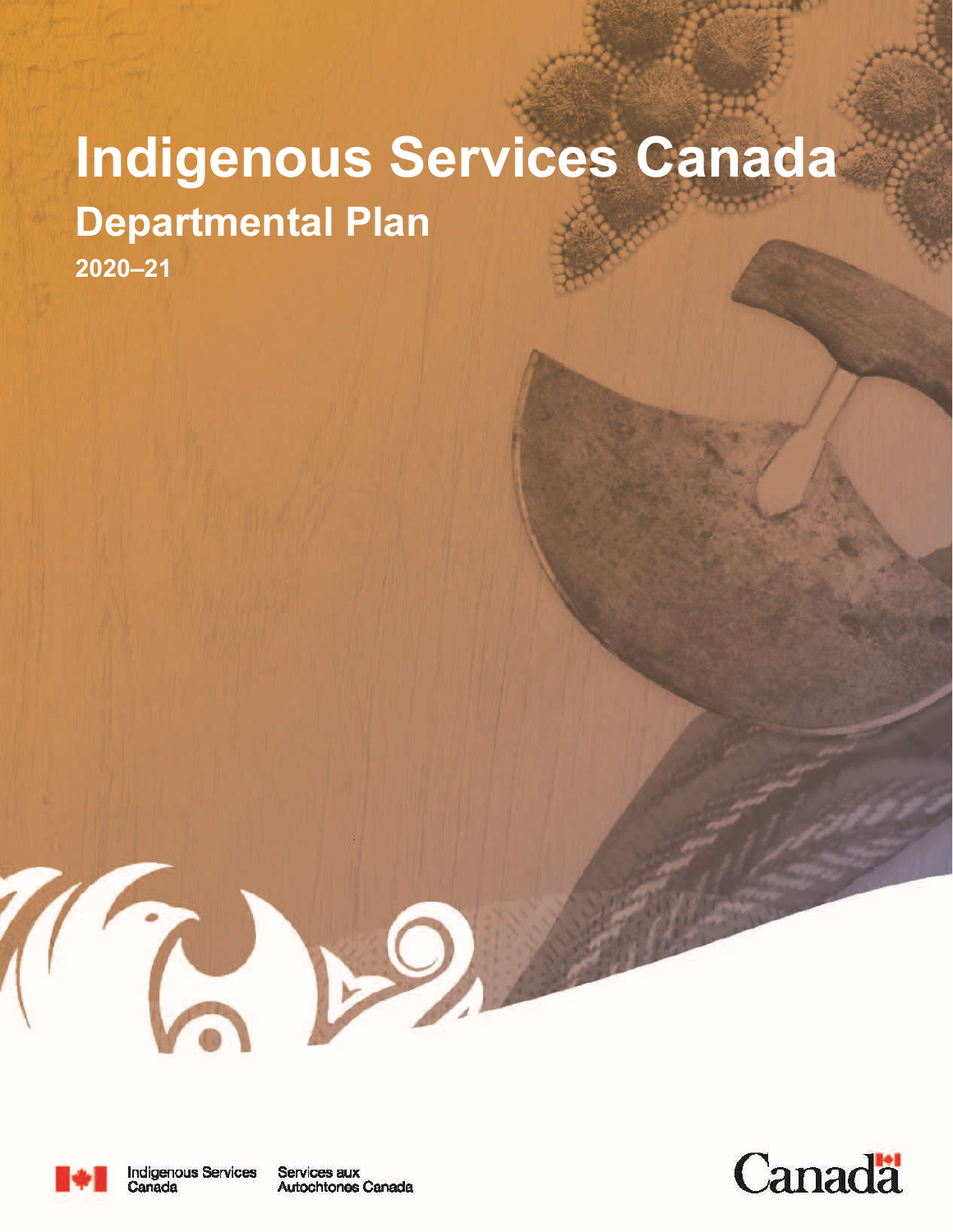For information regarding reproduction rights, please contact: <u>communicationspublications@canada.ca</u> www.canada.ca/indigenous-services-canada 1-800-567-9604 TTY only 1-866-553-0554

Catalogue: R1-105E-PDF ISSN: 2561-6153

©Her Majesty the Queen in Right of Canada, 2020. This publication is also available in French under the title: Services aux Autochtones Canada : Plan ministériel 2020-2021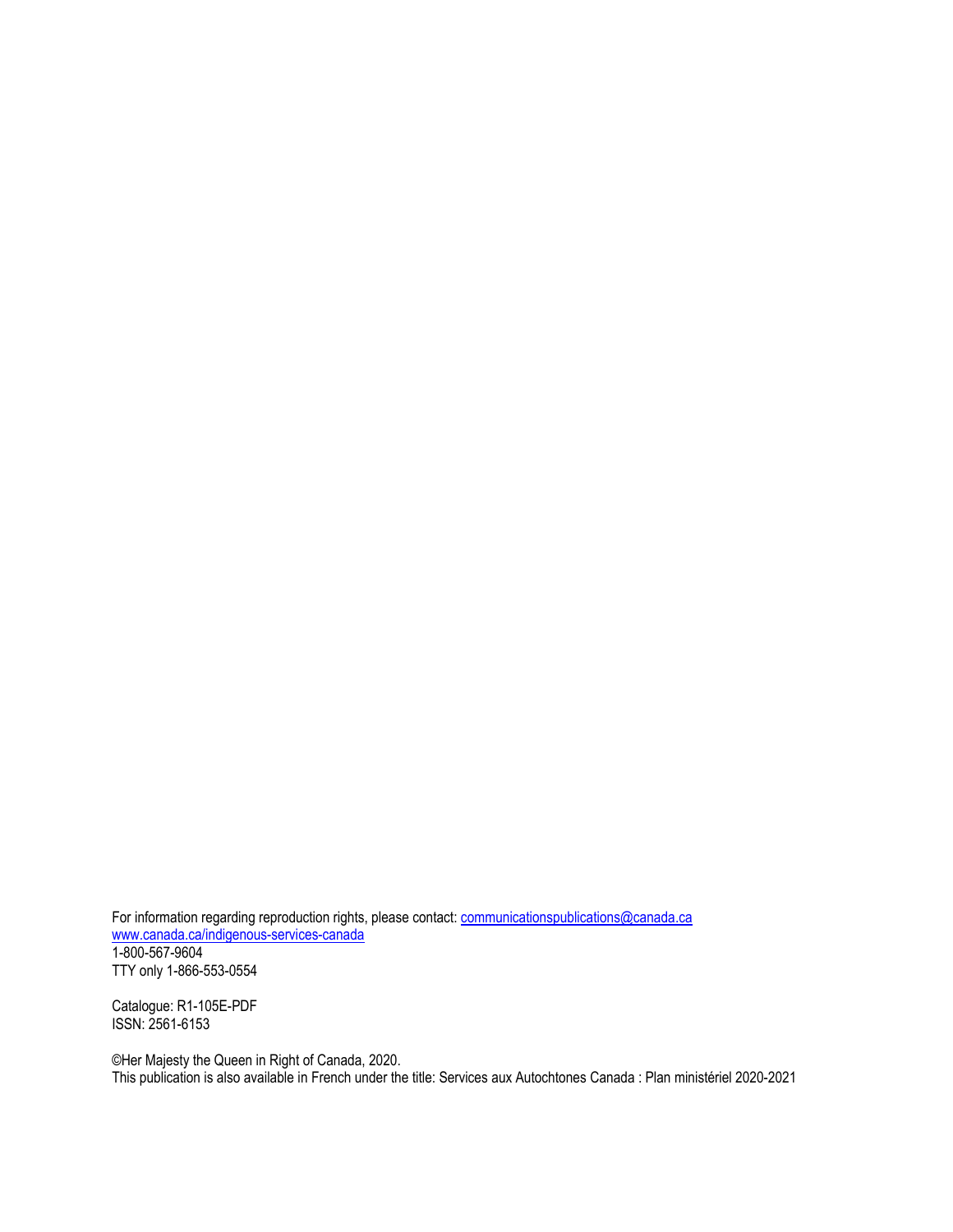# **Table of contents**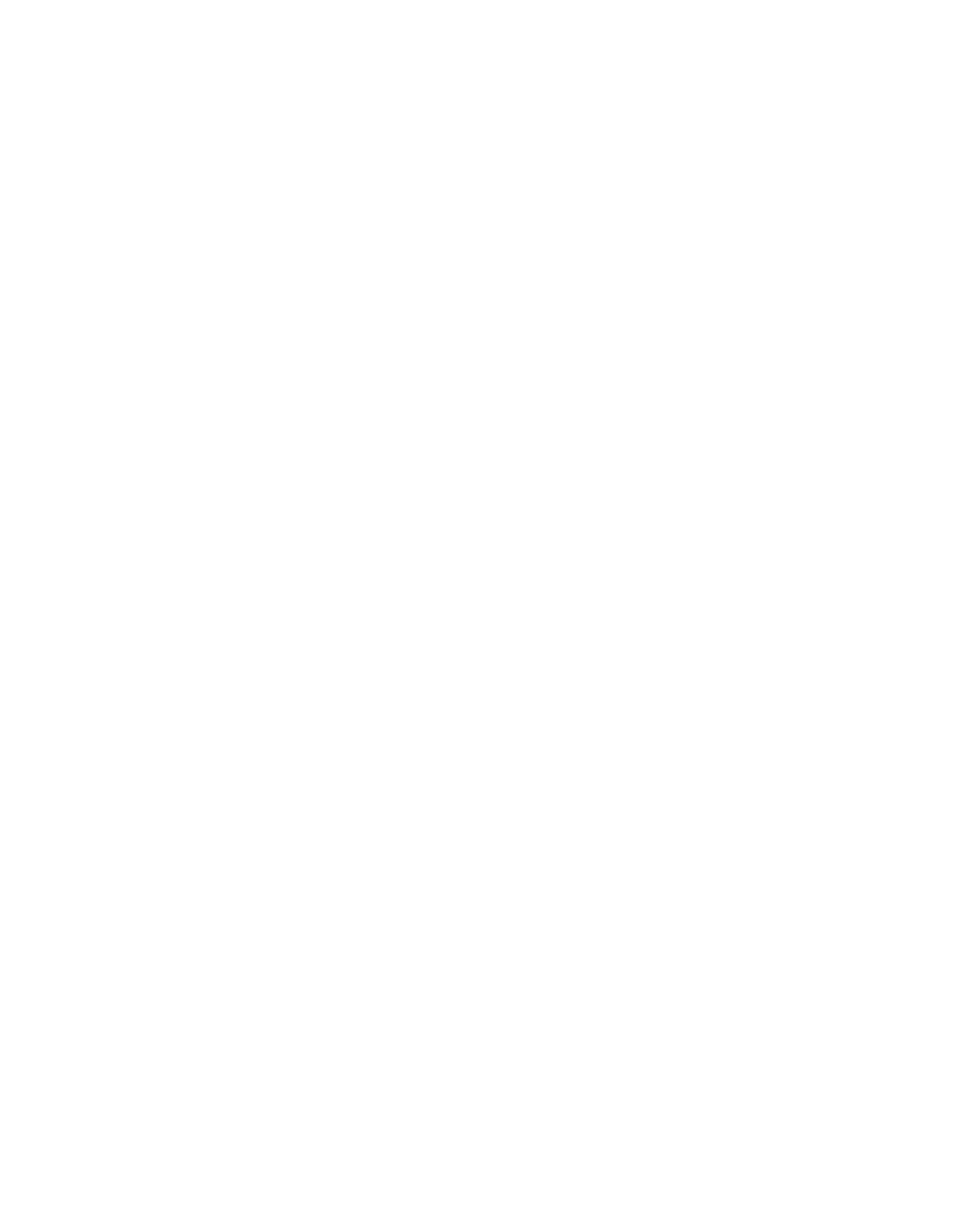# **From the Minister**

As Minister of Indigenous Services, I am pleased to present the 2020–21 Departmental Plan for Indigenous Services Canada (ISC).

ISC has a mandate to support Indigenous communities to deliver services and programs, and address the unacceptable socio-economic conditions that persist today. To support this mandate, we will continue to focus on 5 key priority areas: keeping children and families together, supporting quality education, improving health outcomes, building reliable infrastructure, and enabling economic prosperity. We have set an ambitious agenda in partnership with Indigenous peoples.

The *Act respecting First Nations, Inuit and Métis children, youth and families* came into force on January 1st, 2020, and recognizes and affirms the inherent right of self-government through jurisdiction of Indigenous peoples



over child and family services. Much like its co-development, it will be implemented in partnership as well. We will continue to make the investments that increase efforts to address the root causes of child apprehension and keep Indigenous children connected to their families, communities and culture.

We will continue the important work of transforming First Nations on-reserve elementary and secondary school education. The co-development of new policy and funding approaches for kindergarten to grade 12 education on reserve advances First Nations control of First Nations education and brings funding to comparable levels to provincial schools. This includes dedicated funding for language and culture, as well as full-day kindergarten. We will advance work with Indigenous partners towards closing the education attainment gap, including greater support for access to, and success in, post-secondary education.

Over the coming years, ISC will move forward with co-development of distinctions-based health legislation that will help to deliver high quality health care for Indigenous peoples, when and where they need it. We will continue to support the National Inuit Suicide Prevention Strategy through \$50 million in Budget 2019. We are committed to the full implementation of Jordan's Principle, which helps all First Nations children access the products, services and supports they need, when they need them, work that was recently supported by an investment of \$1.2 billion over 3 years. We will continue to work towards engaging with First Nations and Inuit on the development of a holistic First Nations and Inuit long-term care strategy through funding in Budget 2019. We continue working with Inuit partners on eliminating tuberculosis across Inuit Nunangat.

Healthier and stronger communities cannot thrive without appropriate infrastructure, including reliable drinking water and wastewater systems. We are on track to eliminate all long-term drinking water advisories affecting public water systems on reserve by March 2021, supported by a new investment of \$739 million. We will work with First Nations on a long-term water and wastewater strategy to ensure sustainability of these systems on reserve. We will continue to address inadequate and overcrowded housing on reserve through investments, policy co-development, innovative pilot projects and initiatives that facilitate access to financing and expand housing options.

Lastly, ISC will continue to promote the economic well-being of Indigenous communities across Canada. We will support capacity-building initiatives on reserve and private sector involvement in projects that lead to higher community revenues and employment. This is why we invested \$129 million in Indigenous business development, including in the start-up and expansion of Métis small and medium-sized enterprises. At the recommendation of First Nations, we will continue to sign and build on new 10-year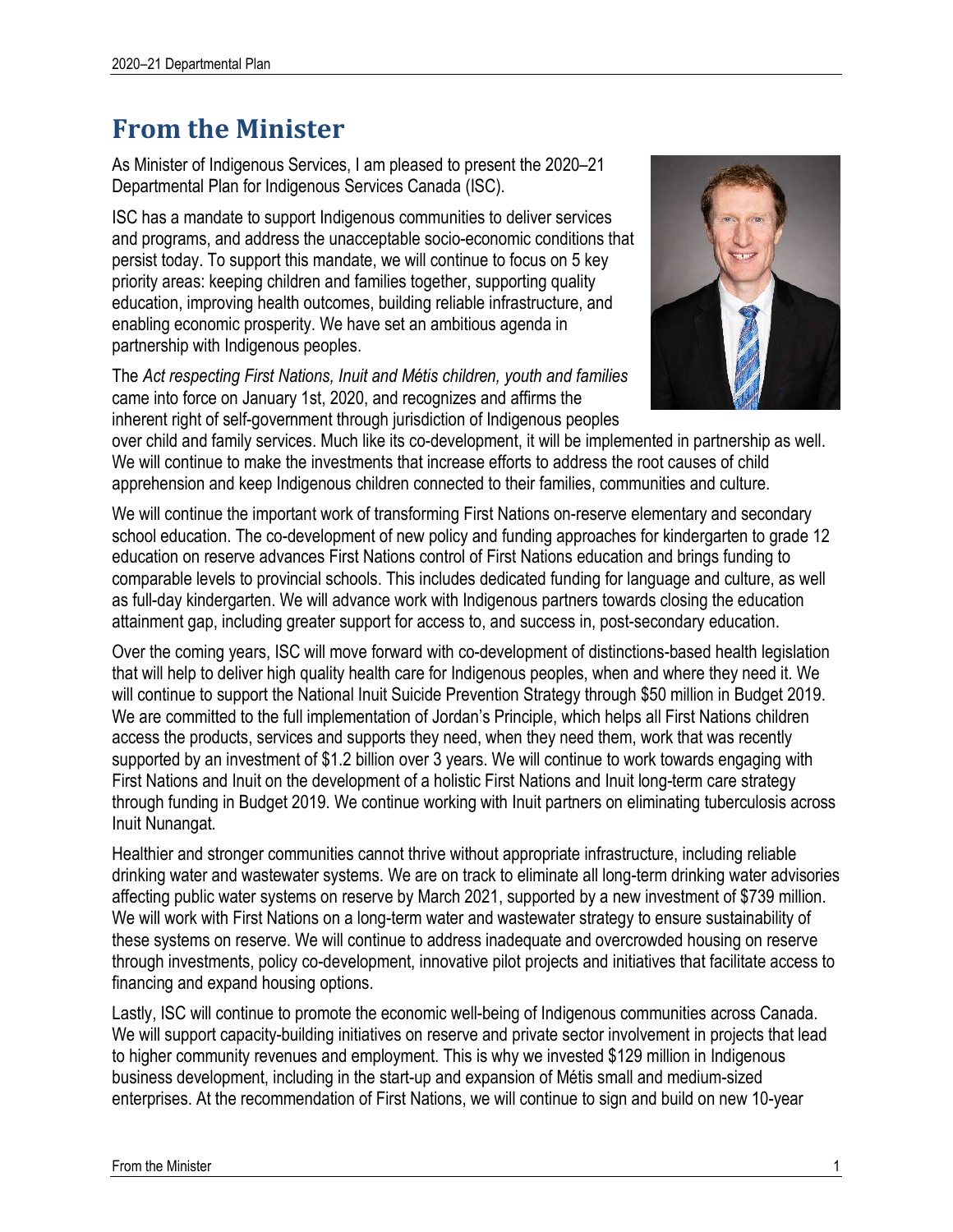grants, which provide more funding flexibility and predictability for First Nations, and support effective and independent long-term planning. We will continue to invest in communities that want to play a larger role in Canada's economy.

In closing, I am honoured to work with Indigenous partners to ensure Indigenous peoples fully benefit in and participate in Canadian prosperity. It is my hope that ISC will eventually cease to exist as Indigenous communities gradually take over the services and programs they rightly should control. Change will take time, and we must continue to work with Indigenous partners to support and empower communities. The work we do together is critical towards achieving reconciliation, and an improved quality of life for Indigenous peoples is key to a better Canada for all.

\_\_\_\_\_\_\_\_\_\_\_\_\_\_\_\_\_\_\_\_\_\_\_\_\_\_\_\_\_\_\_\_\_\_\_\_\_\_\_\_\_\_\_\_\_\_\_\_\_\_ The Honourable Marc Miller, P.C., M.P. Minister of Indigenous Services Canada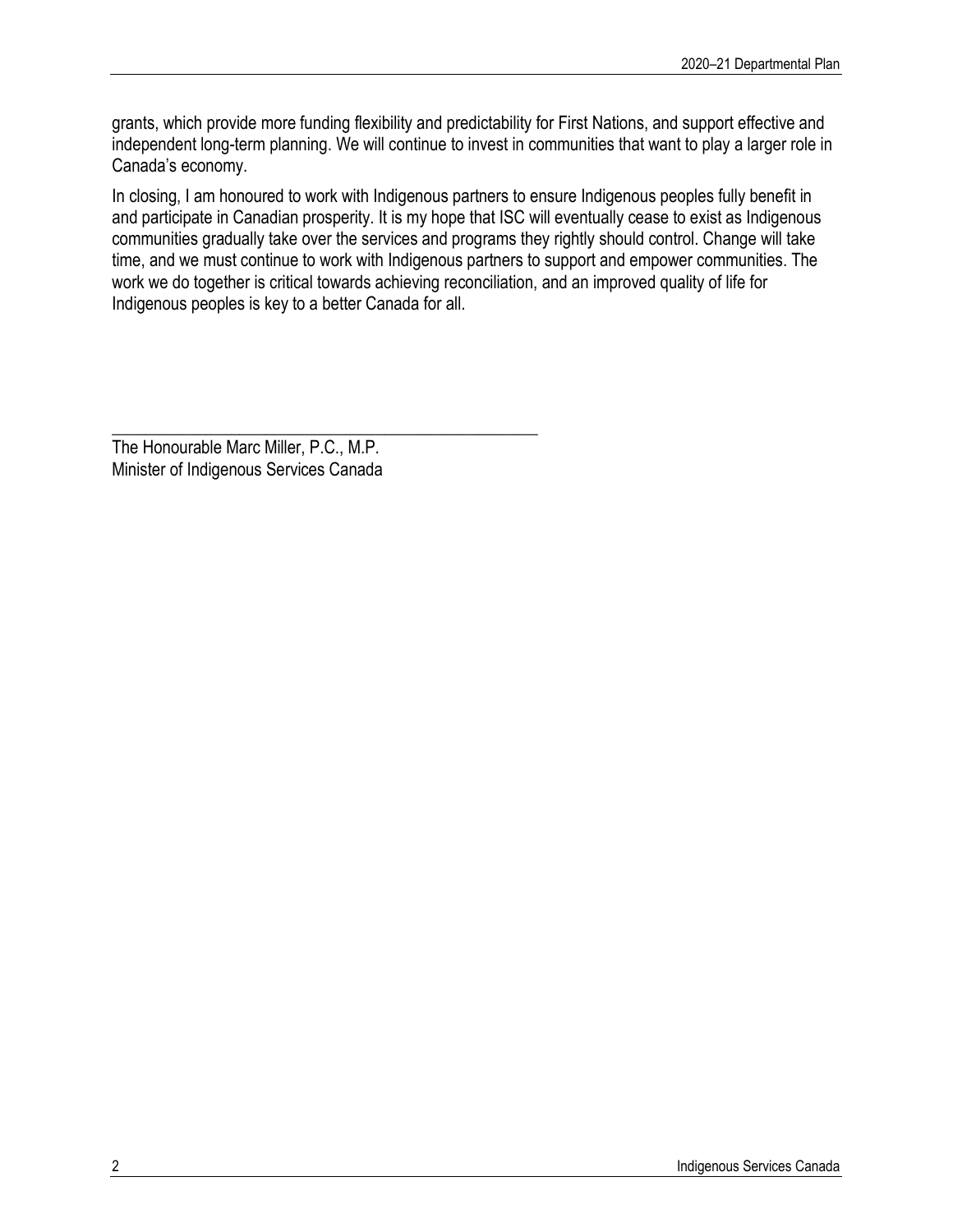# **Plans at a glance**

Indigenous Services Canada (ISC) was created on November 30<sup>th</sup> 2017, bringing First Nations and Inuit health services (formerly with Health Canada) together with education, essential social services, child and family services programs, economic development, housing and infrastructure programs from the former Indigenous and Northern Affairs Canada (INAC). The Department received legal status on July 15, 2019, following the coming into effect of *The Department of Indigenous Services Act*. The *Act* is clear on the Minister's roles and responsibilities, and the Department's mandate to ensure services are provided to Indigenous peoples with control of services being transferred to Indigenous peoples wherever possible. By continually increasing the services transferred to Indigenous-led institutions and organizations, the Department will achieve its own obsolescence over time. In order to achieve this important goal, the Government is taking a distinctions-based approach in the delivery of services and developing partnership models that improve accountability to Indigenous peoples.

The *Act* also emphasizes that closing socio-economic and service gaps is an important part of reconciliation. The Department's mandate frames Canada's commitment to support outcomes that acknowledge and address the past, close socio-economic and service gaps, and create the conditions for self-determination through renewed relationships based on equal partnership with Indigenous peoples. To advance reconciliation we need to listen and learn from First Nations, Inuit and Métis on how programs and services should be delivered and how best to transfer the delivery of services.

The principle of substantive equality guides our work at ISC and is critical to ensuring the delivery of highquality, robust services. Substantive equality is a legal principle referring to the achievement of true equality in outcomes through equal access, equal opportunity, and above all, the provision of services and benefits in a manner that meets unique needs and circumstances, such as cultural, social, economic and historical disadvantage. It has been well-established that Indigenous peoples in Canada have suffered as a result of systemic racism – as evidenced by, for example, the implementation of the residential school system and the child welfare programs/policies, such as the 60's scoop. To achieve substantive equality, efforts are required on two parallel tracks: closing socio-economic gaps and transferring the delivery of services to Indigenous control. These elements do not operate in isolation, nor is one required in advance of the other in order to achieve better outcomes for Indigenous peoples.

ISC has 5 interconnected priority areas to continue to focus on in 2020–21. In delivering on these 5 key priorities, with full partnership with Indigenous communities, ISC's ultimate goal is ensuring that the design, delivery and control of services are led by Indigenous peoples for Indigenous peoples.

### Keeping Children and Families Together

The over-representation of First Nations, Inuit and Métis children in the child and family services system has been described as a humanitarian crisis. According to Census 2016, Indigenous children aged 0 to 14 make up 7.7% of all Canadian children, yet represent 52.2% of children in foster care. Ensuring that children and families stay together is a top priority for the Government of Canada.

The Government of Canada is working in close collaboration with Indigenous partners, provinces, and territories to address the over-representation of Indigenous children and youth in care in Canada. This includes ongoing work to fully implement the orders of the Canadian Human Rights Tribunal and to pursue measures to reform child and family services so that Indigenous peoples are able to design and control the delivery of culturally-appropriate child and family services in their communities.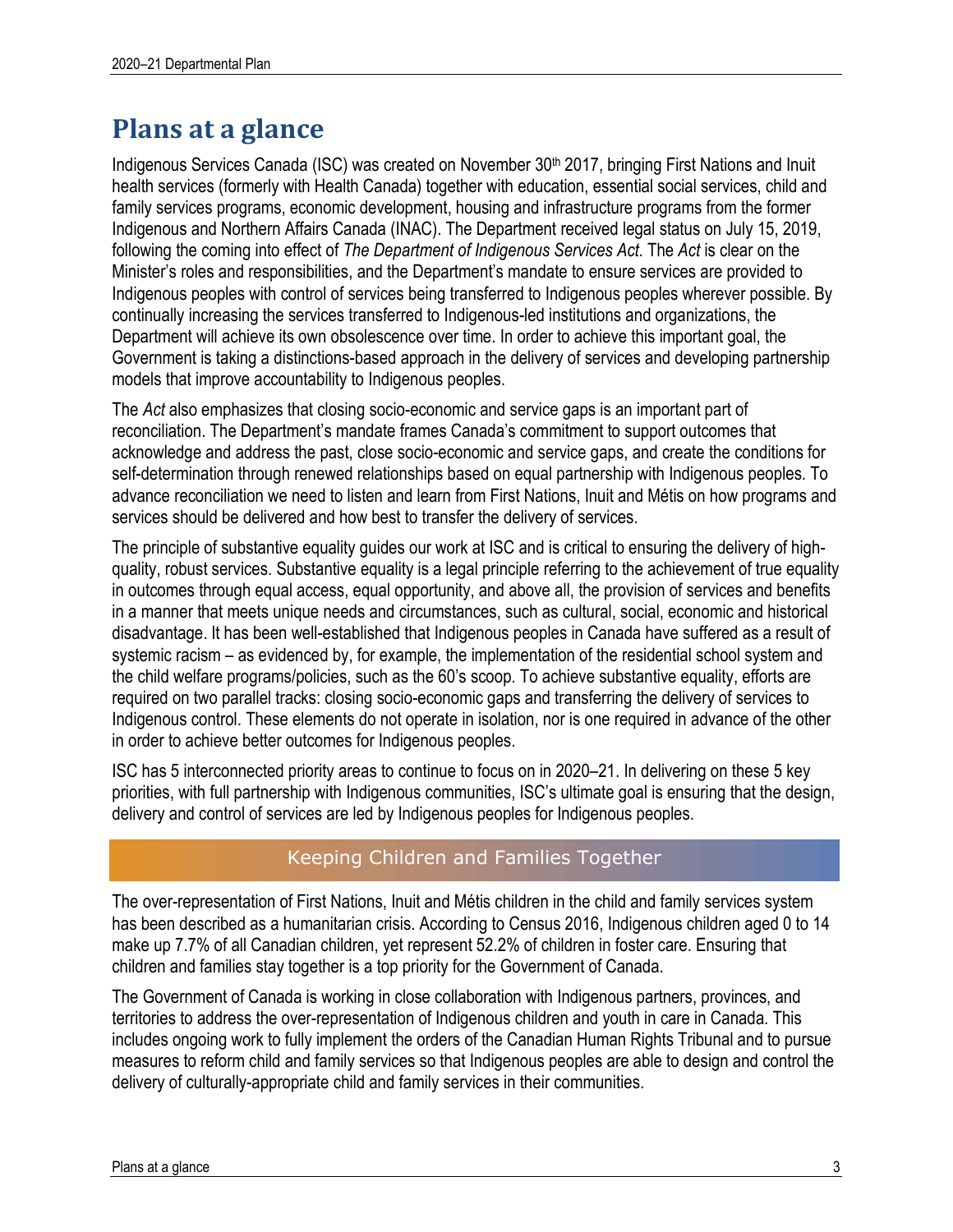To that end, in January 2020, *An Act respecting First Nations, Inuit and Métis children, youth and families* came into force. The *Ac*t seeks to advance Canada's commitment to reconciliation with First Nations, Inuit and Métis through renewed nation-to-nation, Inuit-Crown and government-to-government relationships by:

- Recognizing and affirming the inherent right to exercise jurisdiction of First Nations, Inuit and Métis over child and family services
- Establishing national principles such as best interests of the child, cultural continuity and substantive equality to help guide the provision of child and family services in relation to Indigenous children
- Contributing to the implementation of the United Nations Declaration on the Rights of Indigenous Peoples (UNDRIP) based on the recognition of rights, respect, co-operation and partnership

ISC is building upon its engagements with First Nations, Inuit, and Métis Nation communities and organizations to support the reform of Indigenous child and family services and is focused on successfully implementing this legislation which includes allocating long-term, predictable and sustainable funding to support child and family services.

Successful long-term reform requires action across all aspects of the 6 point plan from the Emergency Meeting on Indigenous Child and Family Services in January 2018, namely:

- Continuing the work to implement the orders of the Canadian Human Rights Tribunal, and reforming child and family services including moving to a flexible funding model
- Shifting the programming focus to prevention and early intervention
- Supporting communities to exercise jurisdiction over child and family services through the implementation of the *Act respecting First Nations, Inuit and Métis children, youth and families*
- Accelerating the work of trilateral and technical tables across the country
- Supporting Inuit and Métis Nation leadership to advance culturally appropriate reform
- Developing a data and reporting strategy with provinces, territories and Indigenous partners

In addition, ISC will collaborate with First Nations to validate what was heard during the recent First Nations-led engagement process on the Income Assistance Program. The objective is to inform future program changes to better meet the needs of individuals and families living on reserve that will ultimately lead to greater self-sufficiency through the transition to employment and education opportunities.

### Supporting Quality Education

Education is crucial to closing the socio-economic gap between Indigenous peoples and non-Indigenous peoples. The gap in educational attainment and access to culturally-relevant social support makes it difficult for Indigenous peoples to fully contribute to, and fully benefit from participation in Canada's economy and society, and perpetuates socio-economic inequities between Indigenous peoples and other Canadians. ISC is working with Indigenous partners to ensure that Indigenous students have access to a high-quality education that will improve student outcomes, such as graduation rates. In order to further advance access to quality education, ISC will be:

• Continuing to implement a jointly-developed policy framework for elementary and secondary First Nations on reserve education<sup>i</sup> on reserve and establish regionally-driven approaches that strengthen First Nations education. The framework improves the way ISC funds First Nations elementary and secondary education by funding First Nation schools comparable to provincial schools and supporting expanded language and cultural programming and full-day kindergarten. Through this approach, regional funding has seen increases of up to 39%.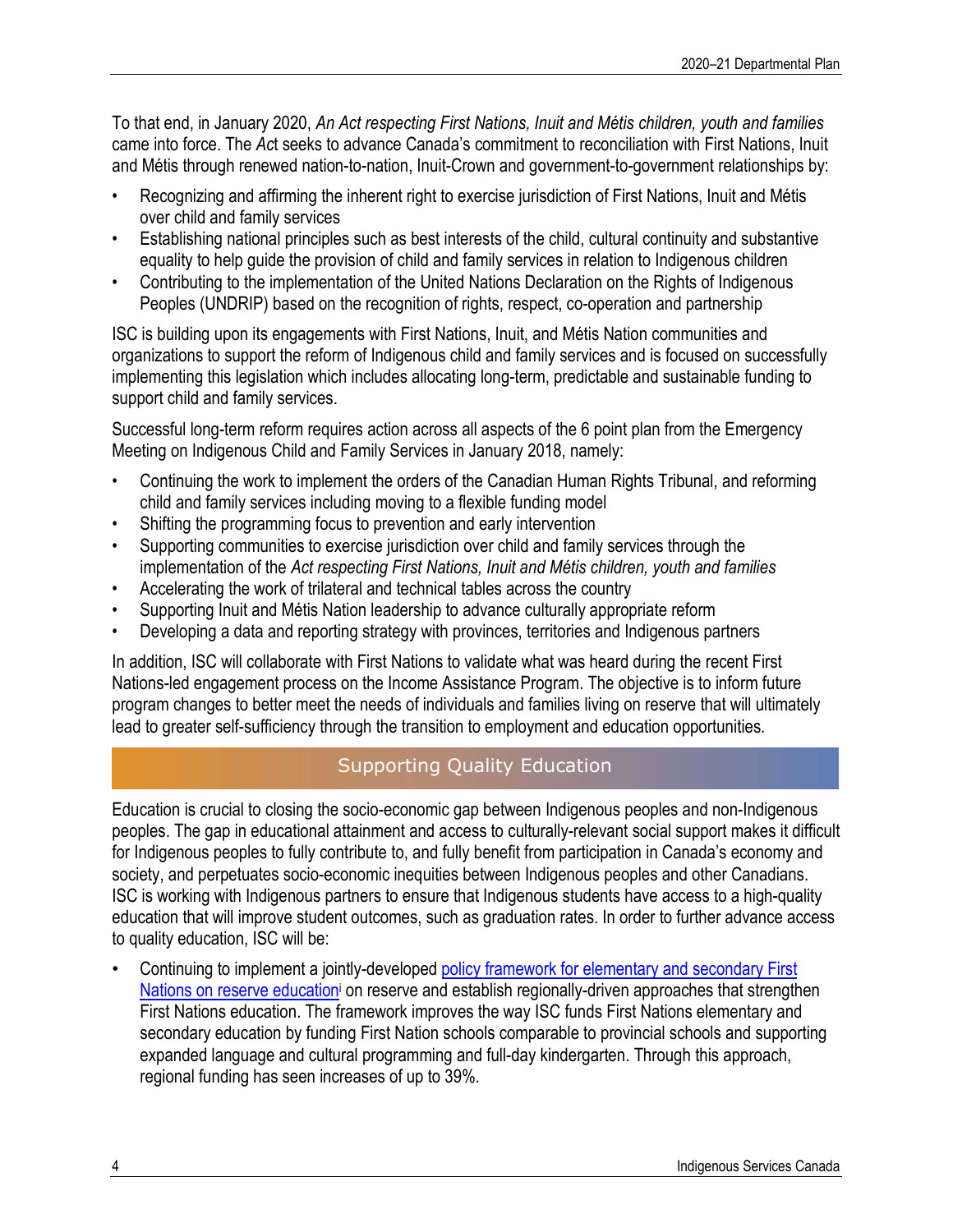- Implementing new jointly-developed distinctions-based post-secondary education strategies to support increased access and enable greater success in post-secondary education for First Nations, Inuit and Métis Nation students. This includes expanding financial assistance for First Nations students and supporting First Nations in the development of regional post-secondary education models. ISC will also support new Inuit and Métis Nation-led strategies by providing funding for students as well as complementary programs and services to strengthen governance capacity.
	- o in addition, by improving access to post-secondary education, Indigenous organizations and communities will have the flexibility to make funding decisions to enable Indigenous community members, including women, girls, and gender-diverse individuals, to benefit from ISC's educational initiatives.
- Developing and implementing regional education agreements and other First Nations-led education models that respond to the education goals and priorities set by First Nations and respect the principle of First Nations control of First Nations education. This will include continued investments in institutional capacity building, research, and innovation as well as strengthened partnerships between First Nations and provincial and territorial education systems.
- Continue participating in the process of modernizing the First Nations and Inuit Youth Employment Strategy under the broader Youth Employment and Skills Strategy to better promote access to skills and work experience for Indigenous youth. This will be informed by the results of the Employment and Social Development Canada-led engagement process with Indigenous partners.

### Improving Health Outcomes

Significant gaps persist in the overall health status of Indigenous peoples compared to non-Indigenous peoples. Ensuring access to responsive health services, an interdisciplinary healthcare work force, and safe and modern health infrastructure are fundamental to sustainable and effective health systems. Increased ownership, control and management of health services are the foundation for closing gaps in health outcomes.

ISC works with First Nations and Inuit partners to address health inequities by increasing access to quality health services, by responding to the social determinants of health and by enhancing mental wellness services, including addictions treatment and prevention services. We will continue to work in partnership with Indigenous communities to improve health outcomes by:

- Initiating the co-development of distinctions-based Indigenous health legislation with Indigenous partners.
- Continuing to invest in the delivery of high-quality health care for all Indigenous peoples.
- Fully implementing Jordan's Principle to ensure that First Nations children have access to the health, social, and educational supports and services that they need, when and where they need them, while co-developing a longer term approach with First Nations.
- Advancing a long-term care continuum with First Nations meant to maximize the linkages between community, provincial or territorial services, including the needs of individuals who age out of Jordan's Principle, a similar consideration for Inuit under the Inuit Child First Initiative.
- Continuing to develop strategies to improve retention and recruitment of nurses working on reserve through focused efforts at enhancing clinical and infrastructure support.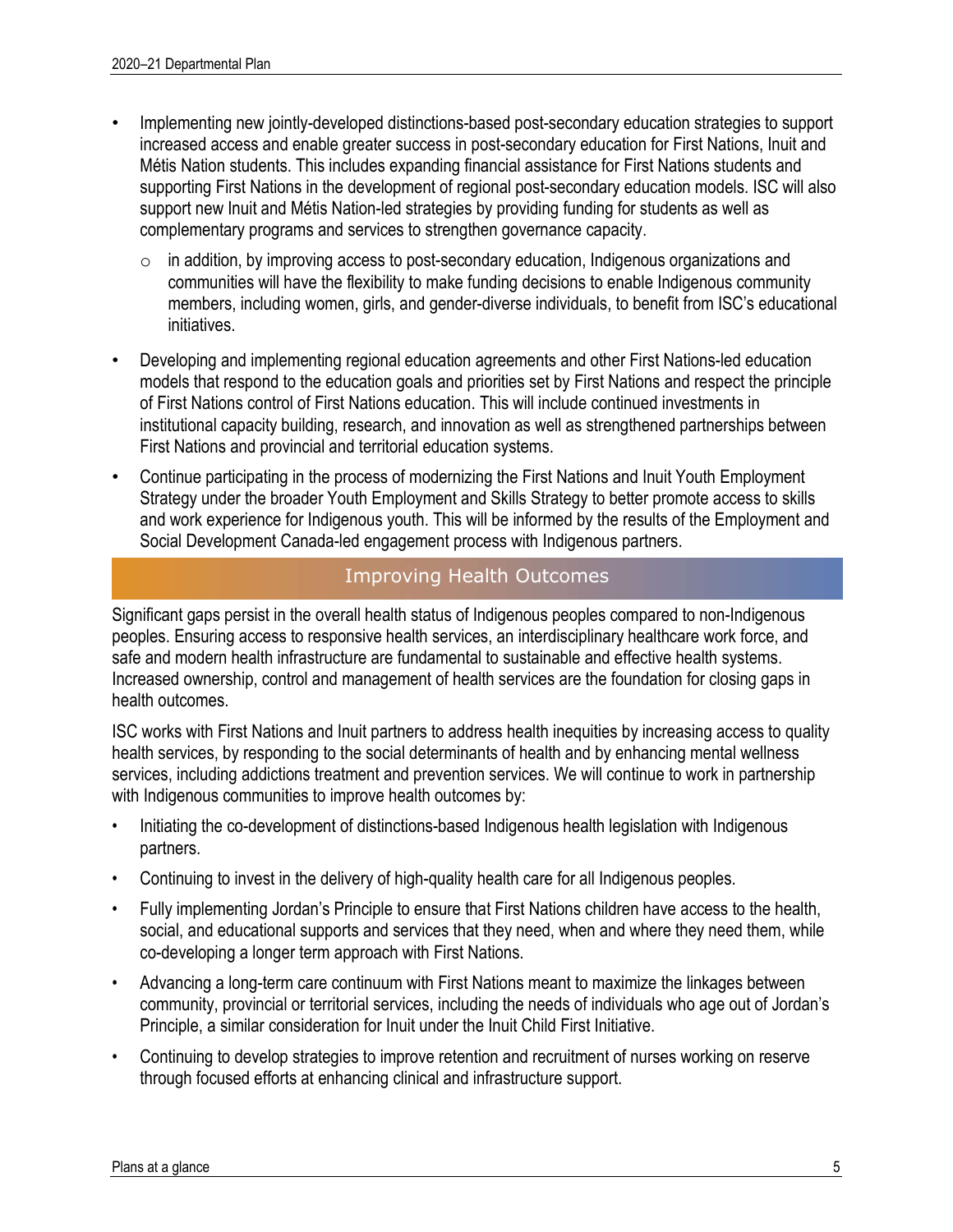- Continuing to support Inuit Tapiriit Kanatami (ITK), the national representative body for Inuit, and regional Inuit land claims organizations, including the Nunavik Regional Board of Health and Social Services in lieu of the Makivik Corporation in Nunavik, to:
	- $\circ$  lead on the elimination of tuberculosis in Inuit Nunangat by 2030
	- $\circ$  fully implementing the National Inuit Suicide Prevention Strategy and Inuit Child First Initiative
	- o addressing food security
- Completing the joint review of the Medical Transportation benefit under the Non-Insured Health Benefits Program to achieve significant increases in access for First Nations and Inuit.
- Investing in the mental wellness continuum to support strengths-based programming.
- Improving the accessibility of services for remote communities by working towards developing evidence-informed standards for some remote/isolated communities, as well as developing a 5 to 10 year plan for accessing pharmacy services and medication management in remote and isolated First Nations communities.

Together with Indigenous partners, ISC will also continue to advance health transformation initiatives that pursue healthcare delivery that is designed and delivered by and for Indigenous communities. For example, there are two new health transformation opportunities emerging in Nova Scotia and Manitoba. In Nova Scotia*,* the Mi'kmaw are in the process of designing a Mi'kmaw Health Wellness Authority that would assume greater control over health programs and services in the Province and work more closely with the provincial health system. In Manitoba, ISC is also involved in discussions with the Southern Chiefs of Manitoba to pursue similar opportunities for transformation.

### Building Reliable Infrastructure

Reliable infrastructure is a foundation for improving quality of life and socio-economic outcomes in other key priority areas for every community. The Government of Canada is working with First Nations, Inuit and Métis Nation partners to co-develop distinct infrastructure strategies that will support their vision of selfdetermination and lead to better social and economic outcomes for their communities. The Government of Canada is supporting community-led planning and providing core funding to assist with the costs of First Nations governance in order to support First Nations in moving towards self-determination. Despite recent historical investments in Indigenous infrastructure, there is still much to be done. ISC will continue to invest in building reliable infrastructure on reserve and meeting critical needs by:

- Eliminating all long-term drinking water advisories affecting public water systems on reserve by March 2021; this requires close collaboration with First Nations partners to identify public water and wastewater system needs, develop infrastructure capital plans and design and implement management plans for the operation and maintenance of water and wastewater systems.
- Working with the Assembly of First Nations (AFN) on First Nations-led engagement to advance options on safe drinking water legislation and to inform the co-development of a long-term water and wastewater strategy for First Nations.
- Co-developing and investing in distinctions-based community infrastructure plans, and addressing critical needs in First Nations, Inuit, and Métis communities by 2030, including health facilities such as new treatment centres, roads, schools, health facilities, and high-speed internet. These 10-year plans will also include new investments to support the operation and maintenance of this infrastructure and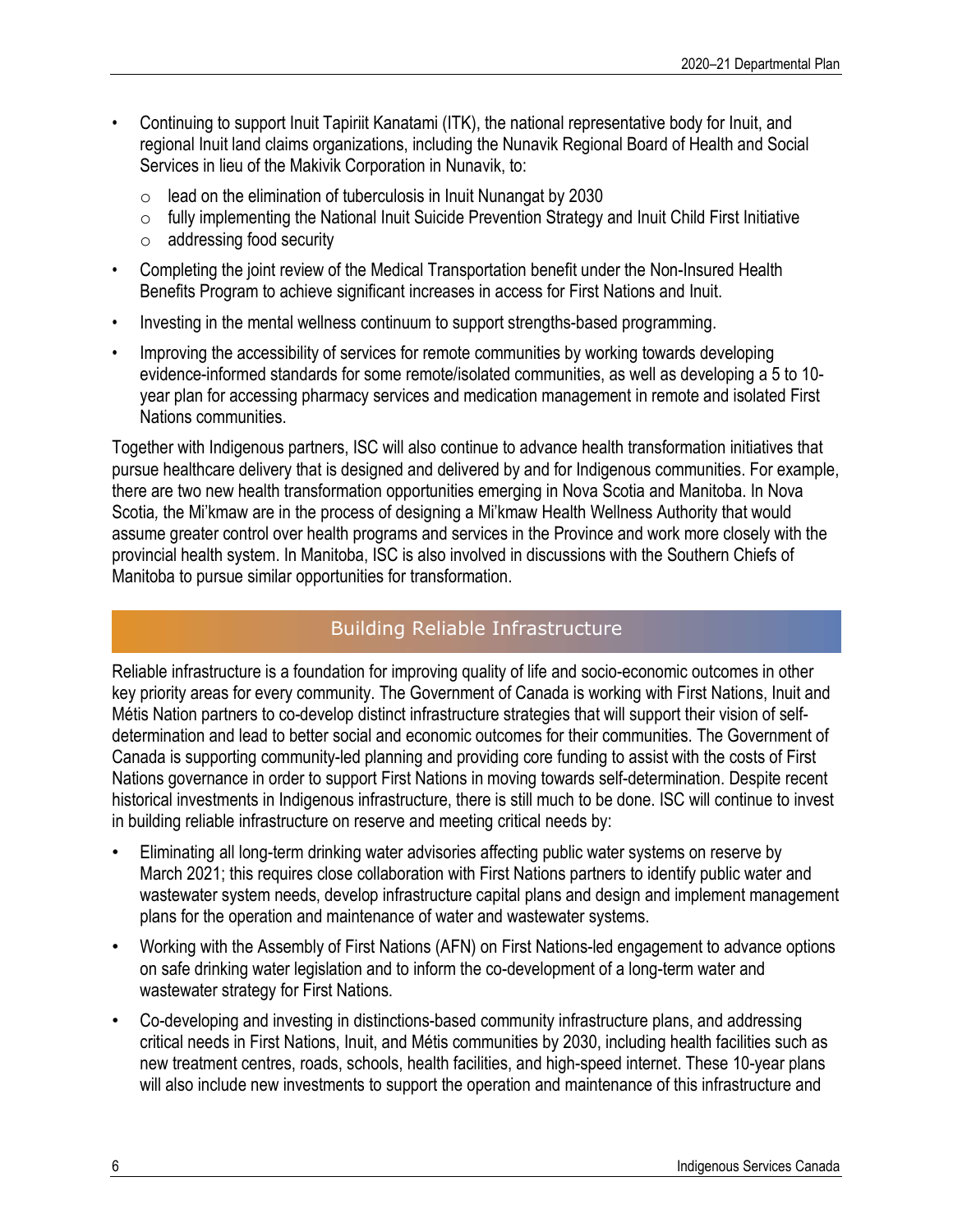will be supported by the Minister of Infrastructure and Communities; supporting the continued development and implementation of distinctions-based housing strategies.

- o the First Nations Housing and Related Infrastructure Strategy and Implementation Plan is a good example of a co-developed, distinctions-based strategy. ISC is providing funding to address the inadequacy of housing and prevalence of overcrowding for priority health and safety housing projects.
- Pursuing innovative approaches to service delivery, such as multi-year agreements with service providers or partnerships along the lines of the agreement negotiated with FireSmart Canada, a project that reduces the risk of wildfires through fire prevention and fuel hazard reduction projects in several First Nations communities, in order to enhance First Nations capacity in emergency management, ultimately increasing their resiliency.
- Continuing to support First Nations to mobilize and increase capacity to deliver housing programs and services on reserve and supporting innovation through investments, policy co-development, innovative pilot projects and initiatives that facilitate access to financing and expand housing options.
- Facilitating First Nations engagement of emergency management services across Canada's regions, led by regional Indigenous representative organizations, in order to better understand First Nations' emergency management needs, and perspectives on service delivery within each region, while also incorporating Indigenous knowledge. The results of these engagement sessions will support the negotiations of multilateral emergency management service agreements that will see the integration of First Nations as full and equal partners, like the one signed in British Columbia in April 2019.

### Enabling Economic Prosperity

As a result of a long history of colonialism, neglect and failed paternalistic policies, many First Nations, Inuit and Métis do not enjoy the same quality of life as other Canadians. The Department is committed to working in partnership to change this reality for Indigenous peoples by supporting an enabling environment to achieve prosperity. In order to advance economic prosperity, ISC is:

- Supporting capacity-building efforts in communities to improve the delivery of economic development services and build on successful investments by supporting projects that leverage private sector investment and lead to higher community revenues and employment. These efforts are critical to support First Nations and Inuit communities' economic development, from projects such as feasibility studies to large-scale commercial infrastructure.
- Working closely with Innovation, Science and Economic Development Canada and the Business Development Bank of Canada to leverage greater access to capital to support the growing network of Aboriginal Financial Institutions and Indigenous entrepreneurs. ISC is also working to increase the number of viable businesses in Canada owned and controlled by Indigenous people, to provide a supportive business environment for Indigenous peoples and to advocate for, and inform employers about the hiring of Indigenous peoples.
- Continuing to work with the Métis Capital Corporations to support Métis entrepreneurs in the establishment and expansion of businesses. As well, ISC will continue to coordinate with relevant government departments to advance other economic development priorities as put forward by the Métis National Council through the Permanent Bilateral Mechanism process.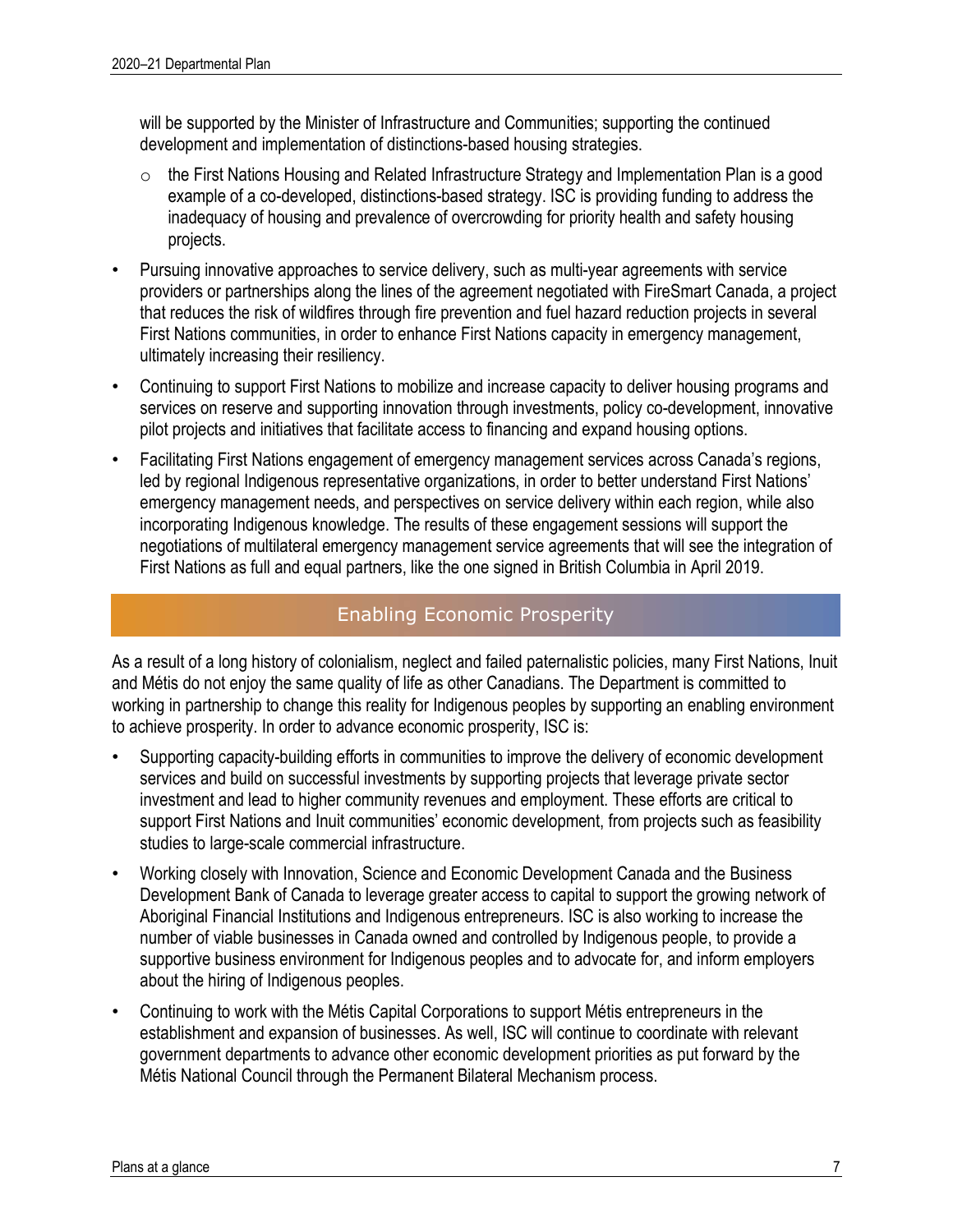• Working in collaboration with other federal governments departments to grow Indigenous participation in procurement across the federal government, and to help reach the 5% Indigenous procurement target. ISC is working to enhance the creation, growth, and long-term viability of Indigenous businesses by expanding opportunities to compete for and win federal procurement opportunities through the Procurement Strategy for Aboriginal Businesses. The Strategy will be leveraged to create partnerships with other federal departments, provincial governments, Indigenous partners and industry.

Finally, the Government of Canada remains committed to building a new fiscal relationship with First Nations that results in sufficient, predictable and sustained funding. ISC is implementing the 10-year grant, extensively co-developed with First Nations partners, which enhances self-determination by providing greater predictability and flexibility of funding allowing them to focus on delivering high-quality services to their citizens. The grant also significantly reduces the reporting burden on First Nations communities.

For more information on ISC's plans, priorities and planned results, see the "Core responsibilities: planned results and resources, and key risks" section of this report.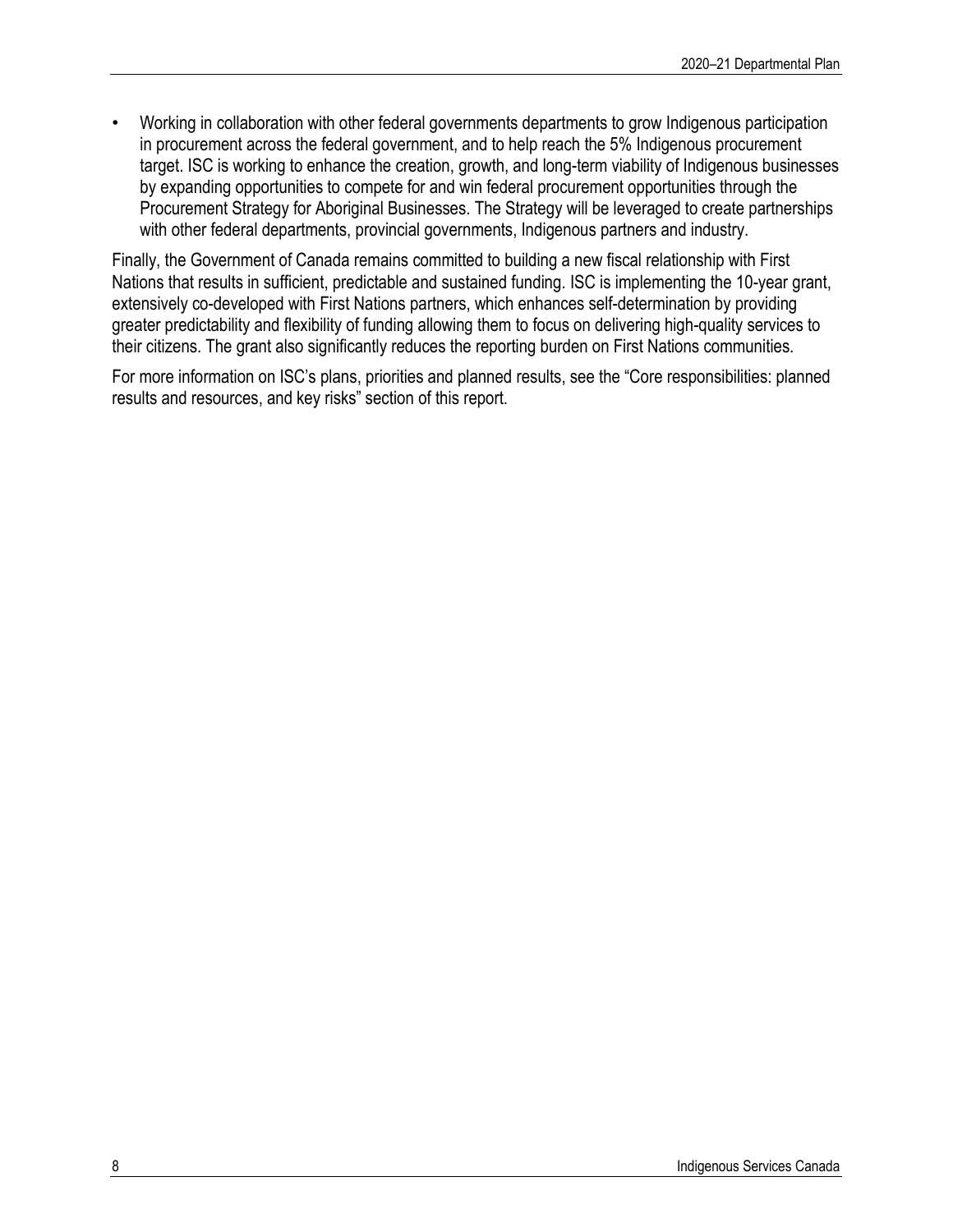# **Core responsibilities: planned results and resources, and key risks**

This section contains detailed information on ISC's planned results and resources for each of its core responsibilities. It also contains information on key risks related to achieving those results.

### **Services and Benefits to Individuals**

### **Description**

These services and benefits are mainly delivered directly to Indigenous people by the Department. They include, among other services and benefits, individual First Nations and Inuit clinical care and healthrelated benefits such as pharmacy, dental and vision care. The Department is also responsible for determining individuals' entitlement to Indian registration and for the issuance of various proofs of registration, including the Secure Certificate of Indian Status (SCIS), which can be used to access various programs and services.

### **Planning highlights**

To achieve progress in this area, ISC will focus on 2 departmental results.

**1. Quality and timely services are delivered directly to Indigenous people**

### **1.1 Health Services**

Direct delivery of health services and benefits to Indigenous people takes place in a complex environment with unique challenges and opportunities. Challenges can relate to the remoteness of service locations, attracting and retaining healthcare professionals, and providing services in a way that is culturally relevant and capable of improving outcomes. In 2020–21, ISC will continue efforts to stabilize access to quality services by addressing human resources challenges pertaining to health services delivery, working with partners to improve the quality of services, and ensuring services are sustainable and culturally relevant.

ISC is implementing the Nursing Recruitment and Retention Strategy and the Nursing Services Response Centre to support nurses working in communities. We will work with partners to compile a comprehensive inventory of information on cultural humility and safety in support of the Nursing Now Canada<sup>ii</sup> campaign. This 3-year campaign runs in collaboration with international partners and aims to improve health and health care by raising the status and profile of nursing. The inventory will be shared with schools of nursing across the country with an aim of improving cultural awareness and sensitivity within the nursing field.

ISC will support the expansion of the Children's Oral Health Initiative<sup>ii</sup> to First Nations and Inuit communities.

ISC will improve client access to the Supplementary Health Benefits Program (Non-Insured Health Benefits [NIHB]) in collaboration with First Nations and Inuit partners by:

- Continuing engagement with the AFN on a multi-year joint review of the program to identify and implement actions that enhance client access to benefits. In 2020–21, joint reviews of the medical supply and equipment benefit and the medical transportation benefit are expected to be completed.
- Continuing engagement with ITK and the National Inuit Committee on Health to find ways of improving the delivery of NIHB to Inuit clients.
- Continuing to advance project implementation of the new Health Information Claims Processing Services<sup>iv</sup> solution and services contract, which is anticipated to launch in the Spring of 2020.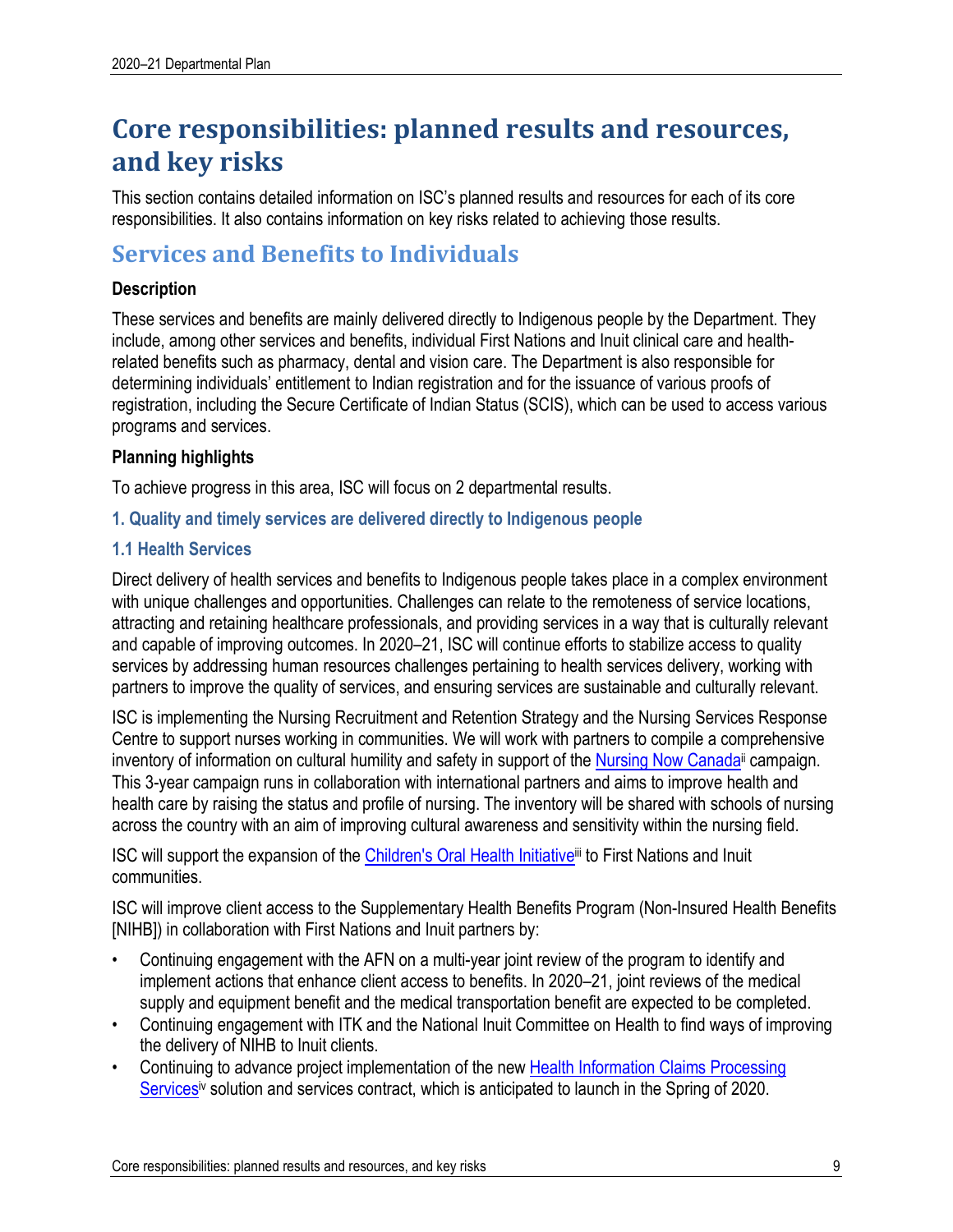### **1.2 Individual Affairs**

ISC will continue to provide direct client service in Headquarters and all regional offices to determine eligibility for registration under the *Indian Act*. ISC issues proof of registration documents, including the Secure Certificate of Indian Status, which identify individuals who are eligible to receive various programs and services.

On August 15, 2019, the last legislative amendments of Bill S-3<sup>v</sup> came into force to address sex-based inequities in registration under the *Indian Act*. In keeping with the commitment to reconciliation and a renewed nation-to-nation relationship, S-3 requires that ISC provide a report to Parliament on the provisions enacted by S-3 by December 12, 2020.

ISC is improving and modernizing in-person services offered by regional offices to individuals wishing to apply for Indian Status. Following the removal of the 1951 cut-off through Bill S-3, application processes and documentation requirements are being assessed and streamlined. A new version of the Secure Certificate of Indian Status mobile PhotoApp will be issued to facilitate more timely service in processing photos from applicants and increase the quality of the photos submitted. ISC will also continue implementation of a partnership agreement with Correctional Service Canada and other institutions where registered First Nations offenders are being offered a Secure Certificate of Indian Status before they are released.

Additionally, ISC will continue to:

- Support and empower First Nations in the administration of estates of deceased, minors or dependent adults.
- Support and facilitate First Nations access and management of their trust moneys.
- Support the delivery of treaty annuity payments.

These priorities will be addressed by providing advisory services to First Nations and First Nations organizations, other government departments, and ISC's sectors and regions regarding these programs, and through the updating of legislative accountabilities and policies for these programs.

### **2. Health services delivered to Indigenous people contribute to improved health outcomes**

Access to quality, timely, stable and culturally relevant health services is fundamental to individual, family and community well-being. In 2020–21, ISC will continue its efforts to adopt a patient-centered approach to health service delivery and focus, in particular, on closing the gap in access to quality healthcare between Indigenous and non-Indigenous peoples in Canada. Furthermore, ISC will work to ensure that Indigenous peoples are in control when it comes to designing and delivering their healthcare programs and services in order to further improve health outcomes.

ISC will work in partnership with First Nations to strengthen public health capacity among First Nations communities, including by identifying gaps in vaccine coverage provided by provinces for First Nations, and to work towards resolving identified gaps.

In order to enhance preparedness and response efforts related to natural disasters and public health emergencies and outbreaks such as the novel Coronavirus, the Department will also establish a holistic emergency management framework within ISC, to support integrated and responsive services for First Nations communities while preparing, mitigating and responding to natural disasters and health emergencies.

ISC will partner with the Canadian Indigenous Nurses Association, the AFN and the First Nations Health Authority in British Columbia to facilitate an understanding of issues unique to the Indigenous and non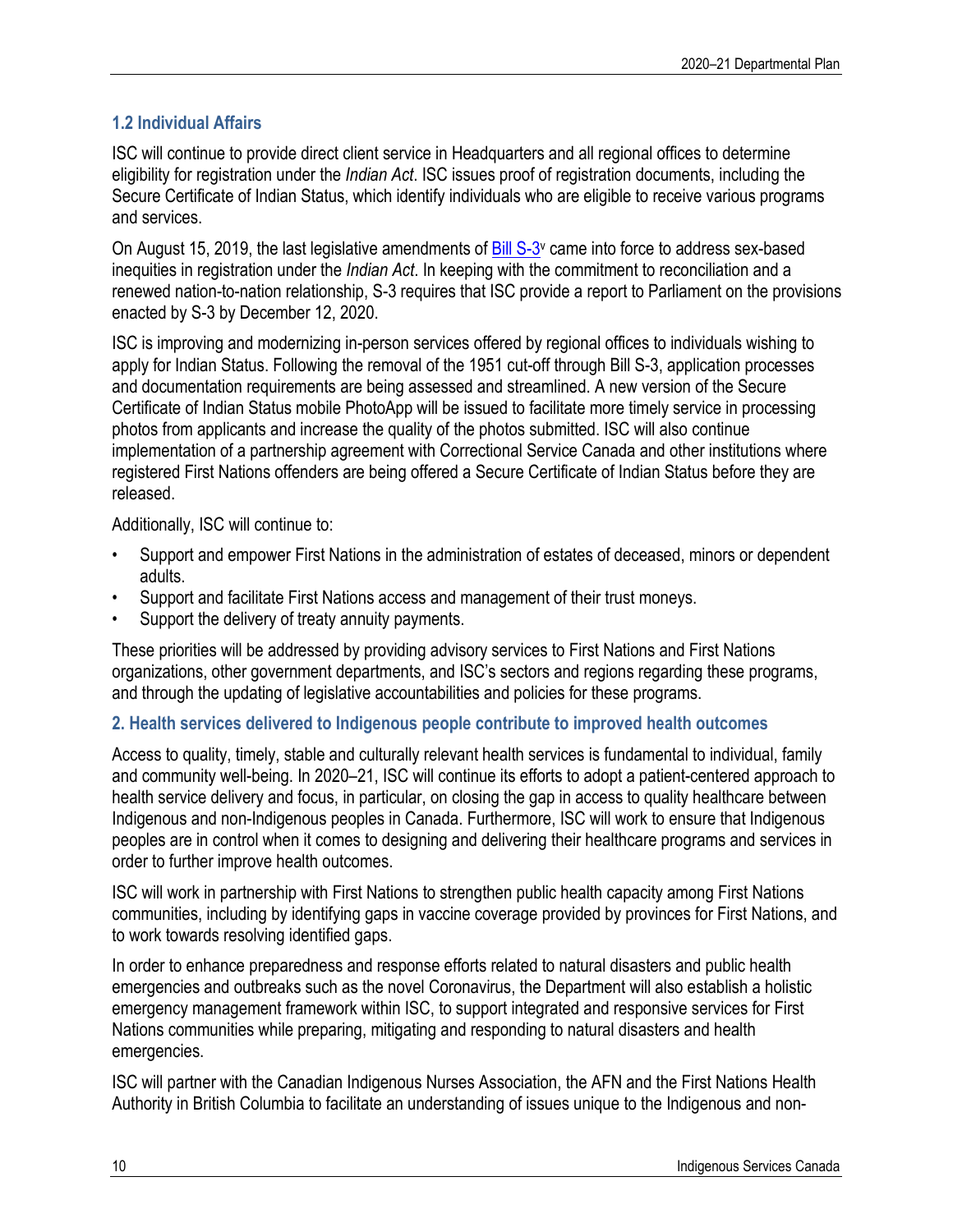Indigenous nursing workforce that impact retention and recruitment, and to determine progress towards a representative workforce.

ISC will support Phase 2 of the nursing workforce survey by surveying First Nations employed nurses working in First Nations communities. The survey will inform the process of devolution of healthcare services in First Nations communities as nurses make up the majority of healthcare staff working in First Nations communities.

### **Gender-based analysis plus (GBA+)**

ISC is in the early stages of a collaborative process with federal and Indigenous partners, including Indigenous women's organizations, to co-develop distinctions-based, Indigenous-first GBA+ approaches and tools. This work is intended to promote more responsive, culturally-competent policies and services that meet the unique needs of First Nations, Inuit and Métis women, men, and gender-diverse people.

To advance these efforts, in 2020–21, ISC will work closely with the Advisory Committee on Indigenous Women's Well-Being as well as other partners to facilitate the development of new GBA+ approaches designed and guided by Indigenous peoples and perspectives.

In addition, applications for registration and Secure Certificate of Indian Status will provide applicants the opportunity to select a third, non-binary gender identifier. Individuals who are already registered will have the option to amend their information. This change will support inclusion of transgender and non-binary people and protect their personal safety.

Finally, in 2020–21, ISC's health and wellness services aims to incorporate GBA+ into 50% of its planned activities; an increase from 32% in 2019–20. This initiative will ensure that departmental planning processes integrate GBA+, and that program and service development and design are informed by gender and diversity considerations.

### **Results-based innovation1**

For this core responsibility, in 2020–21, ISC will:

- Support the implementation of the Oral Health Practitioner project by collaborating with professional associations and academic institutions in developing feasibility studies for the program.
- Explore and test options for providing access to First Nations, through a portal, to system-generated reports and statements regarding funds held in trust with ISC, as well as to additional information.
- Measure progress and document necessary steps to successfully implement midwifery in communities as this work will be critical for informing the development of current projects and for guiding implementation of midwifery on a larger scale.

### **Risk**

The Department's mandate is complex and requires alignment with various partners. The complexity of the strategic landscape, the diversity of perspectives of partners and the extent of operational and cultural

 <sup>1</sup> The Treasury Board Secretariat uses the term "experimentation" when requesting that departments test new approaches and measure impact to instill a culture of measurement, evaluation and innovation in program and policy design and delivery and to improve outcomes by learning what does and doesn't work. However, ISC refers to experimentation as "results-based innovation" given that the term "experimentation" has negative connotations and is not appropriate in the Indigenous services context because of Canada's colonial history, including the impact of residential schools. Evidence-based decision making will continue to be achieved at ISC through recognized tools such as innovation challenges, demonstration and systems transformation projects, and recognized methods including: user-centered design; behavioural insights; data analytics and modelling; and, open policy making.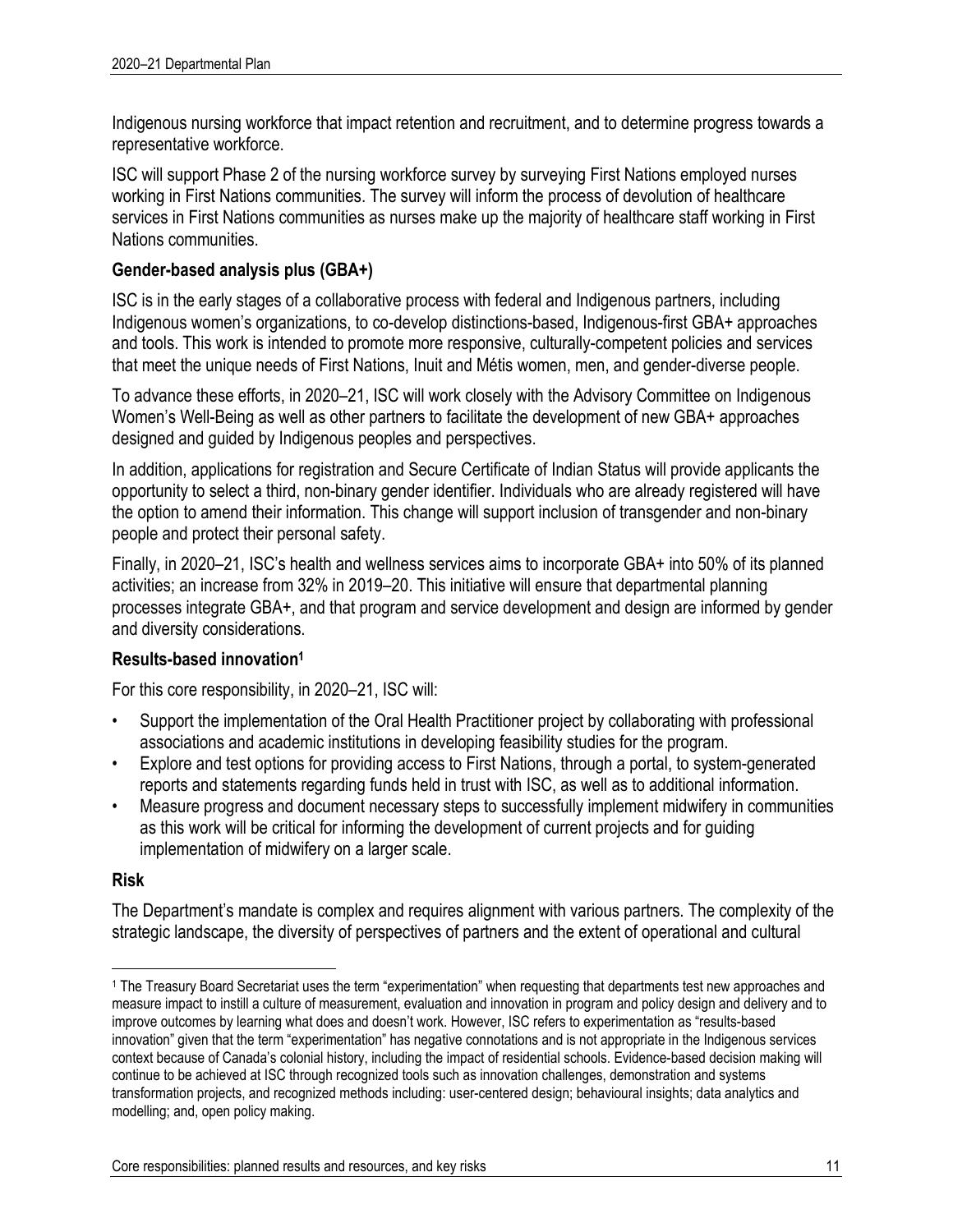changes exposes the Department to some important risks related to policy implementation, internal services capacity and the management of human and financial resources. To implement the Government of Canada's directions and to help manage these risks, the Department is pursuing important internal changes, including different ways of doing business in terms of its culture, processes and services.

The services that must be delivered successfully to Indigenous peoples are diverse and complex. Change and adaptation is needed if they are to be delivered in a new, collaborative, and innovative fashion. It is important to ensure that these changes will not affect the delivery of quality and timely services to communities and individuals. ISC is working with partners to identify opportunities for improving the effectiveness, efficiency and sustainability of services, prioritizing planning based on mutually-agreed upon objectives, facilitating ongoing consultations with recipients to ensure services are meeting critical needs as well as conforming with established human resources and budget management frameworks and controls.

### **Planned results for Services and Benefits to Individuals**

| Departmental result: Quality and timely services are delivered directly to Indigenous people                                         |        |                        |
|--------------------------------------------------------------------------------------------------------------------------------------|--------|------------------------|
| <b>Departmental result indicators</b>                                                                                                | Target | Date to achieve target |
| Percentage of First Nations adults who rate the quality of health care<br>services delivered in their community as good or excellent | 57%    | March 31, 2023         |
| Percentage of prior approval requests for medication coverage<br>completed within 24 hours                                           | 100%   | March 31, 2021         |
| Percentage of eligible First Nations and Inuit who received at least one<br>non-insured health benefit in a year                     | 74%    | March 31, 2022         |
| Percentage of eligible applicants issued a Secure Certificate of Indian<br>Status within 16 weeks from the application date          | 90%    | March 31, 2021         |

| Departmental result: Health services delivered to Indigenous people contribute to improved health outcomes |                    |                        |
|------------------------------------------------------------------------------------------------------------|--------------------|------------------------|
| Departmental result indicators                                                                             | <b>Target</b>      | Date to achieve target |
| Percentage of First Nations and Inuit adults who reported being in very                                    | First Nations: 44% | March 31, 2028         |
| good or excellent health                                                                                   | Inuit: $44\%$      |                        |

### **Planned budgetary financial resources for Services and Benefits to Individuals**

| 2020-21 budgetary spending<br>(as indicated in Main<br>Estimates) | $2020 - 21$<br>planned spending | $2021 - 22$<br>planned spending | $2022 - 23$<br>planned spending |
|-------------------------------------------------------------------|---------------------------------|---------------------------------|---------------------------------|
| 1,835,650,316                                                     | 1,835,650,316                   | 1,896,999,215                   | 1,982,532,986                   |

The year-over-year differences primarily reflect changes in the approved funding profile for the non-insured health benefits for First Nations and Inuit.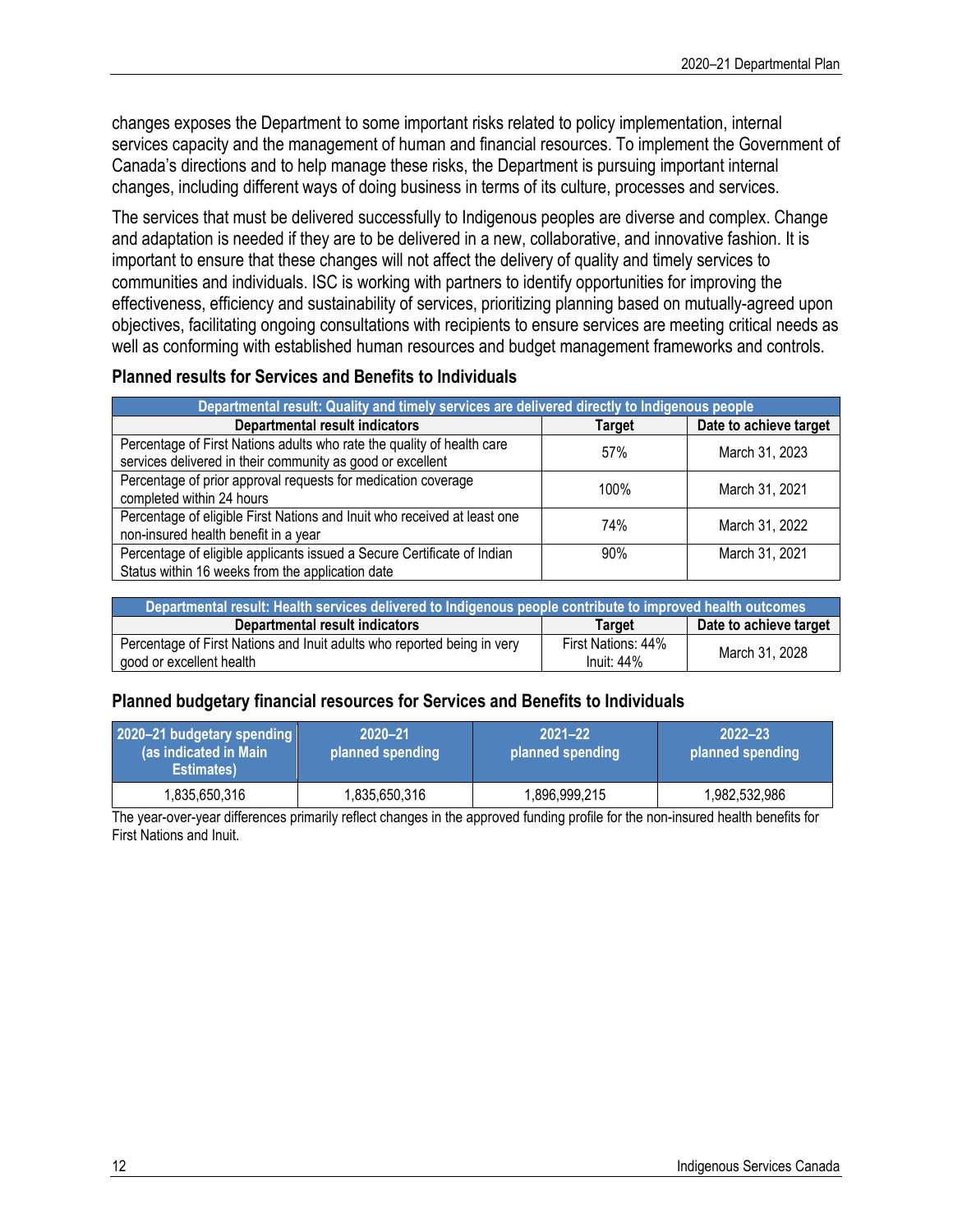### **Planned human resources for Services and Benefits to Individuals**

| 72020-21                      | $2021 - 22$                   | $2022 - 23$                   |
|-------------------------------|-------------------------------|-------------------------------|
| planned full-time equivalents | planned full-time equivalents | planned full-time equivalents |
| $^{\prime}$ .509              | .509                          | 1.509                         |

Financial, human resources and performance information for the ISC program inventory are available in the **GC** InfoBase<sup>vi</sup>.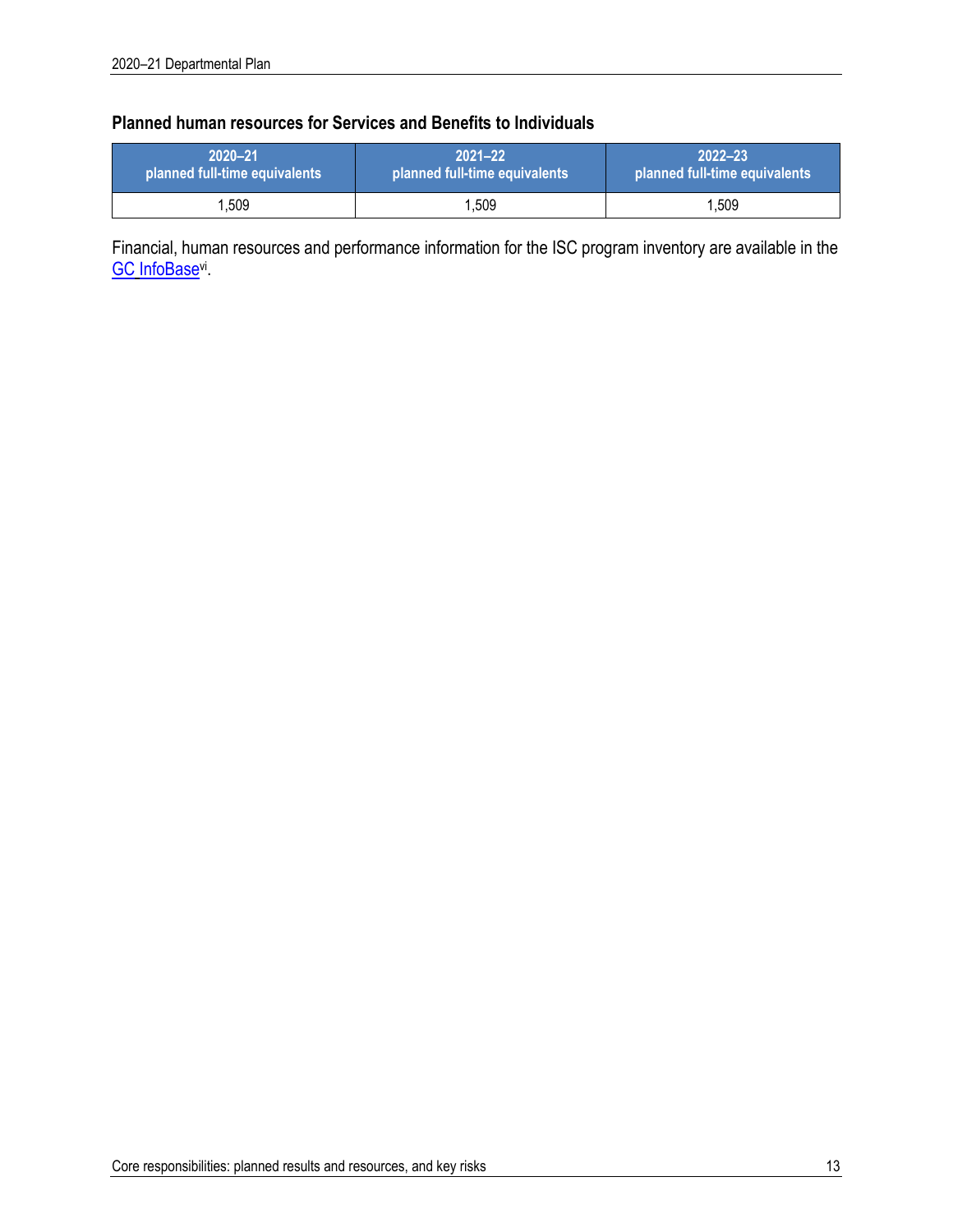# **Health and Social Services**

### **Description**

These services are primarily delivered in partnership with Indigenous communities and organizations, provinces/territories and agencies. Together, they focus on the health and well-being of Indigenous people. They include health services to strengthen Indigenous communities in areas such as healthy living, communicable disease control, healthy child development, and community care. They also include social services with an emphasis on children and families, as well as education services from kindergarten to post-secondary.

### **Planning highlights**

To achieve progress in this area, ISC will focus on 3 departmental results.

### **1. Indigenous people and communities are healthier**

ISC is promoting health and well-being of Indigenous people and communities through strength-based approaches to services that focus on the health priorities of partners. Specifically in 2020–21, ISC will focus its work in the following areas:

ISC is supporting the Inuit-specific tuberculosis (TB) elimination strategyvii through engagement with ITK and collaborating with First Nations partners in the development of a TB reduction action plan for First Nations. ISC will also continue to fund ITK to implement their National Inuit Suicide Prevention Strategy.

ISC is supporting community-led and distinctions-based approaches to address sexually transmitted blood borne infections, including support for the Inuit Sexual Health Network and the implementation of Tavva: National Inuit Sexual Health Strategy<sup>viii</sup>, and Ikajurnig: An Inuit Cascade of Care Framework for sexually transmitted & blood borne infectionsix.

In addition, ISC will continue funding members of the Advisory Committee on Indigenous Women's Well Being to advance their Action Plan, including follow-up to the January 2020 Culturally Informed Choice and Consent in Indigenous Women's Health Services, tackling the important issues of forced and coerced sterilization and reproductive health rights.

ISC will also assess service vulnerabilities to climate change and help First Nations to build capacity under the Climate Change and Health Adaptation Program.

Finally, ISC will continue working with federal and Indigenous partners on an approach for addressing food insecurity in Indigenous communities and will also support the implementation of a longitudinal study of First Nations Children and Youth on food, nutrition, and the environment. This work will be led by the University of Ottawa in collaboration with the AFN, University of Montreal, Laval University, and McGill University to help guide future policy decisions.

### **2. Indigenous people receive social services that respond to community needs**

Responding to the needs of First Nations communities on reserve requires a holistic approach to the delivery of social services. These include such services as: family wellness and togetherness services, mental wellness supports, and supports for employability and participation in the workforce. For First Nations living off reserve, Inuit, and Métis, ISC provides support services in urban centres. In 2020–21, ISC will focus on the following elements related to social services.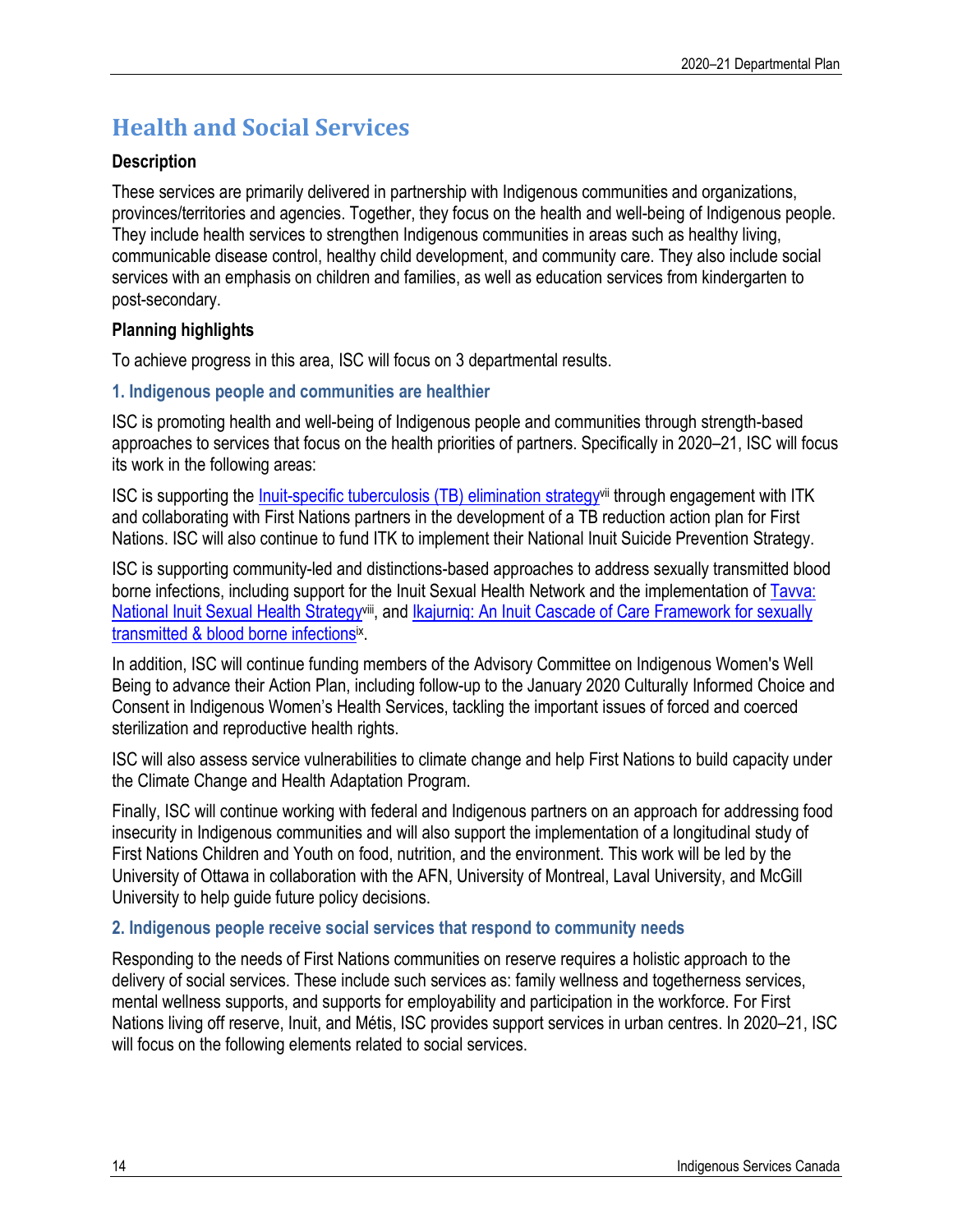On January 1, 2020, *An Act respecting First Nations, Inuit and Métis children, youth and families<sup>x</sup> came into* force, advancing community-directed proposals focused on prevention, and resolving outstanding issues before the Canadian Human Rights Tribunal. Continued investments have helped to ensure that First Nations children remain in their communities, connected to their language and culture, and that Indigenous peoples control and design their child and family services.

The new legislation:

- recognizes and affirms the inherent right to exercise jurisdiction of First Nations, Inuit and Métis over child and family services
- establishes national principles such as best interests of the child, cultural continuity and substantive equality to help guide the provision of child and family services in relation to Indigenous children
- contributes to the implementation of the United Nations Declaration on the Rights of Indigenous Peoples (UNDRIP)

We will work in partnership with Indigenous communities to implement this legislation and support them in utilizing this new legislation at a pace that works for them. This will necessitate a distinctions-based approach that is responsive to the unique challenges facing Indigenous communities who would like to enhance their control over child and family services. This will include a discussion and path forward towards sustainable, predictable long-term funding.

ISC will organize an engagement process to co-develop options for a continuum of long-term care services in First Nations and Inuit communities. These efforts will advance long-term care services and services for persons with disabilities in First Nations and Inuit communities.

ISC will collaborate with First Nations to validate what was heard during the recent First Nations-led engagement process on the Income Assistance Program. The objective is to inform future program changes to better meet the needs of individuals and families living on reserve that will ultimately lead to greater self-sufficiency through the transition to employment and education opportunities.

In order to further support investment in minor and major infrastructure projects in Friendship Centres and other service provider facilities for Urban Programming for Indigenous Peoples (UPIP), ISC will launch calls for proposals for the new infrastructure funding stream for UPIP. This will help ensure that urban Indigenous people have safe and accessible facilities in which high quality, culturally-relevant services are provided.

In collaboration with the National Aboriginal Circle Against Family Violence, ISC will undertake an analysis on funded shelters and services to support program and policy review and improvement.

In implementing its full commitment to address the orders of the Canadian Human Rights Tribunal, ISC is working to implement measures to prevent and address discriminatory practices related to child and family services and Jordan's Principlexi, such as increasing prevention resources for agencies and communities so that First Nations children are safe and families can stay together. ISC will also work on the long-term approach to Jordan's Principle in collaboration with its partners, provinces and territories, to examine and identify gaps in existing programs and increase First Nations governance and control over implementation at the community and regional levels.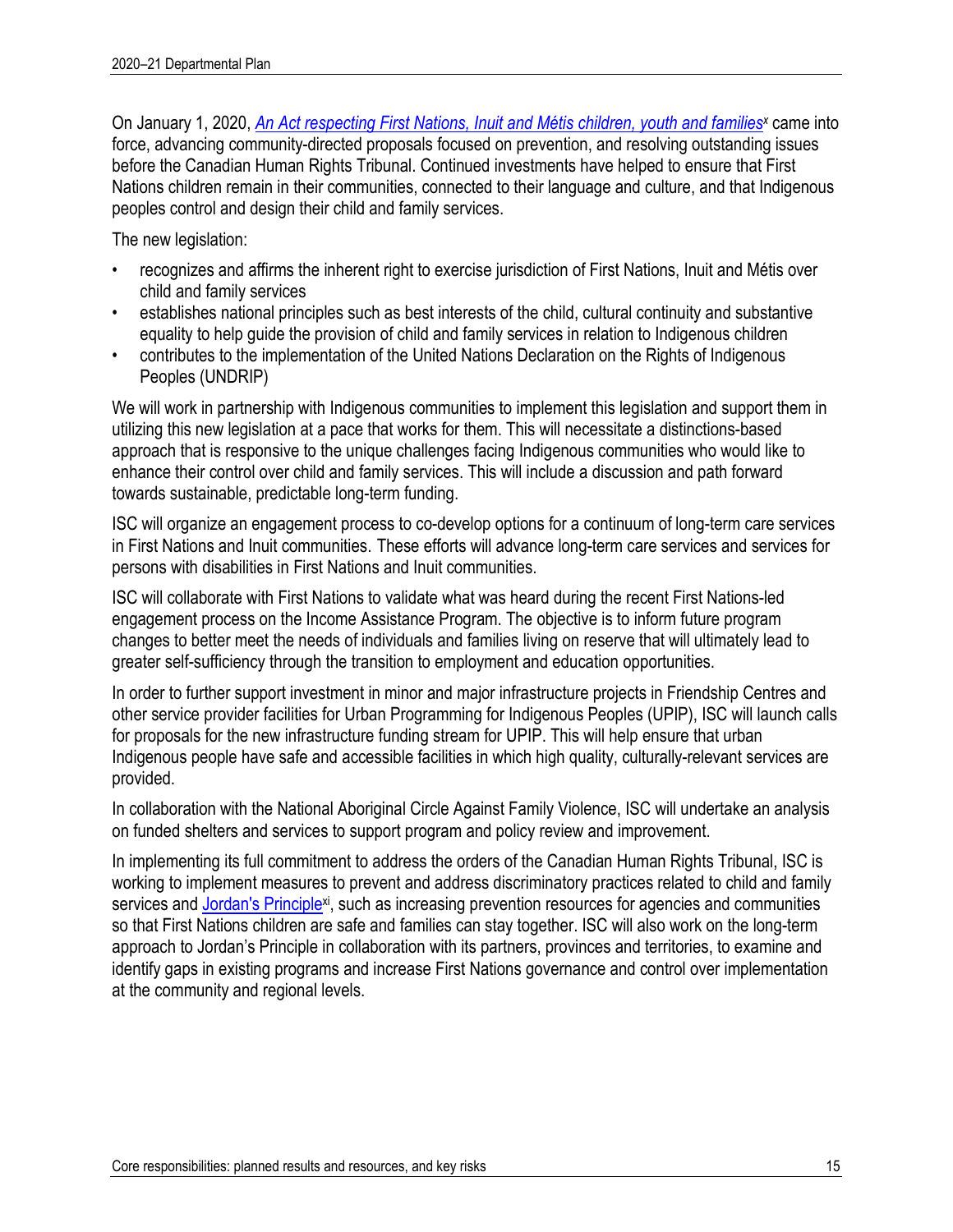### **3. Indigenous students receive an inclusive and quality education**

Education is crucial to closing the socio-economic gap between Indigenous peoples and non-Indigenous peoples. It lays the foundation that supports Indigenous peoples and communities to contribute to and fully benefit from the Canadian economy by accelerating socio-economic growth and reducing barriers to employment. ISC is working with Indigenous partners to ensure that Indigenous students have access to a high-quality education that will improve student outcomes, such as graduation rates. In 2020–21, ISC will work with Indigenous partners in the following areas:

ISC will continue implementing the co-developed policy framework for elementary and secondary First Nations on reserve education<sup>xii</sup>. The framework improves the way ISC funds First Nations elementary and secondary education by bringing funding in line with provincial schools and dedicating funding to language and cultural programming and full-day kindergarten.

ISC is developing and implementing regional education agreements and other First Nations-led education models that respond to the education goals and priorities set by First Nations and respect the principle of First Nations control of education. This will include continued investments in institutional capacity building, research, and innovation as well as strengthened partnerships between First Nations and provincial and territorial education systems.

Building on a Ministerial commitment, ISC will implement the new co-developed distinctions-based postsecondary education strategies for First Nations, Inuit and Métis Nation students. These strategies will support increased access and enable greater success in post-secondary education for Indigenous students. It will expand financial assistance for First Nations students and support First Nations in the development of regional post-secondary education models. Further, it supports new Inuit and Métis Nationled strategies by providing funding for students as well as complementary programs and services to strengthen governance capacity.

ISC is also delivering programs as part of the Youth Employment and Skills Strategy. ISC will continue participating in the process of modernizing the program to better promote access to skills and work experience for Indigenous youth, which will be informed by the results of the Employment and Social Development Canada-led engagement process with Indigenous partners.

### **Gender-based analysis plus (GBA+)**

In 2020–21, ISC will continue to support Indigenous educational achievement, including addressing the impacts of early parenthood. According to 2006 and 2012 Census data, First Nations women experience higher rates of teenage parenthood than non-First Nations women. As a result of these familial responsibilities, teenage and young adult First Nations mothers may not have the time or financial capacity to attend school by themselves or access a child daycare until their child is old enough to access child care through elementary school. ISC will continue to support full-day kindergarten programs for children aged 4 and 5 in order to reduce the cost barrier for caregivers and to provide more opportunities for young parents, who are often young mothers, to attend secondary school or find employment during the years they are eligible for secondary school.

In addition, ISC will improve access to post-secondary education and will provide flexibility to Indigenous organizations and communities to make funding decisions that achieve gender equity. Therefore, Indigenous community members, including women, girls, and gender-diverse individuals, will benefit from ISC's educational initiatives.

Finally, while the number of girls and boys in care is approximately equal, the gender-related experiences of their caregivers can be a significant factor contributing to the relatively high number of First Nations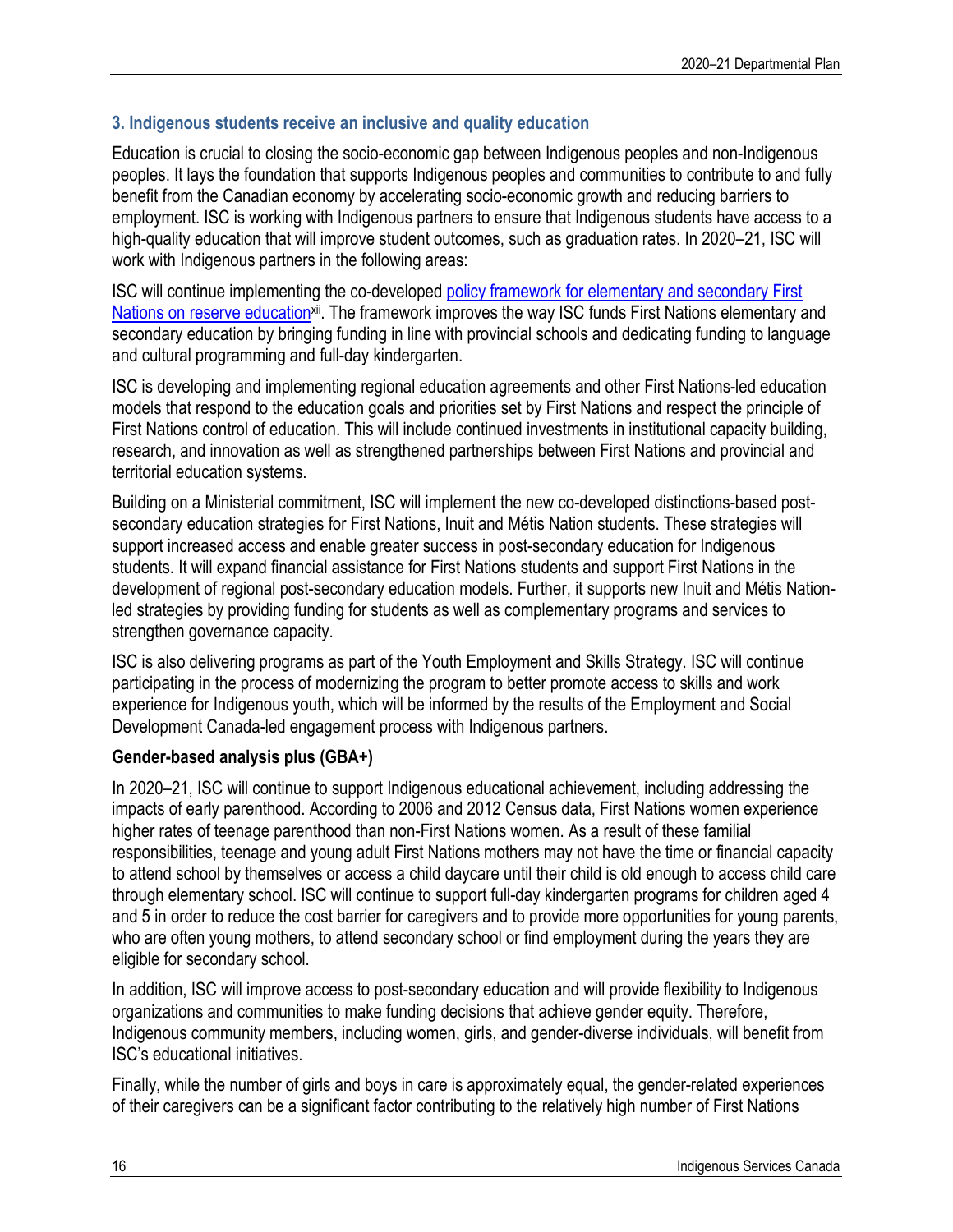children in care. Indigenous women are at a far higher risk of gendered violence than non-Indigenous women (the General Social Survey 2014 data reflects roughly 3 times higher rates of violent victimization). The First Nations Component of the Canadian Incidence Study of Reported Child Abuse and Neglect 2008 (FNCIS-2008) found that women's experiences of domestic violence and abuse significantly increase the risk of their children being removed from the home. Census 2016 data reflects the relatively high proportion of Indigenous children living with single mothers, with 84.4% of Indigenous children aged 0 to 4 living with a female lone parent. The FNCIS-2008 showed that Indigenous mothers are investigated more often for alleged neglect and maltreatment of their children, and these claims are more likely to be substantiated if parenting alone. ISC has taken important steps to ensure that First Nations are empowered to design and control their programming for families and children so that gender-related factors such as these are addressed in ways that fit the needs of their own communities.

### **Results-based innovation**

ISC will undertake a scan of First Nations housing and related health/social outcomes so as to develop suite of metrics that help measure progress on addressing First Nations housing and inform the development of collective targets.

The National Network of Coalitions and ISC are co-developing a research and innovation agenda. This agenda will assist ISC in targeting research and innovation calls for proposals that encourage a focus on: strategic priorities; identification of inter-related and/or inter-dependent issues; exploring opportunities for greater collaboration; and, adaptations of successful initiatives for implementation throughout the country.

ISC has created two programs specifically focused on funding research and innovation projects in the First Nations education domain. The Innovation program provides funding to First Nations organizations to try new approaches and strategies related to education, including language and culture. The Research program is intended to fund projects to review, assess and promote best practices in First Nations education.

ISC is also working with Indigenous partners to co-develop improvements to education programs and to identify new service delivery strategies including the negotiation of regional education agreements that respect the principle of Indigenous control of Indigenous education.

The Data Management System, an online reporting platform, has been available to First Nations Child and Family Services recipients since April 1, 2019, and enables improved and streamlined data collections through an online platform where agencies can access and assume ownership of their information.

### **Risk**

The diversity and complexity of services delivered, along with resourcing considerations and the objective for ISC to deliver services in a modern and collaborative manner, provide a risk to ISC's capability to adjust to evolving needs and expectations of Indigenous peoples. This risk is managed through change initiatives relating to service modernization and management practices, along with a focus on community and capacity development in programming and relationships, including partnerships with Indigenous professional organizations.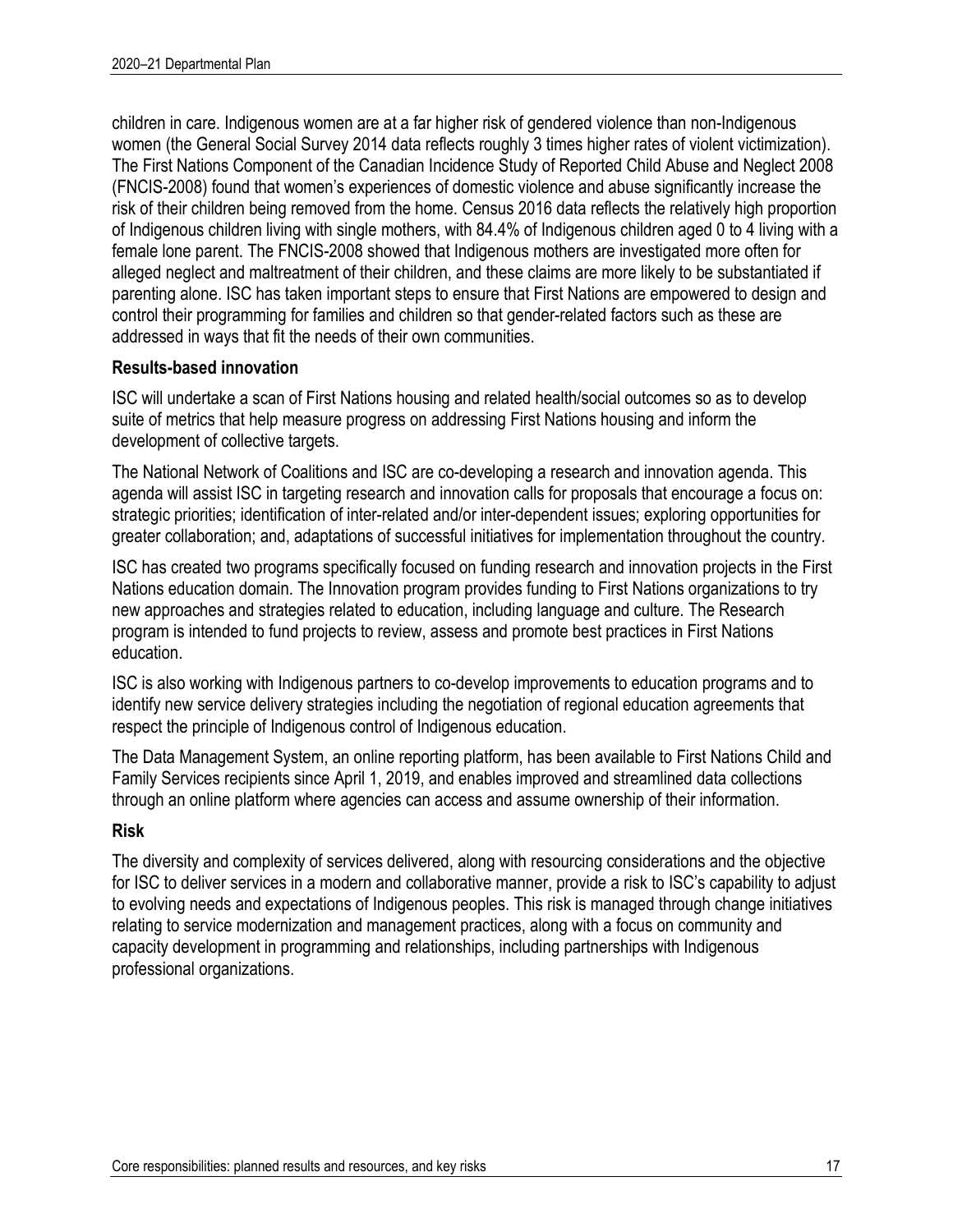### **Planned results for Health and Social Services**

| Departmental result: Indigenous people and communities are healthier |                                |                        |
|----------------------------------------------------------------------|--------------------------------|------------------------|
| <b>Departmental result indicators</b>                                | Target                         | Date to achieve target |
| Active tuberculosis incidence rate among Inuit living in Inuit       | Three-year average of 0 cases  | March 31, 2030         |
| Nunangat                                                             | per 100,000 population         |                        |
| Active tuberculosis incidence rate among First Nations on            | Three-year average of 22 cases | March 31, 2028         |
| reserve                                                              | per 100,000 population         |                        |
| Rate of newly reported cases of HIV among First Nations              | Three-year average of 19 cases | March 31, 2028         |
|                                                                      | per 100,000 population         |                        |
| Percentage of First Nations adults with diabetes accessing           | 20%                            | March 31, 2021         |
| newer, novel medications and not on insulin                          |                                |                        |

| Departmental result: Indigenous people receive social services that respond to community needs |                                 |                        |  |
|------------------------------------------------------------------------------------------------|---------------------------------|------------------------|--|
| <b>Departmental result indicators</b>                                                          | Target                          | Date to achieve target |  |
| Percentage of First Nations and Inuit communities with access                                  | 34%                             | March 31, 2021         |  |
| to mental wellness team services <sup>a</sup>                                                  |                                 |                        |  |
| Percentage of First Nations communities offering family                                        | To be established with partners | To be established with |  |
| support services aimed at keeping families together                                            | by March 2021b                  | partners by March 2021 |  |
| Percentage of First Nations children on reserve in care                                        | To be established with partners | To be established with |  |
|                                                                                                | by March 2021c                  | partners by March 2021 |  |
| Percentage of residents living on reserve who are supported                                    | To be established with partners | To be established with |  |
| through Income Assistance                                                                      | by March 2023d                  | partners by March 2023 |  |
| Number of individuals who received services under Urban                                        | To be established with partners | To be established with |  |
| Programming for Indigenous peoples                                                             | by March 2020                   | partners by March 2020 |  |

a This indicator is a measure of a mental wellness initiative that was completed in 2018–19 (\$69M for interim mental wellness measures announced in 2016). The result for this indicator is not expected to change in future unless funding for a separate initiative is available.

**b Target and date to achieve target to be determined in consultation with partners after a baseline is established.** 

<sup>c</sup> Target to be determined in consultation with partners as part of program renewal. In the meantime, ISC aims to decrease the percentage of children in care.

<sup>d</sup> A national engagement process and joint technical working group with the AFN is underway to co-develop indicators and targets. In the meantime, ISC will aim to decrease the percentage.

| Departmental result: Indigenous students receive an inclusive and quality education |                                  |                        |
|-------------------------------------------------------------------------------------|----------------------------------|------------------------|
| <b>Departmental result indicators</b>                                               | <b>Target</b>                    | Date to achieve target |
| Number of First Nations students who are provided full-day                          | To be established by March       | <b>March 2022</b>      |
| kindergarten services in First Nations administered schools                         | 2020 <sup>a</sup>                |                        |
| Percentage of students attending First Nations administered                         | 89-93%                           | March 2022             |
| schools who are taught at least one subject in a First Nations                      |                                  |                        |
| language                                                                            |                                  |                        |
| Percentage of First Nations on reserve students who graduate                        | To be established by March       | To be established by   |
| from secondary school                                                               | 2021a                            | March 2021             |
| Number of funded First Nations, Inuit and Métis students who                        | Number of First Nations          | March 2025             |
| graduate with a post-secondary degree/diploma/certificate                           | students: 4.110 - 4.494          |                        |
|                                                                                     | Number of Inuit Students: 50     |                        |
|                                                                                     | Number of Métis Nation           |                        |
|                                                                                     | students: Target to be developed |                        |
|                                                                                     | with Métis partners by           |                        |
|                                                                                     | March 2021                       |                        |

a In the meantime, ISC aims to increase results.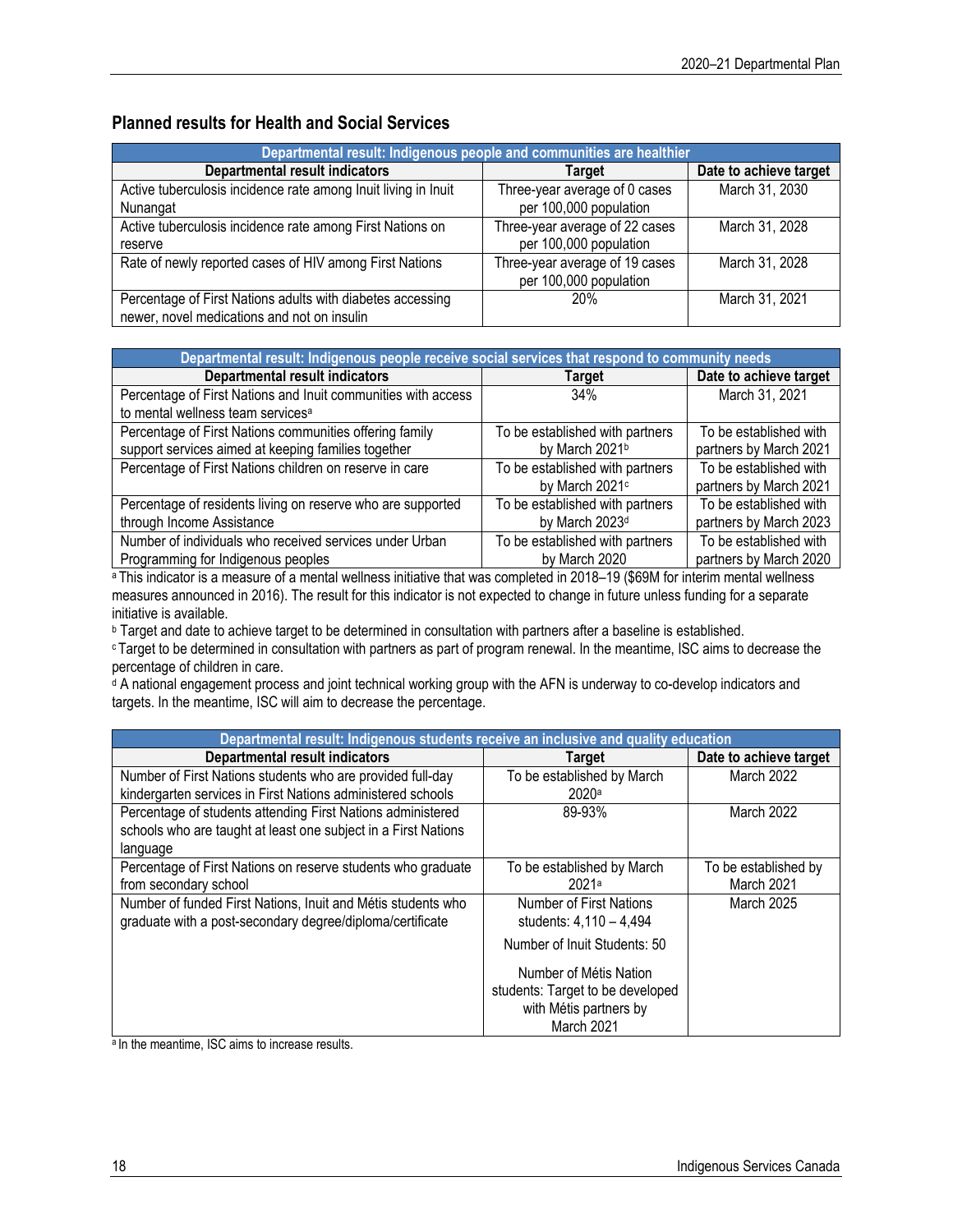#### **Planned budgetary financial resources for Health and Social Services**

| 2020-21 budgetary spending<br>(as indicated in Main)<br>Estimates) | $2020 - 21$<br>planned spending | $2021 - 22$<br>planned spending | $2022 - 23$<br>planned spending |
|--------------------------------------------------------------------|---------------------------------|---------------------------------|---------------------------------|
| 5,426,092,193                                                      | 5,426,092,193                   | 5,480,367,554                   | 5,246,073,757                   |

The year-over-year differences primarily reflect:

- decrease in funding for the continued implementation of Jordan's Principle and supporting Inuit children through the Inuit Child First Initiative
- sunset (in 2021–22) of funding for increased heath support for survivors of Indian Residential Schools and their families (Budget 2018)
- net increase in funding for the elementary and secondary as well as post-secondary education programs
- net increase in funding for income assistance activities

#### **Planned human resources for Health and Social Services**

| '2020–21                      | $2021 - 22$                   | $2022 - 23$                   |
|-------------------------------|-------------------------------|-------------------------------|
| planned full-time equivalents | planned full-time equivalents | planned full-time equivalents |
| .490                          | .391                          | 1,238                         |

Financial, human resources and performance information for the ISC Program Inventory are available in the GC InfoBase.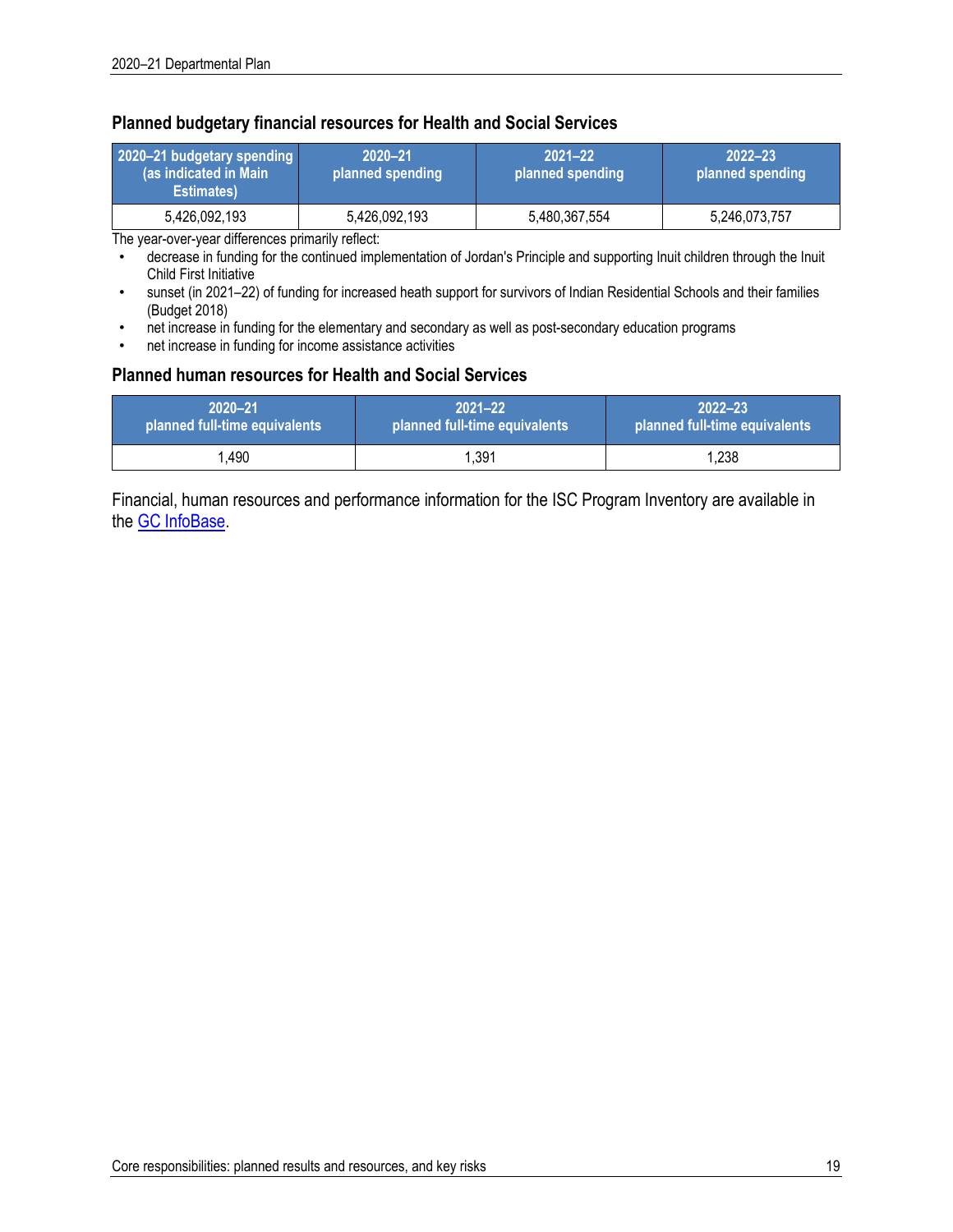# **Governance and Community Development Services**

### **Description**

These services are commonly delivered in partnership with Indigenous communities and institutions and are focused on strong community governance and physical foundations. They include supports for governance capacity in areas such as community planning and financial management. They also include support for investments in community infrastructure, land and resource management, and economic development.

### **Planning highlights**

To achieve progress in this area, ISC will focus on 4 departmental results.

### **1. Indigenous communities advance their governance capacity**

Effective governance is key to the socio-economic progress and the overall well-being of every community, and supports the devolution of services to communities. ISC supports First Nations communities in implementing and developing strong, effective, sustainable governments in support of Canada's constitutional and statutory obligations. At the same time, ISC recognizes the need to break away from colonial approaches and do things in a new way: where First Nations communities lead the way and Indigenous-led institutions facilitate the capacity development of First Nations governments, institutions, and leadership. In 2020–21, ISC will focus its efforts in the following areas.

ISC is supporting community-led planning in First Nations and Inuit communities. As of Fall 2019, 161 First Nations communities have completed community-led plans. 204, including 1 Inuit community, are currently in the process of creating a plan or updating their existing plan. Planning, supported by quality data, is an important tool in strengthening governance capacity and moving towards self-determination. Through the community-led planning process, each community is enabled to adapt plans to their culture and traditions. In addition, ISC will continue to provide core funding through the governance programs to First Nations governments and tribal councils to support ongoing costs of First Nations governance, while also providing tools and support to help them build on their capacity to govern.

ISC is collaborating with First Nations partners to build community capacity to plan and self-administer health programs and services, work with the AFN to advance Health Emergency Management within First Nations communities, and promote trilateral engagement and collaboration in support of strengthened governance over health programs and services.

### **2. Indigenous peoples have reliable and sustainable infrastructure**

The basic, reliable, sustainable infrastructure that exists in most Canadian communities is either missing or in poor condition in many Indigenous communities. For example, clean drinking water, sustainable housing, durable health facilities, and reliable, sustainable, non-diesel energy is not in place in many Indigenous communities. The absence or poor state of infrastructure may result in public health or safety concerns and may also prevent communities from keeping pace with population growth or supporting economic development. By investing in infrastructure and capacity building, ISC is supporting Indigenous communities to have more reliable and sustainable infrastructure that will support economic growth and community well-being. Furthermore, ISC's ability to ensure continuous delivery of health services in First Nations communities depends on maintaining good health facilities. In 2020–21, ISC will continue its work in the following areas.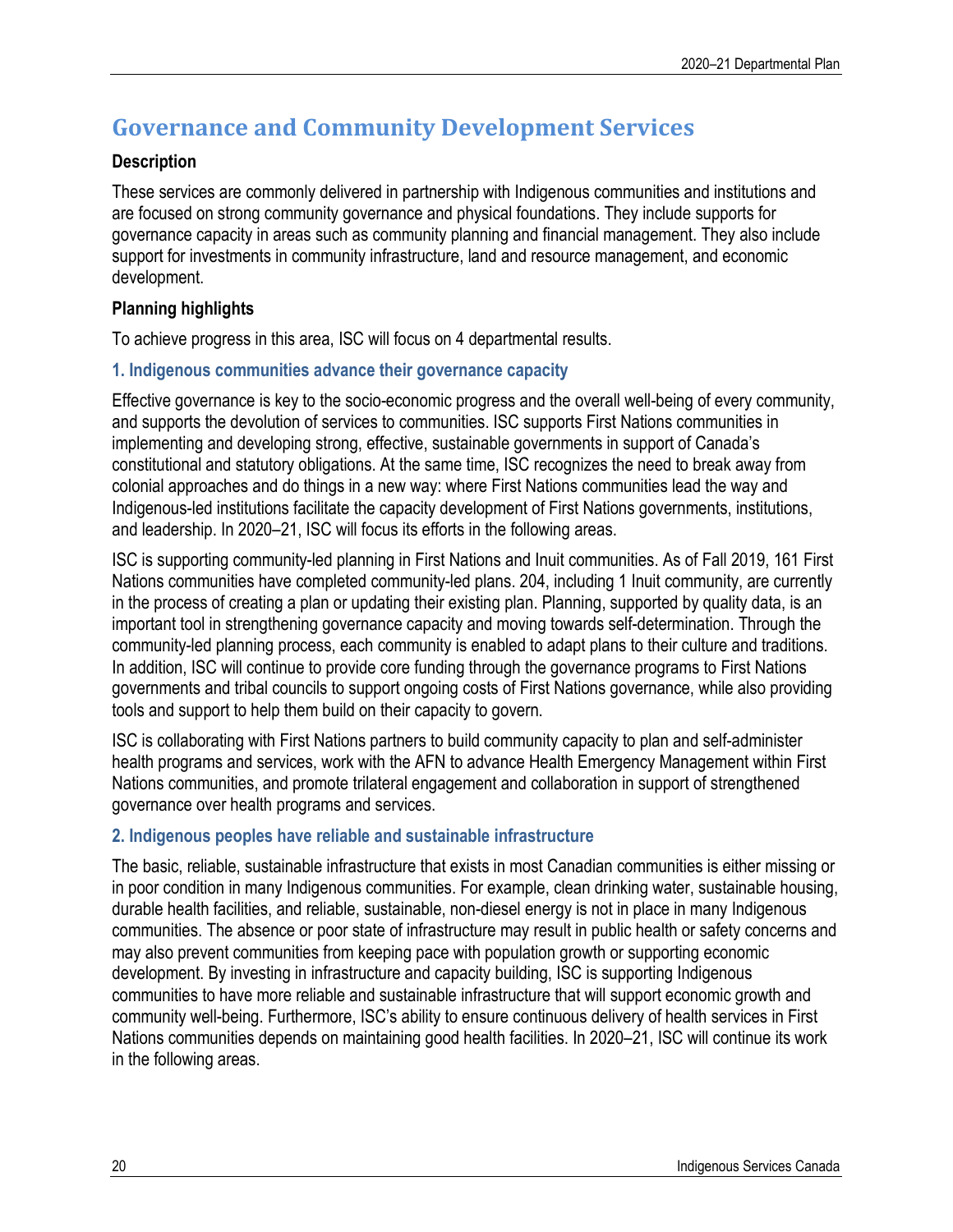ISC is collaborating with and supporting First Nations in their efforts to ensure access to safe, clean drinking water and treated wastewater in their communities at a standard equivalent to comparable non-Indigenous communities. The Government of Canada is committed to eliminating all long-term drinking water advisories affecting public water systems on reserve by March 2021. As of February 2020, 88 long-term drinking water advisories have been lifted on public systems on reserve. The remaining 61 long-term drinking water advisories will be addressed by March 2021. ISC will continue working with First Nations partners to identify public water and wastewater system needs, develop infrastructure capital plans, and design and



implement management plans for the operation and maintenance of water and wastewater systems. In collaboration with First Nations partners, ISC is also taking steps to prevent short-term drinking water advisories from becoming long term, with 151 prevented to date. ISC is also working with First Nations to co-develop implementation plans for the Long-Term Strategy for Water and Wastewater based on unique regional and local needs, including supporting First Nations organizations as they progress toward taking control of water and wastewater services. ISC also works with the AFN on a First Nations-led engagement to advance options on safe drinking water legislation. A Joint Working Group on Safe Drinking Water for First Nations, comprised of the AFN and federal representatives, will co-develop a proposal for a new legislative framework based on the results of both the First Nations-led national and federal-led engagements.

ISC is providing ongoing funding to support the construction of housing units, renovations, additions and lot servicing. ISC will continue to partner with First Nations to co-develop regional housing strategies and First Nations governance models that enable First Nations control over housing in their communities. ISC will also advance the First Nations housing program reform with First Nations partners through pilot, innovation, and capacity projects.

ISC is investing in the construction, renovation, repair and maintenance of First Nations schools to create quality learning environments that are safe and healthy, promoting better education outcomes for First Nations students living on reserve.

ISC is supporting Indigenous communities in their transition to clean and reliable energy. Many remote Indigenous communities currently rely on diesel fuel for electricity and heat, which poses challenges to sustainable development. Reducing reliance on diesel helps to address public health and safety concerns, alleviates environmental impacts such as contaminated sites, and reduces greenhouse gas emissions, as well as energy system blackouts and energy load restrictions that impact critical community infrastructure. ISC is actively working with First Nations, provinces, other government departments and other partners to develop renewable energy and energy efficiency projects.

ISC is enhancing the community infrastructure program on reserve by reviewing and updating program policies in partnership with First Nations. The goal of the policy update is to modernize infrastructure policies to better reflect the changing operational needs of the program and to better support First Nations' self-determination.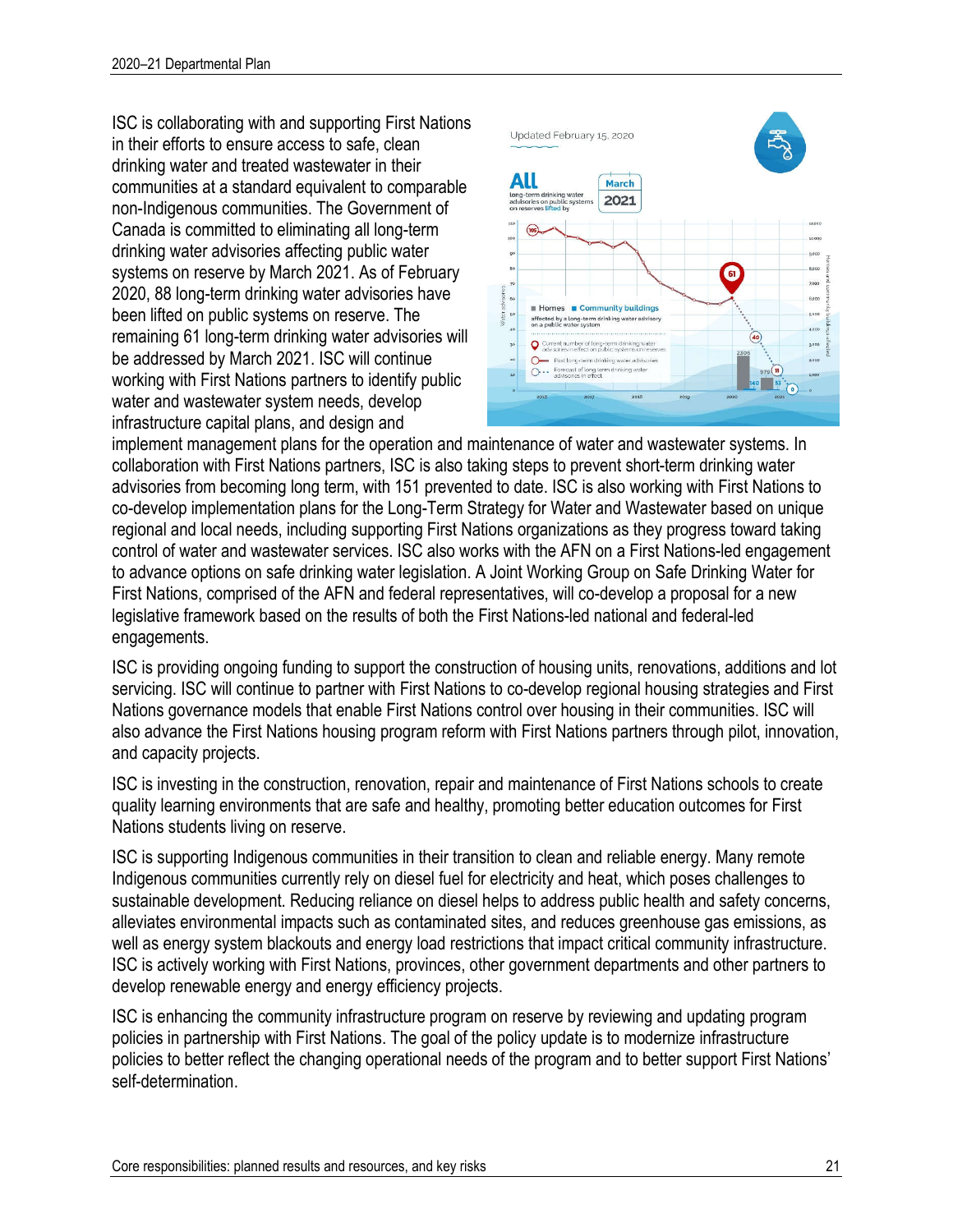ISC is working with provinces, territories, First Nations communities and third party organizations to establish multilateral agreements or emergency management Memoranda of Understanding. Last year, ISC signed the first ever tri-lateral Memoranda of Understanding with the First Nations Leadership Council and the Province of British Columbia to work together, collaboratively, to enhance emergency management services for First Nations communities in the region. A working group consisting of First Nations representatives has been established to work collectively to advance meaningful recognition and enhanced capacity of First Nations within all four pillars of emergency management (preparedness, mitigation, response and recovery). For 2020–21, ISC is continuing work with all jurisdictions and is aiming to sign a Tripartite Memorandum of Understanding on Emergency Management Services with Mi'kmaq Confederacy of Prince Edward Island and the Province.

First Nations communities are often more remote and isolated, and are more likely to be impacted by emergencies such as wildland fires and floods. ISC will continue to support the return of evacuees to safer, more sustainable and resilient communities through the Building back better<sup>xiii</sup> policy. They also face challenges such as obtaining services comparable to neighboring non-Indigenous communities or access to all-weather roads. ISC is working in partnership with First Nations, provinces and territories, and thirdparty service providers to increase community-based preparedness, mitigation and resilience to emergency events. ISC is also ensuring support is available during response and recovery phases to better support holistic and timely recovery.

ISC will also continue to support multi-year capital projects and high priority repairs for health facilities as well as addictions treatment and prevention centres in First Nations communities. This includes the continued implementation of the projects funded through Budget 2016 with 47 projects to be completed by March 2021.

### **3. Land and resources in Indigenous communities are sustainably managed**

Land use planning, capacity building and training enable First Nations communities to effectively manage lands, natural resources and solid waste and environmental activities that will leverage community and economic development opportunities. In 2020–21, ISC will focus its efforts in the following areas.

ISC will support the development of First Nations' land-use planning from Budget 2018 investments, including the development of over 20 land use plans in 2020–21. ISC will also build capacity within Indigenous partner organizations to effectively support the devolution of services to First Nations.

ISC will support the development of strategic joint economic development plans between municipalities and neighboring First Nations communities through the second phase of the successful Community Economic Development Initiativex<sup>iv</sup> with the Federation of Canadian Municipalities and the Council for the Advancement of Native Development Officers. Between now and 2021, as many as 30 municipalities and new communities will create joint economic development and land management partnerships. Currently, 15 partnerships, involving 25 First Nations communities and 23 municipalities, have been created.

ISC will update the *Lands Management Manual* in consultation with First Nations and Indigenous organizations. Specific attention will be paid to enhancing policies and procedures in respect of designations, leases, permits and individual interests, and further updating guidelines to support the management of natural resources on reserve.

ISC is exploring innovative ways to improve the Reserve Land and Environment Management Programxv, such as providing funding to train additional land managers to build capacity in the area of land management to support future devolution of service delivery. ISC will also continue to encourage the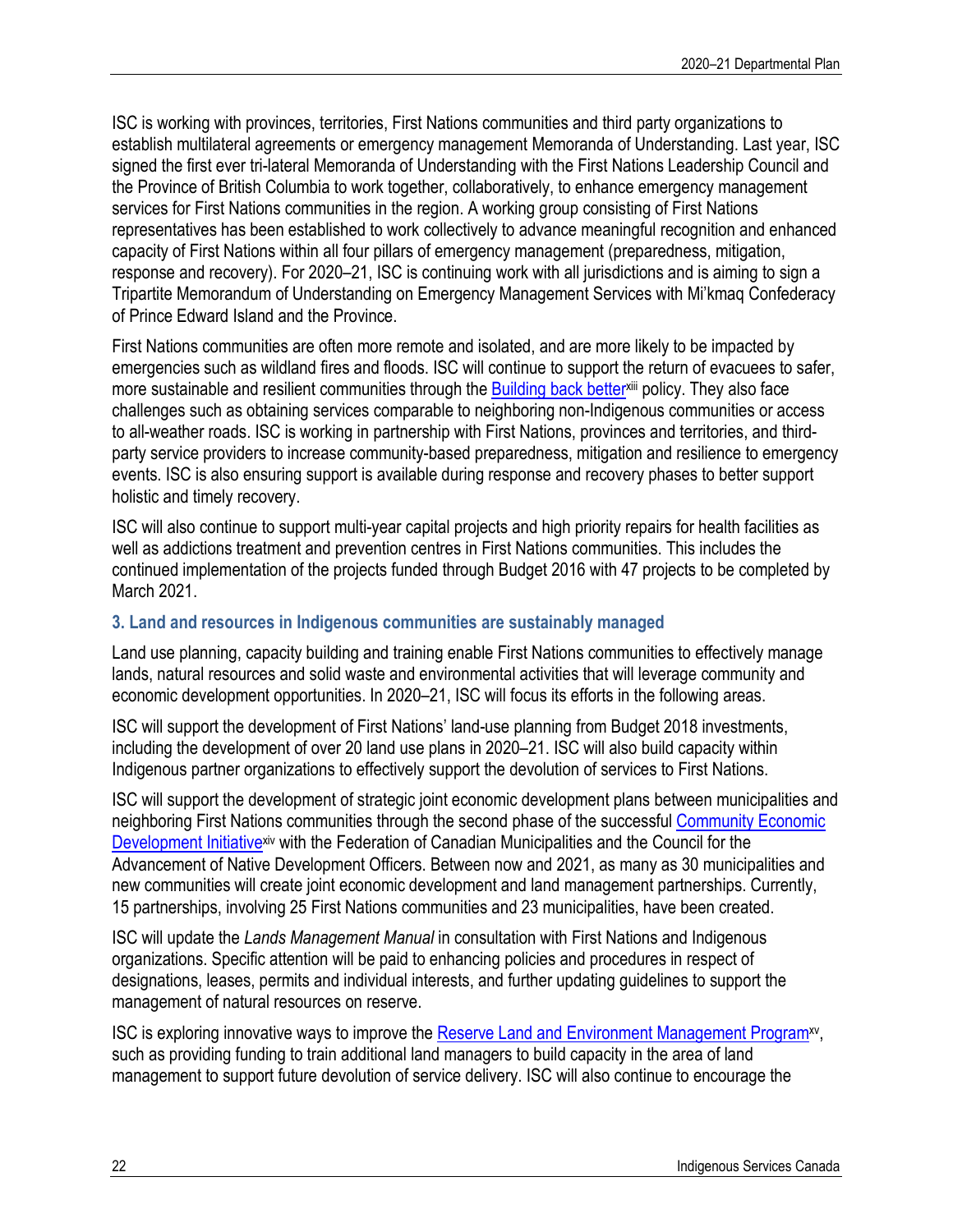implementation and expansion of regional hubs to support the capacity-building efforts of Indigenous regional lands associations.

ISC is collaborating with Indigenous partners to support the Indigenous Centre of Expertise for Cumulative Effects Assessment and Management. The Centre helps to build and enhance the capacity of Indigenous communities for cumulative effects assessment, monitoring and management, based on the values of First Nations, Inuit and Métis communities. In February 2020, ISC supported the Centre in hosting the inaugural Forum for Indigenous Cumulative Effects in Calgary. In 2020-21, based on the feedback from the Forum about the Centre's development, ISC will work with the Interim Board to support a fully autonomous Centre through the recruitment of a Board of Directors with regional and First Nations, Inuit and Métis representation, as well as an Executive Director, and continued community outreach to help shape the Centre's development and early investments in the development of tools, including those required to establish an online presence.

ISC will improve solid waste management services in First Nations communities by investing \$101 million in 2020–21 to ensure comparability to services available off reserve. This will reduce potential risks to health, safety and the environment, while supporting sustainable economic development.

ISC will continue to support the Contaminated Sites on Reserve Program by investing \$47 million in 2020–21 to help assess and remediate contaminated sites on First Nations lands. This will reduce potential risks to health, safety and the environment, as well as reduce federal environmental liabilities. The program is also looking to develop prevention methods to help reduce the prevalence of contaminated sites on reserve lands. ISC will continue to work with First Nations partners to develop and implement a modernized regulatory regime that supports oil and gas development on reserve lands, while discussing and exploring options that would allow First Nations to increase their jurisdiction in this area.

### **4. Indigenous communities build economic prosperity**

ISC supports Indigenous and northern communities in promoting economic development and creating jobs for Indigenous people, and enhancing Indigenous participation in the public and private sector. In 2020–21, ISC will focus its efforts in the following areas.

The Department will support capacity-building efforts in communities to improve the delivery of economic development services and build on successful investments by supporting projects that leverage private sector investment and lead to higher community revenues and employment. These efforts are critical to support First Nations and Inuit communities' economic development, from projects such as feasibility studies to large-scale commercial infrastructure.

ISC will support efforts to increase the number of Indigenous-owned and controlled businesses in Canada. The Department will also provide a supportive business environment for Indigenous peoples and advocate and inform employers about the hiring of Indigenous peoples.

In cooperation with Innovation, Science and Economic Development Canada and the Business Development Bank of Canada, ISC will continue to leverage greater access to capital to support the network of Aboriginal Financial Institutions and Indigenous entrepreneurs, which enables an increase in the number of businesses created by Indigenous entrepreneurs.

To support Métis entrepreneurs in the establishment and expansion of businesses, ISC will continue to work with the Métis Capital Corporations. As well, the Department will continue to coordinate with relevant government departments to advance other economic development priorities as put forward by the Métis National Council through the Permanent Bilateral Mechanism process.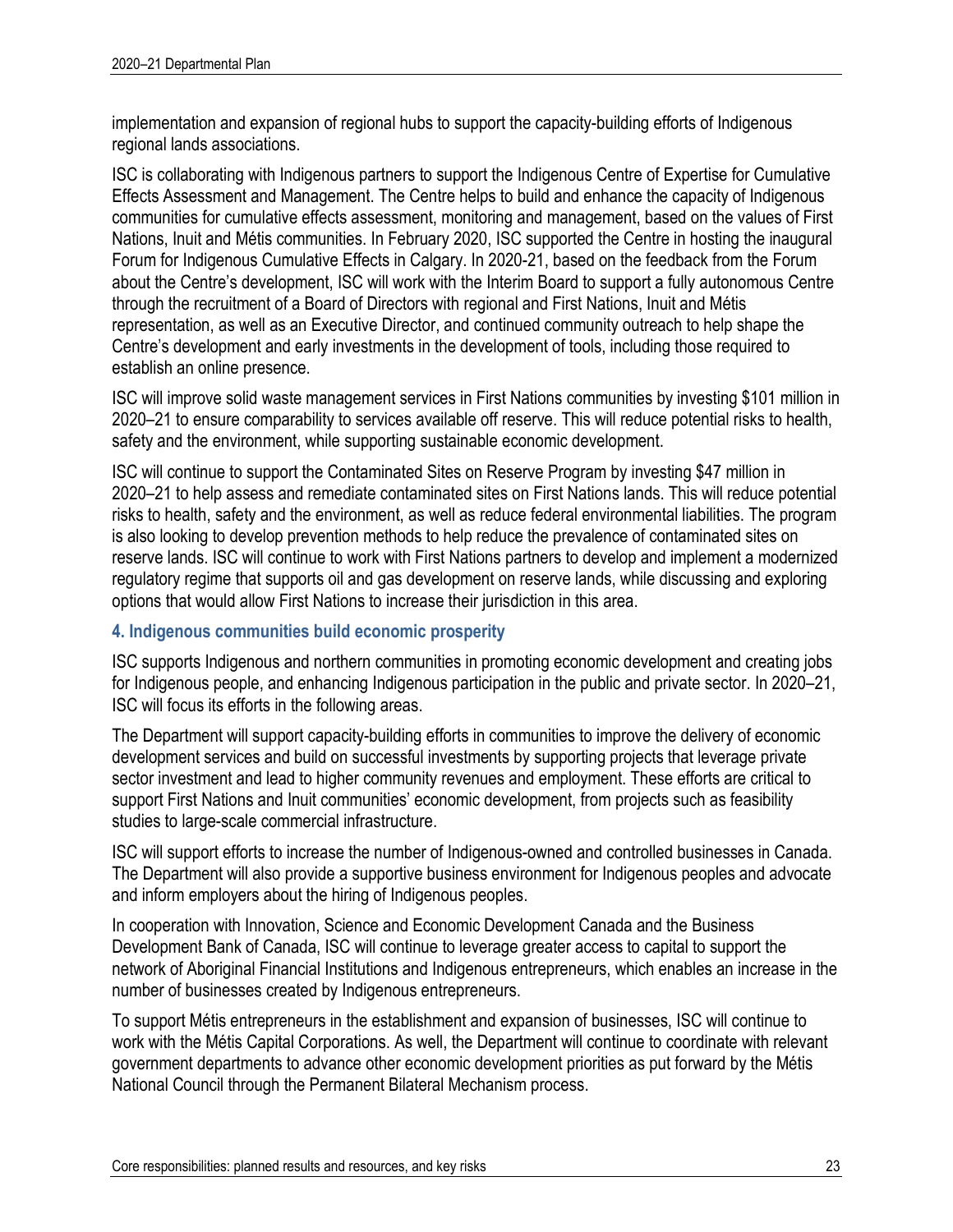ISC will continue to enhance the creation, growth, and long-term viability of Indigenous businesses by assisting them in competing for and winning federal procurement opportunities through the Procurement Strategy for Aboriginal Businesses<sup>xyi</sup> (PSAB). The PSAB works to create strengthened strategic partnerships between Indigenous business owners, industry sectors and the Government of Canada. This benefits economic development in Canada while investing in the capacity of Indigenous businesses.

The Department will support, at a minimum, 10 new First Nations signatories to the Framework Agreement on First Nation Land Management, and will continue to support capacity development programming administered by Indigenous organizational partners, such as the First Nations Land Management Resource Centre, to ensure successful transitions from the *Indian Act*. ISC will also continue to support First Nations law-making and training with respect to matrimonial real property, by providing assistance to the Centre of Excellence on Matrimonial Real Property and the First Nations Chiefs of Police Association for ongoing awareness activities, especially in the areas of enforcement and legal services.

ISC will continue to tailor investments based on data, risk and opportunity analysis and according to local needs (understanding that community requirements vary greatly) and to chart a path for the overall transfer of programs to Indigenous institutions.

### **Gender-based analysis plus (GBA+)**

There are gaps in the collection of gender and social data for First Nations On-Reserve Housing, among other programs, though First Nations may collect this data as part of their own assessments and planning. The Department respects and adheres to the principle of Indigenous ownership of data. In 2020–21, ISC will work with Indigenous partners to co-develop a housing strategy that includes women, and other underrepresented groups in data capture, comprehensive community planning, decision-making and implementation.

ISC and its federal partners are supporting and engaging Indigenous organizations to collect data on vulnerable sub-populations to understand the barriers the face, identify program and service gaps, and codevelop solutions to address them. In 2020–21, a report will be completed and presented on best practices to be applied across the country in support of housing needs for people living with a disability, Indigenous women and families, youth, and LGBTQ2+ persons.

GBA+ is particularly relevant to First Nations education infrastructure. Gender neutral washrooms, ramps and larger washroom stalls for wheelchair accessibility, additional space for high-cost special needs students, and the provision of shared accommodation for teaching staff who do not feel safe living alone are all elements which can be integrated into future schools or housing for teachers. Modern, accessible facilities are a key deliverable for ISC in designing gender-sensitive, intersectional programs and services.

While gender-specific data is not collected as part of governance programs, communities consciously create space in the community planning process for all voices to be heard during the development of plans, including women, men, elders, youth, LGBTQ2 persons, and members of the community who live on and off reserve. Creating a vision for the future of a community, by the community is meant to be an inclusive process.

Gender impacts emergency management programs through differing experiences for men and women. Emergencies and evacuations disproportionately impact vulnerable groups, including women, children, the elderly, the ill, and persons with disabilities. Emergencies expose individuals to varying levels of risk depending on their gender, including socio-economic and health impacts.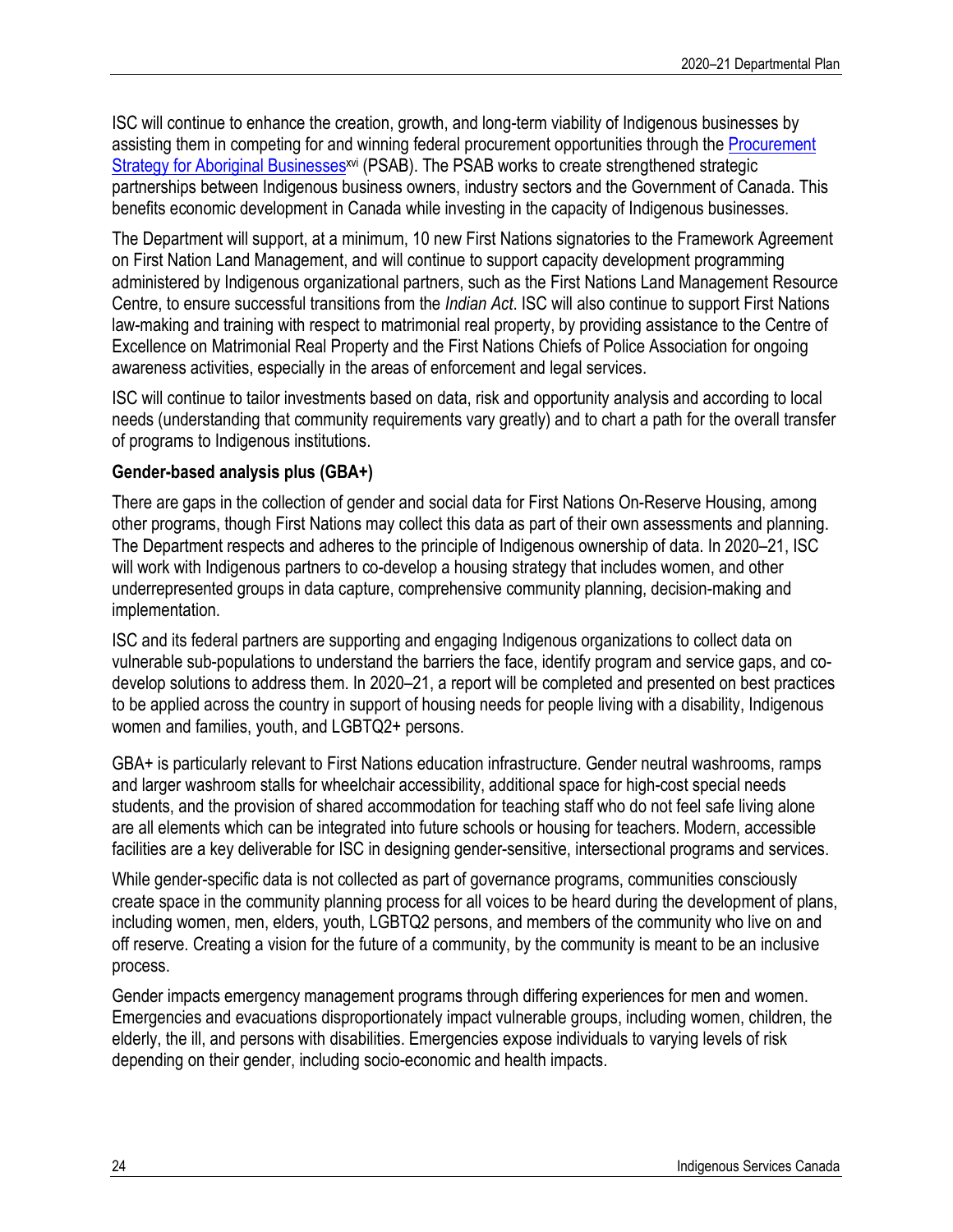Dedicated efforts are underway to apply a gender-lens to the Emergency Management Assistance Program's policy, programming and service delivery, in order to accommodate gender-specific needs during the response and recovery phases of emergencies. In 2020–21, ISC will ensure gender equality in leadership roles and at all levels of decision-making. Women's contributions and participation in formal and informal decision-making around emergency management will be recognized and supported. ISC will also strive to eliminate gender-based violence and harassment, and will promote security and access to justice by reducing physical, sexual or psychological violence through the provision of gender-specific services during emergencies and evacuations.

Finally, ISC is committed to incorporating GBA+ sensitive language in all communications materials during emergencies to ensure that all GBA+ groups feel equally valued, considered and safe.

### **Results-based innovation**

ISC is undertaking innovative, results-based approaches to enhance the operations and maintenance of water and wastewater facilities, such as working with Tribal Councils to pilot the development and operation of hubs to help First Nations communities support the effective operation of their water systems. ISC is supporting 8 Tribal Councils in Ontario (\$7.6 million over 2 years) to deliver water and wastewater technical support to 52 First Nations. ISC is supporting the Atlantic Policy Congress (more than \$6 million provided to date) to develop a regional water authority for Atlantic First Nations communities.

### **Risk**

As ISC evolves its processes and cultural, organizational and governance frameworks in support of reconciliation and devolution, there is a risk that the priorities and directions of ISC and those of its partners will not be adequately aligned. This risk is being managed by a range of practices including communication and coordination practices aimed at establishing and sustaining strong relationships and partnerships, as well as direction-setting practices aimed at charting a new course in the spirit of co-development. Monitoring mechanisms exist to ensure that misalignment and other concerns are detected in support of early and constructive management of common priorities.

| Departmental result: Indigenous communities advance their governance capacity |               |                        |
|-------------------------------------------------------------------------------|---------------|------------------------|
| Departmental result indicators                                                | <b>Target</b> | Date to achieve target |
| Percentage of First Nations with a completed community-led plan               | 35%           | March 31, 2022         |

| <b>Planned results for Governance and Community Development Services</b> |  |
|--------------------------------------------------------------------------|--|
|--------------------------------------------------------------------------|--|

| Departmental result: Indigenous peoples have reliable and sustainable infrastructure                                        |               |                        |  |  |
|-----------------------------------------------------------------------------------------------------------------------------|---------------|------------------------|--|--|
| <b>Departmental result indicators</b>                                                                                       | <b>Target</b> | Date to achieve target |  |  |
| Number of long-term drinking water advisories affecting public water<br>systems on reserve                                  | 0             | March 31, 2021         |  |  |
| Percentage of First Nations housing that is adequate as assessed and<br>reported by First Nations                           | 75%           | March 31, 2021         |  |  |
| Percentage of First Nations schools with a condition rating of "good" or<br>"new"                                           | 65%           | March 31, 2025         |  |  |
| Percentage of First Nations health facilities with a condition rating of "good"                                             | 60%           | March 31, 2021         |  |  |
| Number of First Nations communities located on reserves that rely on ISC<br>funded diesel for electricity generation        | 24            | March 31, 2025         |  |  |
| Percentage of long-term evacuees who have returned home or have a<br>scheduled date within two years after their evacuation | 100%          | March 31, 2021         |  |  |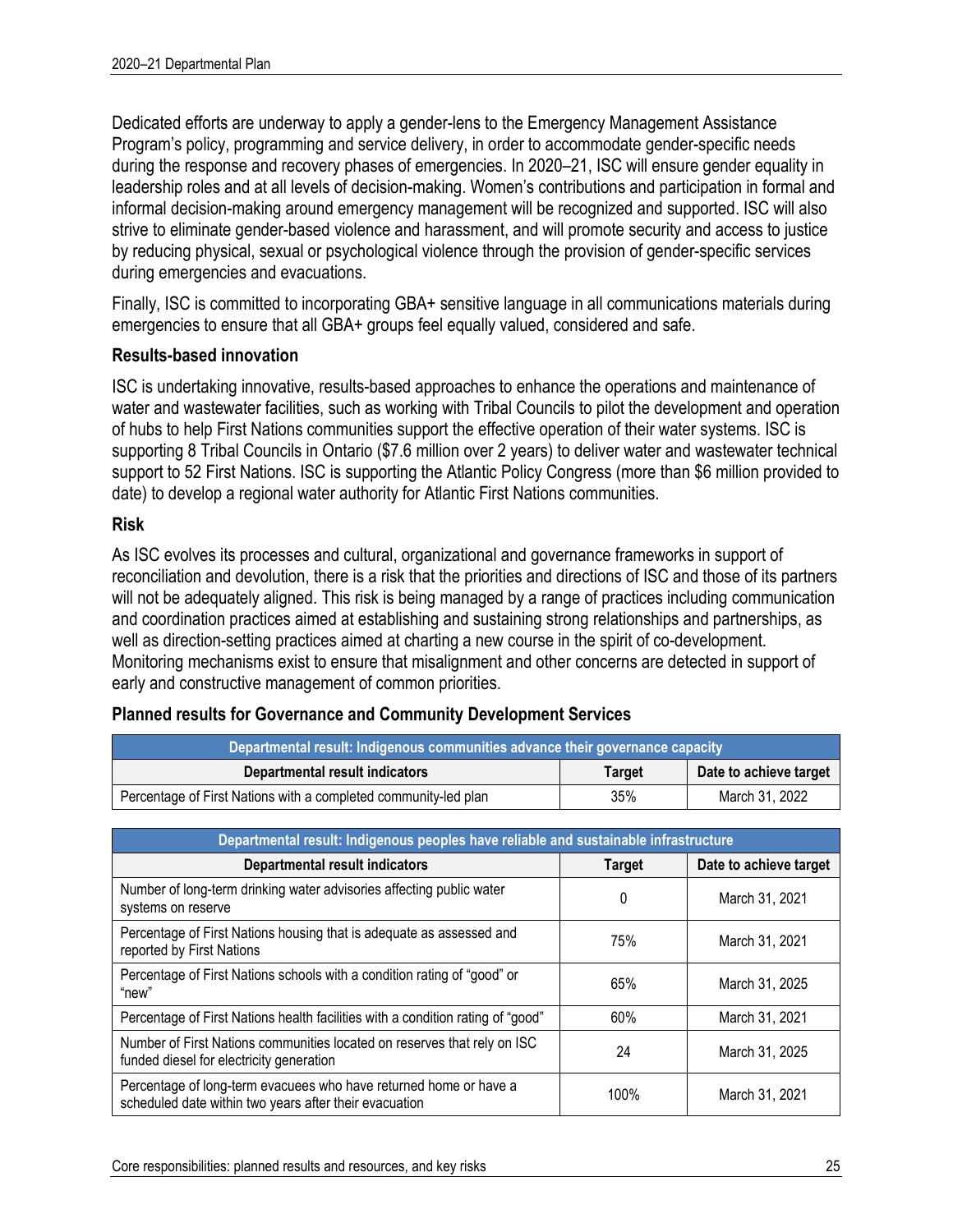| Departmental result: Land and resources in Indigenous communities are sustainably managed                       |        |                        |  |  |
|-----------------------------------------------------------------------------------------------------------------|--------|------------------------|--|--|
| <b>Departmental result indicators</b>                                                                           | Target | Date to achieve target |  |  |
| Percentage of First Nations with community-led Land Use Plans                                                   | 27%    | March 31, 2021         |  |  |
| Percentage of First Nations communities with adequate solid waste<br>management systems                         | 35%    | March 31, 2021         |  |  |
| Percentage high risk contaminated sites on reserve where clean-up or<br>containment is occurring to reduce risk | 35%    | March 31, 2021         |  |  |

| Departmental result: Indigenous communities build economic prosperity                                                    |     |                |  |  |  |
|--------------------------------------------------------------------------------------------------------------------------|-----|----------------|--|--|--|
| Date to achieve target<br><b>Departmental result Indicators</b><br>Target                                                |     |                |  |  |  |
| Percentage increase of Indigenous businesses created and/or expanded                                                     | 2%  | March 31, 2021 |  |  |  |
| Percentage of First Nations communities where non-federal government<br>revenues represent 25% or more of total revenues | 18% | March 31, 2021 |  |  |  |

### **Planned budgetary financial resources for Governance and Community Development Services**

| 2020-21 budgetary spending<br>(as indicated in Main)<br><b>Estimates</b> ) | $2021 - 22$<br>$2020 - 21$<br>planned spending<br>planned spending |               | $2022 - 23$<br>planned spending |  |
|----------------------------------------------------------------------------|--------------------------------------------------------------------|---------------|---------------------------------|--|
| 3,010,800,872                                                              | 3,010,800,872                                                      | 2,013,012,826 | 1,953,398,341                   |  |

The year-over-year differences primarily reflect:

• decrease in funding for infrastructure projects in indigenous communities

- sunset (in 2021–22) of funding for the First Nations Water and Wastewater Enhanced Program and to improve monitoring and testing of on-reserve community drinking water (Budget 2016)
- sunset (in 2021–22) of funding provided by Budget 2016 to support the Enhanced First Nations Education Infrastructure Fund)

### **Planned human resources for Governance and Community Development Services**

| $2020 - 21$                   | $2021 - 22$                   | $2022 - 23$                   |
|-------------------------------|-------------------------------|-------------------------------|
| planned full-time equivalents | planned full-time equivalents | planned full-time equivalents |
| 1,593                         | 1,322                         | 1.322                         |

Financial, human resources and performance information for the ISC Program Inventory are available in the GC InfoBase.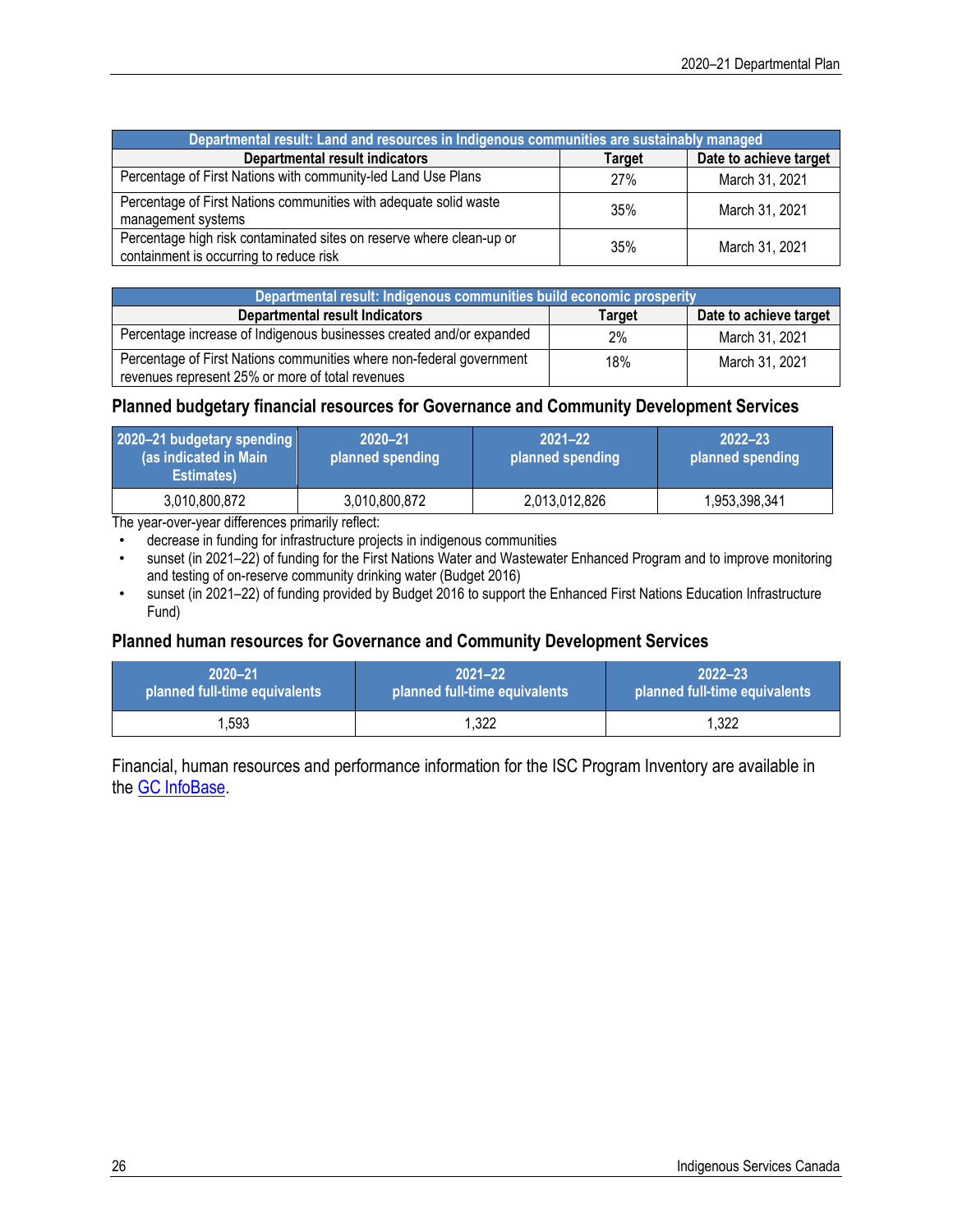# **Indigenous Self-Determined Services**

### **Description**

These services are designed and delivered by Indigenous peoples for Indigenous peoples. They include services for which the control, authority and/or jurisdiction has been formally transferred to Indigenous communities or organizations, as supported through departmental funding.

### **Planning highlights**

Enhancing Indigenous control over the design and delivery of services (e.g. education, health, social) is critical to realizing a future in which the department's existence is no longer required; a stated objective in the enabling legislation that created Indigenous Services Canada. Supporting Indigenous peoples to build capacity so that their vision of self-determination can be implemented is a core part of ISC's mandate. As ISC adopts modern service delivery principles, it is expected that self-determined services will increase as more Indigenous communities become equipped to assume control or authority for service design and delivery.

To achieve progress in this area, ISC will focus on 2 departmental results.

### **1. Indigenous peoples control the design, delivery and management of services**

ISC is committed to a modern, agile, holistic, and community-based approach to service improvements that supports Indigenous communities and organizations to exercise jurisdiction in the design, delivery and management of services. This is consistent with the Indigenous right to self determination which is aligned with the UNDRIP and the Truth and Reconciliation Commission's Calls to Action. Policies have been introduced on the premise that greater Indigenous control over decision-making, programs and services will contribute to improvements in socio-economic outcomes. For example, the First Nations Health Authority in British Columbia was established in 2013 and fundamentally transformed how health care is delivered in that province. Other Acts, including the *Mi'kmaq Education Act*, the *First Nations Financial Authority Act*, the *First Nations Land Management Act*, the *First Nations Commercial and Industrial Act*, and *An Act respecting First Nations, Inuit and Métis children, youth and families* put greater decision-making authority in the hands of Indigenous leaders, and expanded their toolkit for economic development, facilitating the potential for transition out of the *Indian Act*.

In 2020–21, ISC will focus its efforts in the following areas.

ISC will be co-developing distinctions-based Indigenous health legislation with Indigenous partners. At the same time, ISC will continue to advance key health transformation efforts in Quebec, Ontario, Saskatchewan, and Northern Manitoba that are expected to improve regional capacity for health governance, paving the way toward self-determination. In addition, work will continue in other parts of the country to identify additional regional and sub-regional opportunities for increasing Indigenous peoples' control over health services. This includes co-chairing the Joint Métis Health Committee with Métis national and regional partners, Health Canada and the Public Health Agency.

Together with First Nations, Inuit and Métis organizations, ISC will co-develop distinctions-based community infrastructure plans to move forward with 10-year plans to address critical needs, including housing, all-weather roads, high-speed internet, health facilities, treatment centres and schools, and related operations and maintenance.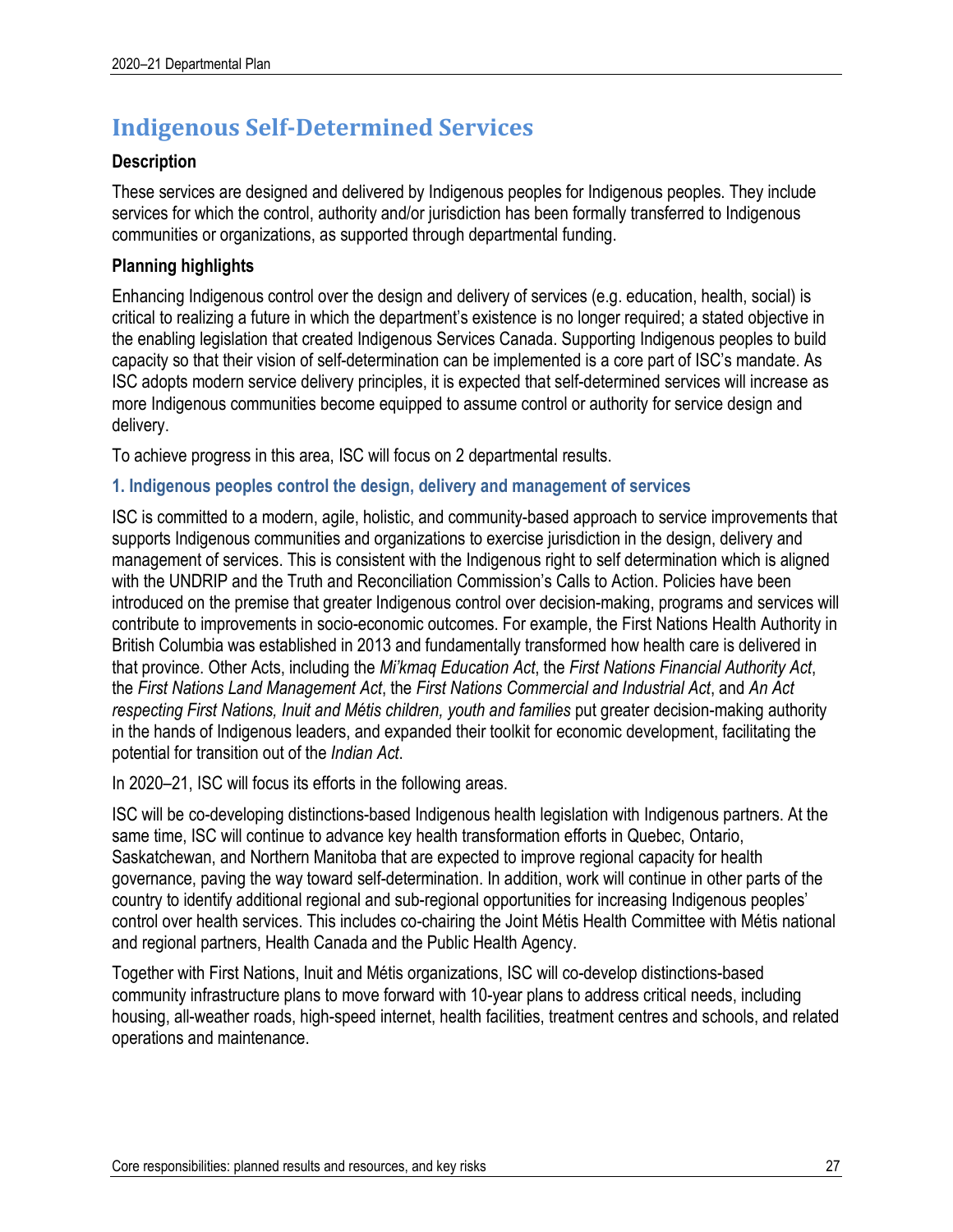ISC is partnering with Indigenous, provincial and territorial partners on the implementation of federal legislation for child and family services which recognizes and affirms the inherent jurisdiction of Indigenous peoples in this area. While all Section 35 rights-bearing Indigenous peoples have this inherent jurisdiction, some may choose not to exercise this authority at this time, while some have already exercised their jurisdiction over child and family services. Discussions are underway with communities such as the Cowichan Tribes in British Columbia, with whom ISC signed a letter of understanding in January 2019, to chart a path towards recognizing and implementing jurisdiction over their own child and family services. In 2020–21, progress on these types of agreements is expected to continue.

ISC will continue to develop and implement regional education agreements and other First Nations-led education models that respond to the education goals and priorities set by First Nations and respect the principle of First Nations control of First Nations education. These agreements identify collaborative education service delivery strategies, and confirm how the Government of Canada can best support First Nations schools, communities and education organizations in ensuring that First Nations students receive a high quality, linguistically- and culturally-appropriate education.

Informed by the results of the Employment and Social Development Canada-led engagement process with Indigenous partners, ISC will continue participating in the process of modernizing the Youth Employment and Skills Strategy program to better promote access to skills and work experience for Indigenous youth.

ISC will also continue to work through established Permanent Bilateral Mechanisms with First Nations, Inuit and the Métis Nation to identify joint education priorities, co-develop policy, program and services options, as well as monitor progress.

To achieve the objective of transferring services, a new fiscal relationship is needed between Canada and First Nations under the *Indian Act* that addresses sufficiency and predictability of funding, that emphasizes accountability to First Nations citizens, and that sustainably strengthens governance and administration of First Nations as they assume greater responsibility for design and delivery of services and work towards self-determination. Therefore, ISC will continue to provide more funding flexibility and predictability to support self-determination through the continued implementation of 10-year grants, co-developed with the AFN and the First Nations Financial Management Board, for qualified First Nations.

Finally, the important work initiated in 2018 with the creation of the AFN-ISC Joint Advisory Committee on Fiscal Relations will continue. The Committee's advice and support will also inform the continued codevelopment of a mutual accountability framework, including engagement with First Nations partners to finalize a National Outcome-Based Framework, which aims to measure and track the closure of socioeconomic gaps more comprehensively; as well as continue advancements in co-developed First Nationsled audit and statistical functions.

### **2. Indigenous self-determined services are improving outcomes for communities**

Ultimately, Indigenous self-determined services are about restoring control to where it always should have remained while improving outcomes for communities through the elimination of the unacceptable socioeconomic gaps that exist between Indigenous peoples and other Canadians. In 2020–21, self-determined services will provide greater agility for First Nations to address local needs, advancing the objective of improving the socio-economic conditions and quality of life in First Nations communities.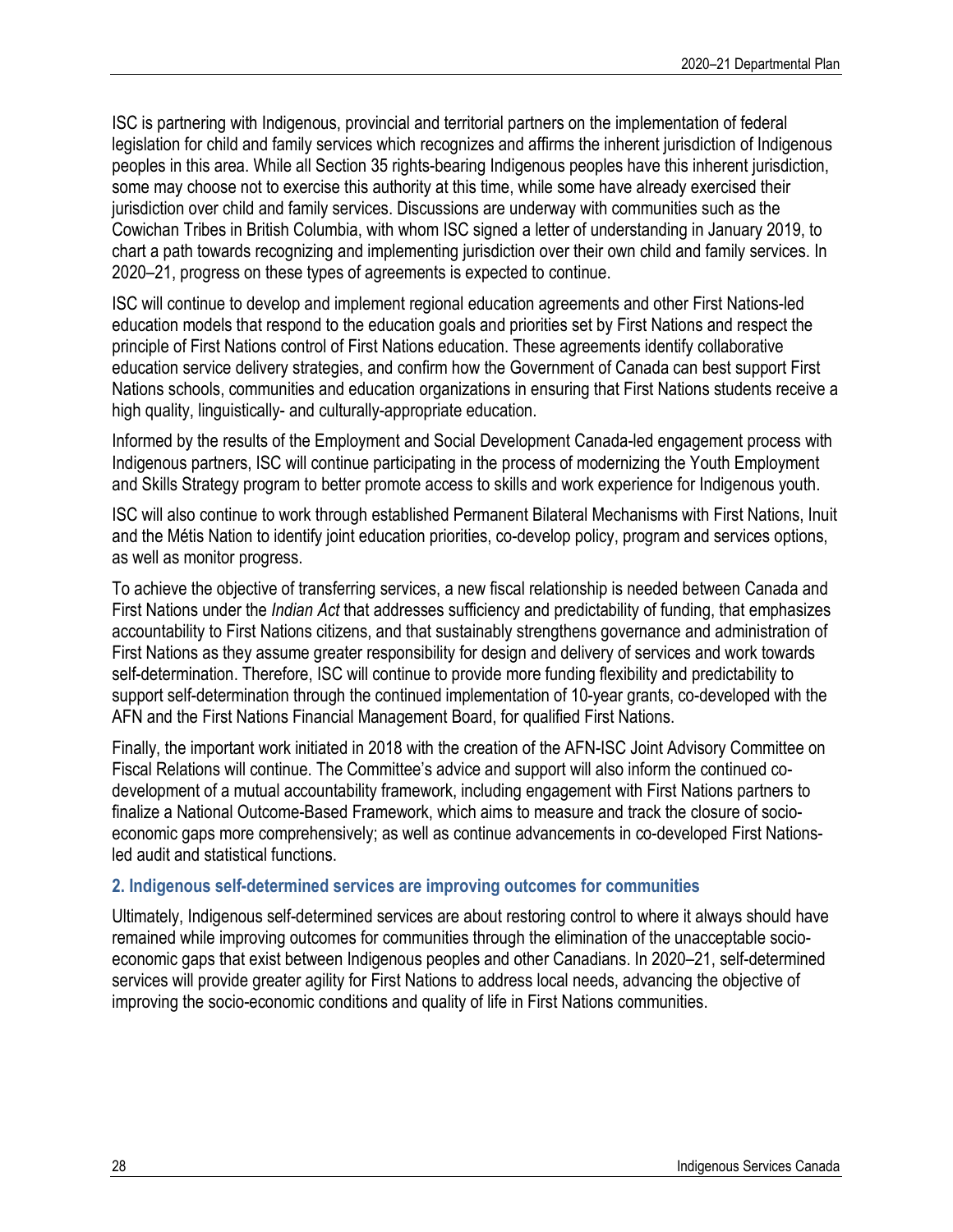As more services are designed and delivered by Indigenous peoples for Indigenous peoples and the Indigenous right to self-determination is affirmed, ISC's continued role will be to support Indigenous peoples in their priorities and efforts to improve outcomes for the benefit of their communities. In 2020–21, ISC will:

- Continue supporting co-development initiatives to transfer service design and delivery and affirm jurisdiction in Indigenous communities and organizations in the areas of education and health, as well as in new services areas such as housing and water infrastructure.
- Support First Nations' information and data governance, and pursue the development of mutual accountability frameworks with First Nations.
- Continue to explore data governance and sharing partnerships and/or arrangements in specific service areas such as education.
- Continue to work with First Nations partners on the co-development of a National Outcome-Based Framework to measure and track closure of the socio-economic gaps between First Nations and non-Indigenous Canadians.

### **Gender-based analysis plus (GBA+)**

In 2020–21, ISC will rely on practices rooted in the co-developed principles of mutual accountability, including the co-development of a National Outcome-Based Framework, which should allow for genderdisaggregated analysis at the national level. ISC will co-develop approaches to address gender considerations in reporting with linkages to the United Nations SDGs, including by identifying and taking steps to address data gaps.

### **Risk**

ISC's ongoing service modernization requires a fundamental shift in the Department's culture, towards a model based on partnership and anchored in co-development and co-management, leading to the ultimate objective of autonomous service delivery. There is a risk that the processes, services and behaviours of ISC may not adapt in a way that is supportive of partnerships and nation-to-nation relationships. This risk is being managed by the implementation of a departmental strategic plan and other supportive changerelated initiatives including cultural competency training, active engagement of Indigenous partners in codevelopment, communication and governance.

### **Planned results for Indigenous Self-Determined Services**

| Departmental Result: Indigenous peoples control the design, delivery and management of services                      |                                     |                                    |  |  |
|----------------------------------------------------------------------------------------------------------------------|-------------------------------------|------------------------------------|--|--|
| <b>Departmental Result Indicators</b>                                                                                | Date to achieve<br>target           |                                    |  |  |
| Number of eligible First Nations communities that have opted in to a<br>grant to support the new fiscal relationship | 115a                                | March 31, 2021                     |  |  |
| Number of First Nations communities that have opted in to a self-<br>determined service agreement                    | To be established by<br>March 2020b | To be established by<br>March 2020 |  |  |

<sup>a</sup> This target includes the 85 First Nations who signed grant agreements in 2019–20, and is based on preliminary analysis of an anticipated 30 new grant agreements being signed by eligible First Nations for 2020–21.

**b** This is a new indicator; target to be established after the first year of reporting when data becomes available. In the meantime, ISC will aim to achieve an increase.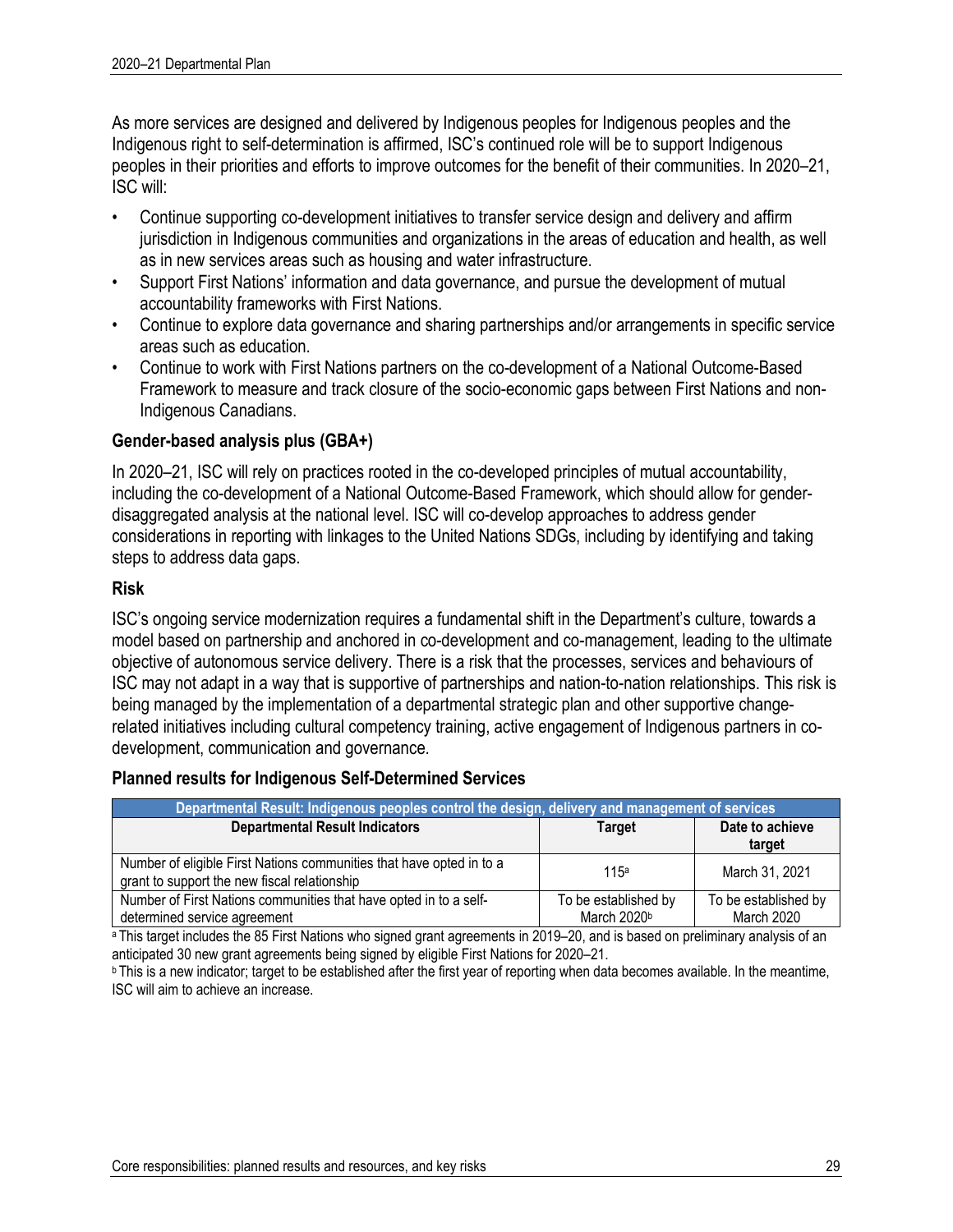| Departmental Result: Indigenous self-determined services are improving outcomes for communities |                             |                             |  |  |
|-------------------------------------------------------------------------------------------------|-----------------------------|-----------------------------|--|--|
| <b>Departmental Result Indicators</b>                                                           | <b>Target</b>               | Date to achieve             |  |  |
|                                                                                                 |                             | target                      |  |  |
| Average Community Well-Being index score for First Nations                                      | To be established with      | To be established with      |  |  |
| communities in a New Fiscal Relationship funding agreement                                      | partners <sup>a</sup>       | partners                    |  |  |
| Average Community Well-Being (education score) for First Nations                                | To be established by        | To be established by        |  |  |
| communities in a self-determined services agreement                                             | March 2020 <sup>a</sup>     | March 2020                  |  |  |
| Percentage of British Columbia First Nations adults reporting that their                        | To be established by        | To be established by        |  |  |
| health is excellent or very good                                                                | March 2020 <sup>a</sup>     | March 2020                  |  |  |
| Percentage of First Nations communities with access to mental                                   | Not applicable <sup>b</sup> | Not applicable <sup>b</sup> |  |  |
| wellness team services                                                                          |                             |                             |  |  |
| Percentage of residents living on reserve who are supported through                             | Not applicable <sup>b</sup> | Not applicable <sup>b</sup> |  |  |
| Income Assistance                                                                               |                             |                             |  |  |
| Percentage of First Nations on reserve students who graduate from                               | Not applicable <sup>b</sup> | Not applicable <sup>b</sup> |  |  |
| secondary school                                                                                |                             |                             |  |  |
| Percentage of First Nations housing that is adequate as assessed and                            | Not applicable <sup>b</sup> | Not applicable <sup>b</sup> |  |  |
| reported by First Nations                                                                       |                             |                             |  |  |

a This is a new indicator; target to be established with partners when sufficient data becomes available. In the meantime, ISC will aim to achieve an increase.

**b** The establishment of targets is not relevant within the context of self-determined services whereby First Nations have the flexibility to design and deliver services based on their own plans and priorities. The results for these indicators will however be reported in the 2020–21 ISC Departmental Results Report.

### **Planned budgetary financial resources for Indigenous Self-Determined Services**

| 2020-21 budgetary spending<br>(as indicated in Main<br><b>Estimates</b> ) | $2020 - 21$<br>planned spending |               | $2022 - 23$<br>planned spending |
|---------------------------------------------------------------------------|---------------------------------|---------------|---------------------------------|
| 2,369,018,506                                                             | 2,369,018,506                   | 2,415,647,496 | 2,464,294,624                   |

The year-over-year differences reflect changes in the approved funding profile to support the new fiscal relationship with First Nations as well as increase in funding for the British Columbia Tripartite Health Governance.

### **Planned human resources for Indigenous Self-Determined Services**

| 2020-21                       | $2021 - 22$                   | $2022 - 23$                   |  |  |
|-------------------------------|-------------------------------|-------------------------------|--|--|
| planned full-time equivalents | planned full-time equivalents | planned full-time equivalents |  |  |
|                               |                               |                               |  |  |

Financial, human resources and performance information for the ISC program inventory are available in the GC InfoBase.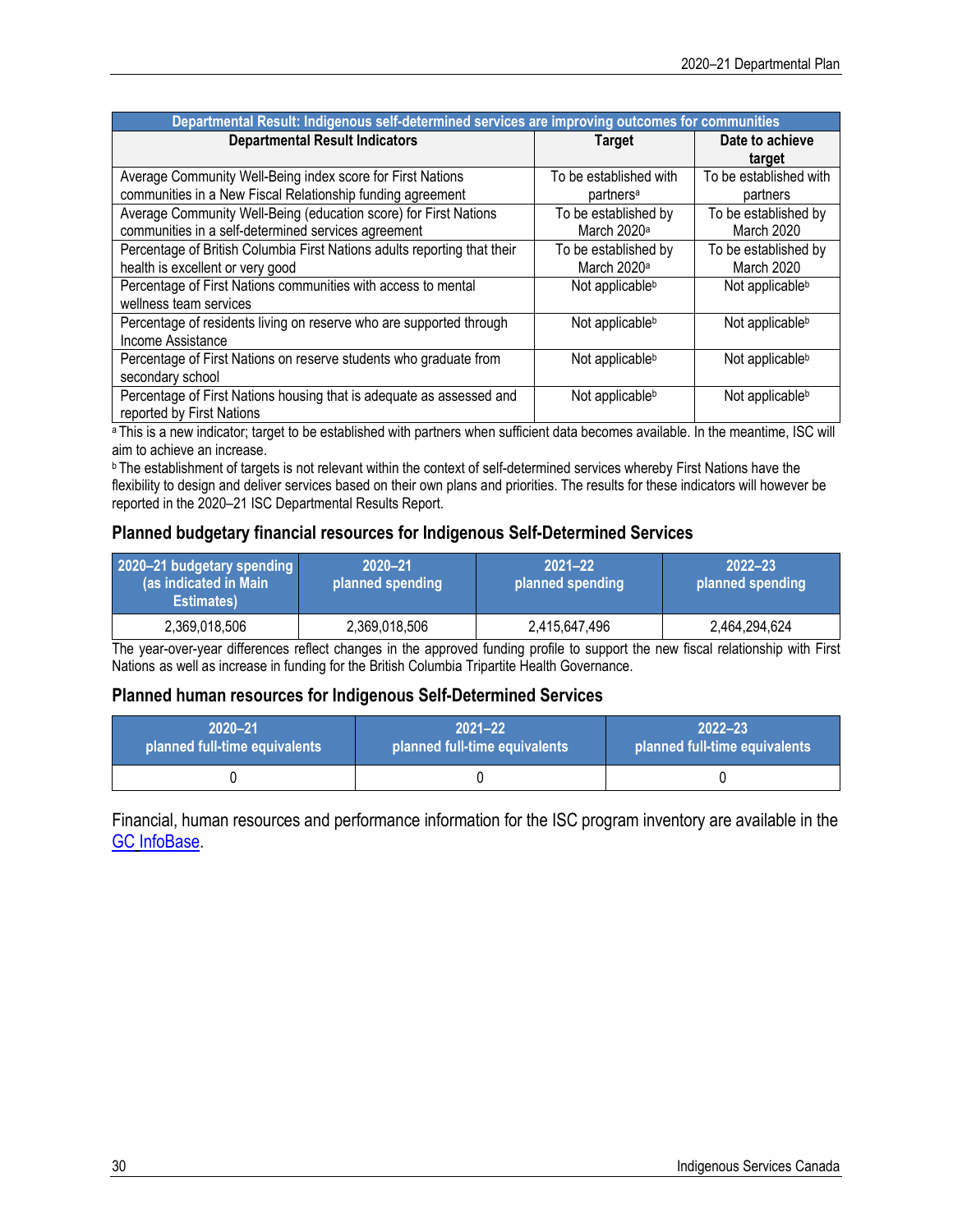# **United Nations' 2030 agenda and sustainable development goals**

ISC is actively working with other departments on the development of a whole-of-society National Strategy for the advancement of the Sustainable Development Goals<sup>xvii</sup> (SDG) in Canada. During the past few years, our department has worked with Employment and Social Development Canada and with Statistics Canada on drafting the National Strategy towards the implementation of the UN 2030 Agenda for Sustainable Development, on reviewing the project proposals for the SDG funding program, on supporting Canada's participation in the UN High Level Political Forum on Sustainable Development, and on the Canadian Indicator Framework.

In 2020–21, the Department will continue to work towards the incorporation of the Sustainable Development Goals into our departmental planning, and ultimately into our operations. Internally, the Strategic Policy and Partnerships sector will coordinate working-level meetings on the implementation of the SDGs and facilitate intra-sector progress on specific goals.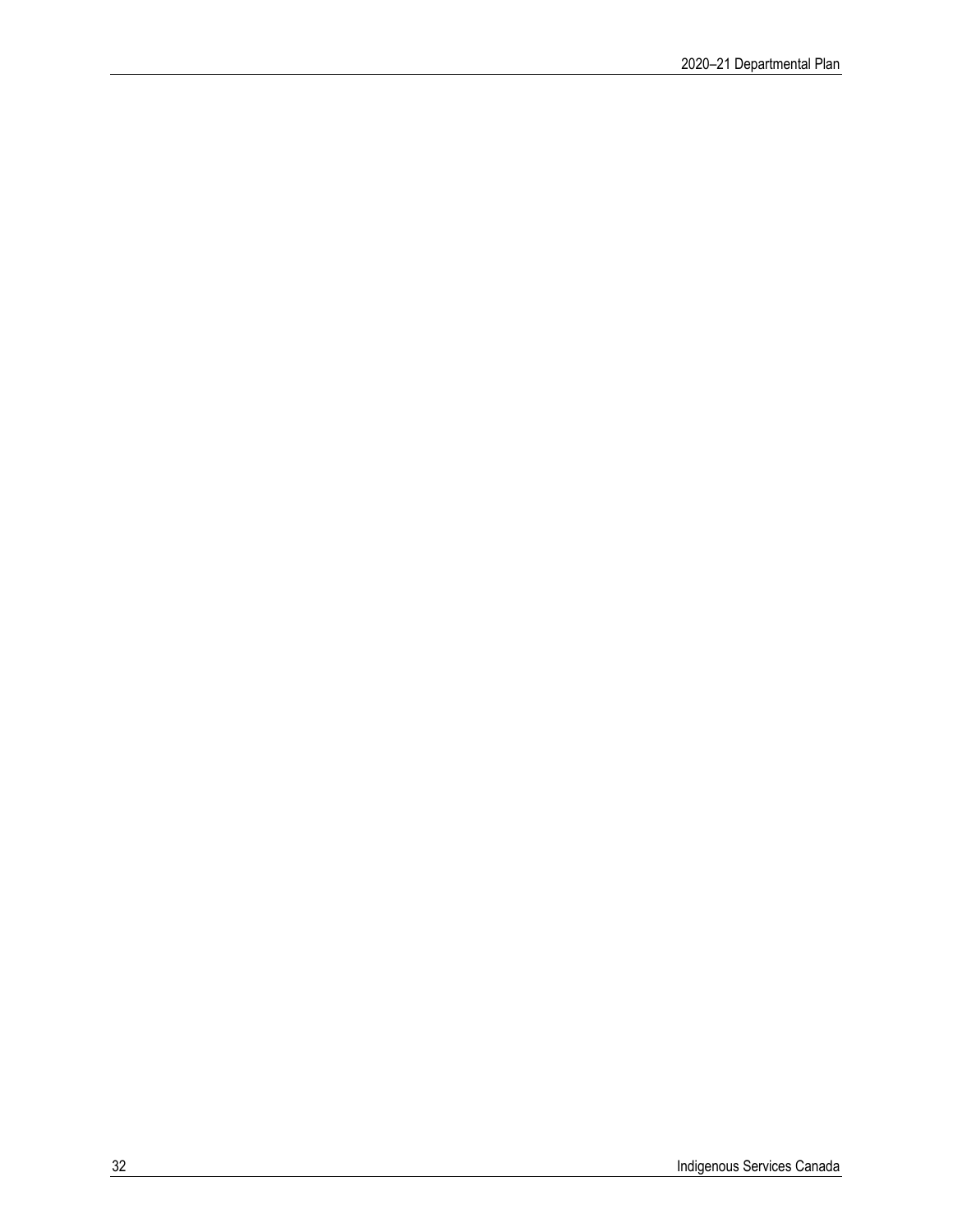# **Internal Services: planned results**

### **Description**

Internal Services are groups of related activities and resources that the federal government considers to be services in support of Programs and/or required to meet an organization's corporate obligations. Internal Services refers to the activities and resources of 10 distinct services that support Program delivery in the organization, regardless of the Internal Services delivery model in a Department. These services are:

- Management and Oversight Services
- Communications Services
- **Legal Services**
- Human Resources Management Services
- Financial Management Services
- Information Management Services
- Information Technology Services
- Real Property Management Services
- Materiel Management Services
- Acquisition Management Services

### **Planning Highlights**

ISC relies on a shared service platform with CIRNAC for many of its internal services. This arrangement provides integrated internal services to both ISC and CIRNAC, allows for the sharing of information and expertise, and promotes the smooth functioning of both departments.

Improved integrated planning and alignment of priorities to risks and results, together with mechanisms for ongoing oversight, is helping ISC ensure the appropriate use of human and financial services, and the relevance, efficiency, and effectiveness of programs and services to our Indigenous clients. ISC is working to promote greater accountability, transparency and oversight in its operations by conducting internal audits, evaluations, financial reviews and risk assessments.

ISC is fully committed to increasing the representation of Indigenous employees at all levels of the department, and internal services is no exception. Through its redesigned service delivery model ISC will develop and implement comprehensive Indigenous recruitment, development and retention programs. Various Indigenous recruitment programs have recently been consolidated within the newly-created Directorate of Indigenous Programs, which will advance the recruitment and retention of Indigenous employees throughout the organization. ISC will continue to staff positions in a transparent manner, based on merit and respect for the principles of gender equity and diversity.

To accommodate legislative reforms to the *Canada Labour Code*, ISC has restructured its supports for Occupational Health and Safety initiatives to improve services where interdependencies between harassment and Occupational Health and Safety exist.

Under the proposed *Accessible Canada Act*, ISC will ensure a plan is in place to identify and remove accessibility barriers and prevent new barriers for persons with disabilities, especially pertaining to job opportunities and employment policies and practices.

A new Centre for Abilities Management and Workplace Wellness Programs will implement the 2018 to 2021 ISC Workplace Well-being & Mental Health Strategy, including the provision of Mental Health First Aid training.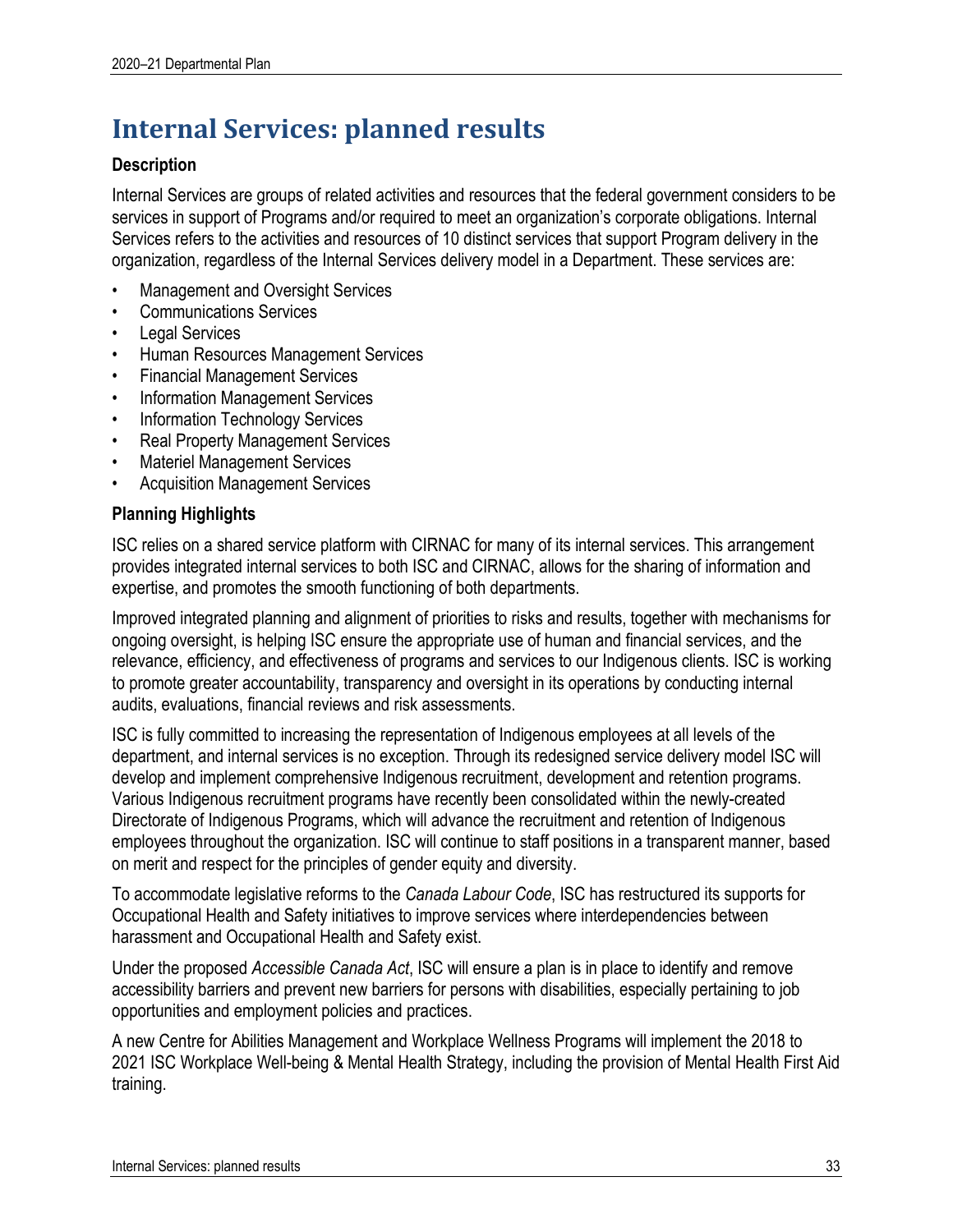ISC will also contribute to the stabilization of the HR to Pay system by onboarding to the enterprise human resources management system (MyGCHR) in the spring of 2020. This will further help to consolidate systems to transition to the Next Generation HR to Pay solution.

ISC is supporting implementation of Treasury Board's Policy on Transfer Payments, which are an important instrument to achieve our desired outcomes for Canadians, in a manner that supports and aligns with the mandates of both ISC and CIRNAC.

In support of the digital government vision, ISC is continuing the vital work required to modernize its IM/IT solutions, to address risks, and simultaneously strengthen its ability to deliver on its commitments. The importance of effective services and solution delivery for ISC is heightened given the unique challenges that exist across remote locations in Canada, including the North. Specifically, ISC will continue to focus on the implementation of core IM/IT components required to provide employees with the tools and technology they need to do their jobs effectively; setting the stage for managing a decentralized workforce. ISC will also continue to work closely with internal enterprise service organizations such as Shared Services Canada, Public Services and Procurement Canada, and the Canada School of Public Service in order to modernize service delivery, improve sustainability and promote digital government.

Finally, ISC is working with CIRNAC partners to lead the real property management action plan in order to mitigate health and safety risks and enhance the sound stewardship of Crown assets.

### **Planned budgetary financial resources for Internal Services**

| 2020–21 budgetary<br>spending (as indicated in<br><b>Main Estimates)</b> | 2020-21<br>planned spending | $2021 - 22$<br>planned spending | $2022 - 23$<br>planned spending |  |
|--------------------------------------------------------------------------|-----------------------------|---------------------------------|---------------------------------|--|
| 170,639,148                                                              | 170,639,148                 | 153,242,015                     | 150,987,182                     |  |

The year-over-year differences reflect changes in the approved funding profile for internal support services.

### **Planned human resources for Internal Services**

| 2020-21                       | $2021 - 22$                   | $2022 - 23$                   |
|-------------------------------|-------------------------------|-------------------------------|
| planned full-time equivalents | planned full-time equivalents | planned full-time equivalents |
| 1,366                         | 1,322                         | 1,296                         |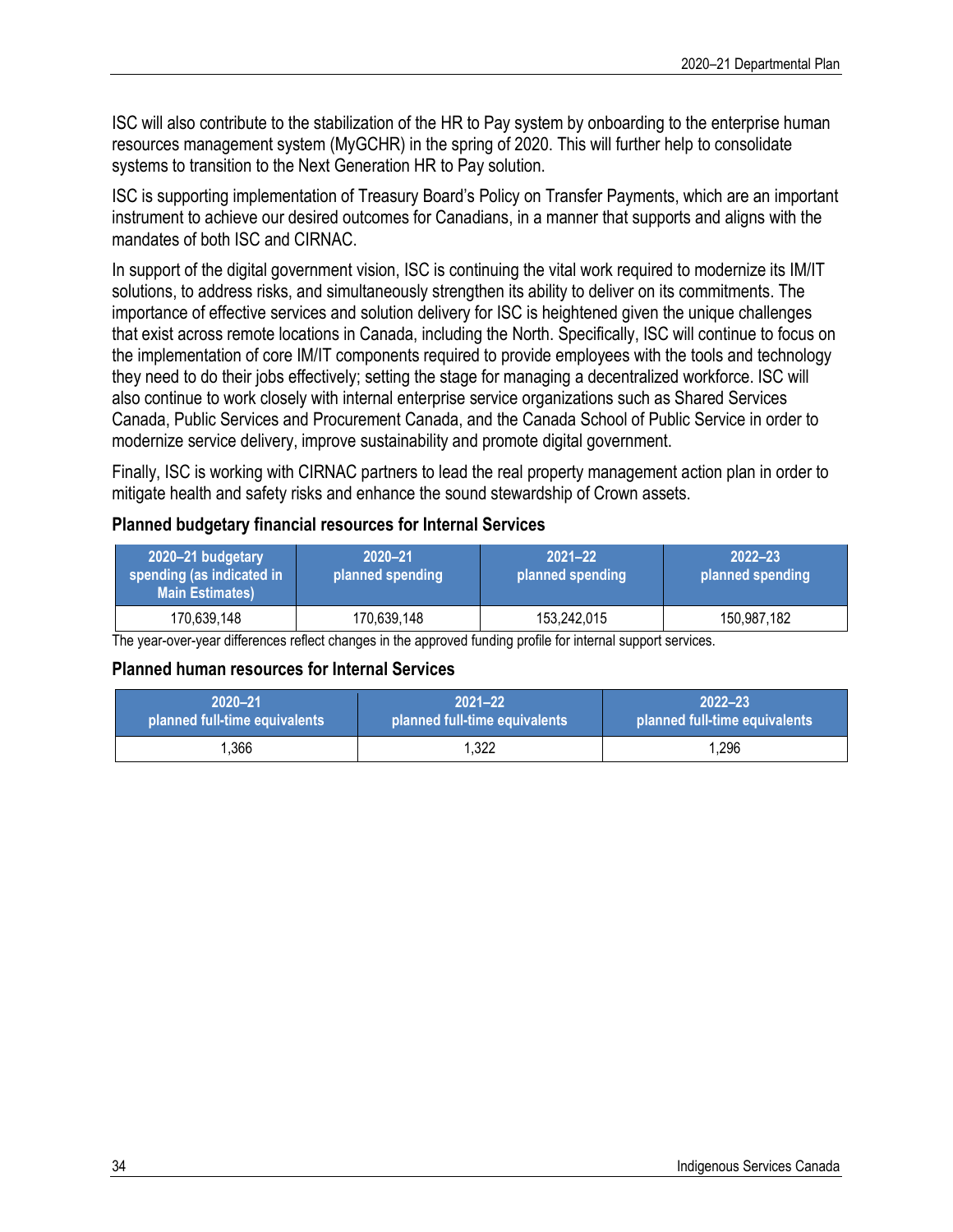# **Spending and human resources**

This section provides an overview of ISC's planned spending and human resources for the next three consecutive fiscal years, and compares planned spending for the upcoming year with the current and previous years' actual spending.

### **Planned spending**

### **Departmental spending trend graph**

The following graph presents planned (voted and statutory) spending over time.



\* ISC was established on November 30, 2017. Therefore, the 2017–18 expenditures column represents a partial year from November 30, 2017 to March 31, 2018.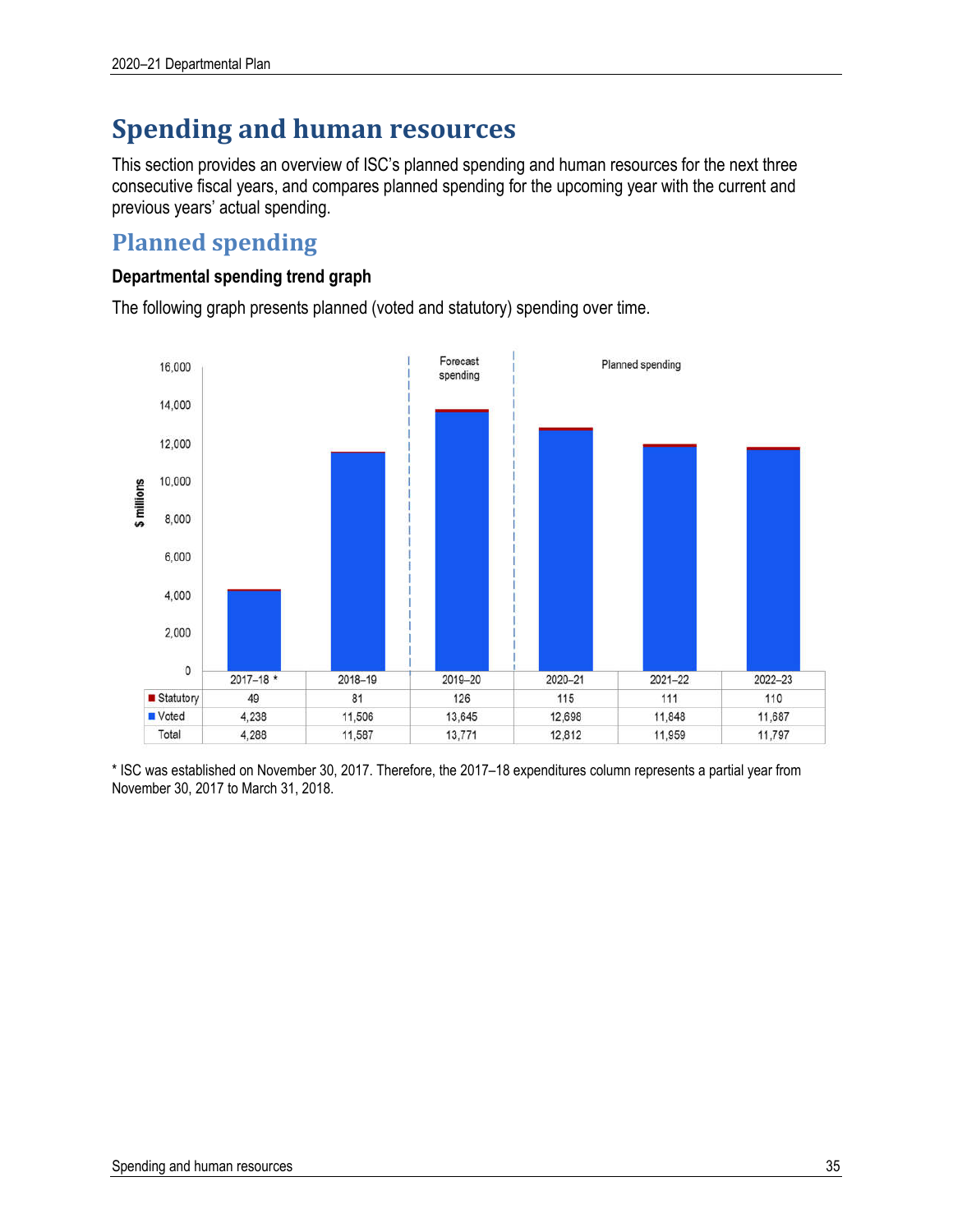### **Budgetary planning summary for core responsibilities and Internal Services (dollars)**

The following table shows actual, forecast and planned spending for each of ISC's core responsibilities and for Internal Services for the years relevant to the current planning year.

| Core<br>responsibilities<br>and Internal<br><b>Services</b>                   | $2017 - 18$<br>expenditures <sup>1</sup> | 2018-19<br>expenditures <sup>1</sup> | 2019-20<br>forecast<br>spending | 2020-21<br>budgetary<br>spending (as<br>indicated in<br><b>Main</b><br><b>Estimates)</b> | 2020-21<br>planned<br>spending | $2021 - 22$<br>planned<br>spending | $2022 - 23$<br>planned<br>spending |
|-------------------------------------------------------------------------------|------------------------------------------|--------------------------------------|---------------------------------|------------------------------------------------------------------------------------------|--------------------------------|------------------------------------|------------------------------------|
| Services and<br>Benefits to<br>Individuals                                    | 648,354,601                              | 1,678,872,561                        | 2,061,536,339                   | 1,835,650,316                                                                            | 1,835,650,316                  | 1,896,999,215                      | 1,982,532,986                      |
| Health and<br>Social Services                                                 | 1,927,149,993                            | 6,208,068,152                        | 6,856,828,135                   | 5,426,092,193                                                                            | 5,426,092,193                  | 5,480,367,554                      | 5,246,073,757                      |
| Governance and<br>Community<br>Development<br>Services                        | 1,524,992,985                            | 3,062,438,396                        | 3,325,231,538                   | 3,010,800,872                                                                            | 3,010,800,872                  | 2,013,012,826                      | 1,953,398,341                      |
| Indigenous Self-<br>Determined<br>Services                                    | 116,729,933                              | 491,076,435                          | 1,301,854,667                   | 2,369,018,506                                                                            | 2,369,018,506                  | 2,415,647,496                      | 2,464,294,624                      |
| Amount not<br>allocated to the<br>above core<br>responsibilities <sup>2</sup> | 45,141,500                               | N/A                                  | N/A                             | N/A                                                                                      | N/A                            | N/A                                | N/A                                |
| Subtotal                                                                      | 4,262,369,012                            | 11,440,455,544                       | 13,545,450,679                  | 12,641,561,887                                                                           | 12,641,561,887                 | 11,806,027,091                     | 11,646,299,708                     |
| <b>Internal Services</b>                                                      | 25,429,592                               | 146,561,915                          | 225,854,322                     | 170,639,148                                                                              | 170,639,148                    | 153,242,015                        | 150,987,182                        |
| <b>Total</b>                                                                  | 4,287,798,604                            | 11,587,017,459                       | 13,771,305,001                  | 12,812,201,035                                                                           | 12,812,201,035                 | 11,959,269,106                     | 11,797,286,890                     |

1 ISC was established on November 30, 2017. Therefore, the 2017–18 expenditures column represents a partial year from November 30, 2017 to March 31, 2018. The 2017–18 and 2018–19 expenditures have been restated from the Program Alignment Architecture to reflect the 2019–20 Departmental Results Framework.

<sup>2</sup> The 2017–18 expenditures under "Amount not allocated to the above core responsibilities" is related to actual expenditures under the Other Claims Program.

The spending trend shown in the table above reflects the partial year of expenditures in 2017–18 as ISC was established on November 30, 2017.

The 2018–19 expenditures are significantly higher than the 2017–18 expenditures as it reflects full year of expenditures compared to the partial year of expenditures in 2017–18.

Spending is expected to increase by \$1,225.2 million between 2018–19 expenditures and 2020–21 planning spending. This is mainly due to:

- Increase in funding related to the transfer from CIRNAC primarily for Individuals Affairs, Lands and Economic Development programs and internal services as per Order in Council P.C. 2019-1109.
- Net increase in funding for the elementary and secondary as well as post-secondary education programs.
- Net increase in the approved funding profile for the non-insured health benefits for First Nations and Inuit.
- Increase in funding for infrastructure projects in Indigenous communities.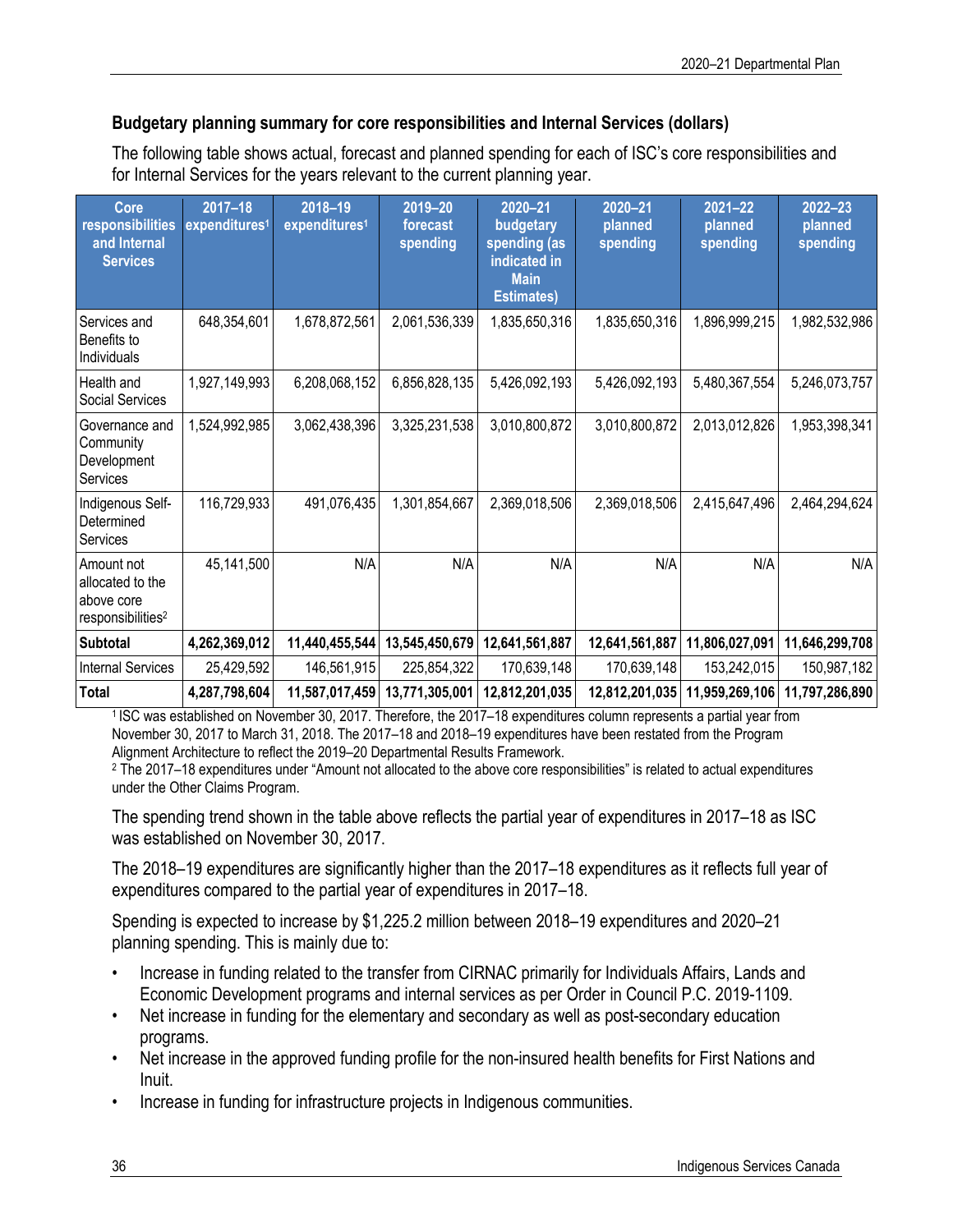Spending is expected to decrease by \$1,014.9 million between 2020–21 and 2022–23 planning spending. This is mainly due to:

- Sunset (in 2021–22) of funding for the First Nations Water and Wastewater Enhanced Program and to improve monitoring and testing of on-reserve community drinking water (Budget 2016).
- Decrease in funding for infrastructure projects in indigenous communities.
- Decrease in funding for the continued implementation of Jordan's Principle and supporting Inuit children through the Inuit Child First Initiative.
- Sunset (in 2021–22) of funding provided by Budget 2016 to support the Enhanced First Nations Education Infrastructure Fund.
- Net increase in the approved funding profile for the non-insured health benefits for First Nations and Inuit.
- Net increase in funding for the elementary and secondary as well as post-secondary education programs.

Decisions on the renewal of the sunset initiatives will be taken in future budgets and reflected in future estimates.

### **2020–21 Budgetary planned gross spending summary (dollars)**

| <b>Core responsibilities and Internal Services</b> | $2020 - 21$<br>planned gross<br>spending | $2020 - 21$<br>planned revenues<br>netted against<br>expenditures | $2020 - 21$<br>planned net<br>spending |
|----------------------------------------------------|------------------------------------------|-------------------------------------------------------------------|----------------------------------------|
| Services and Benefits to Individuals               | 2,015,820,104                            | (180, 169, 788)                                                   | 1,835,650,316                          |
| <b>Health and Social Services</b>                  | 5,426,409,358                            | (317, 165)                                                        | 5,426,092,193                          |
| Governance and Community Development Services      | 3,010,800,872                            |                                                                   | 3,010,800,872                          |
| Indigenous Self-Determined Services                | 2,369,018,506                            |                                                                   | 2,369,018,506                          |
| <b>Subtotal</b>                                    | 12,822,048,840                           | (180, 486, 953)                                                   | 12,641,561,887                         |
| <b>Internal Services</b>                           | 215,511,148                              | (44, 872, 000)                                                    | 170,639,148                            |
| Total                                              | 13,037,559,988                           | (225, 358, 953)                                                   | 12,812,201,035                         |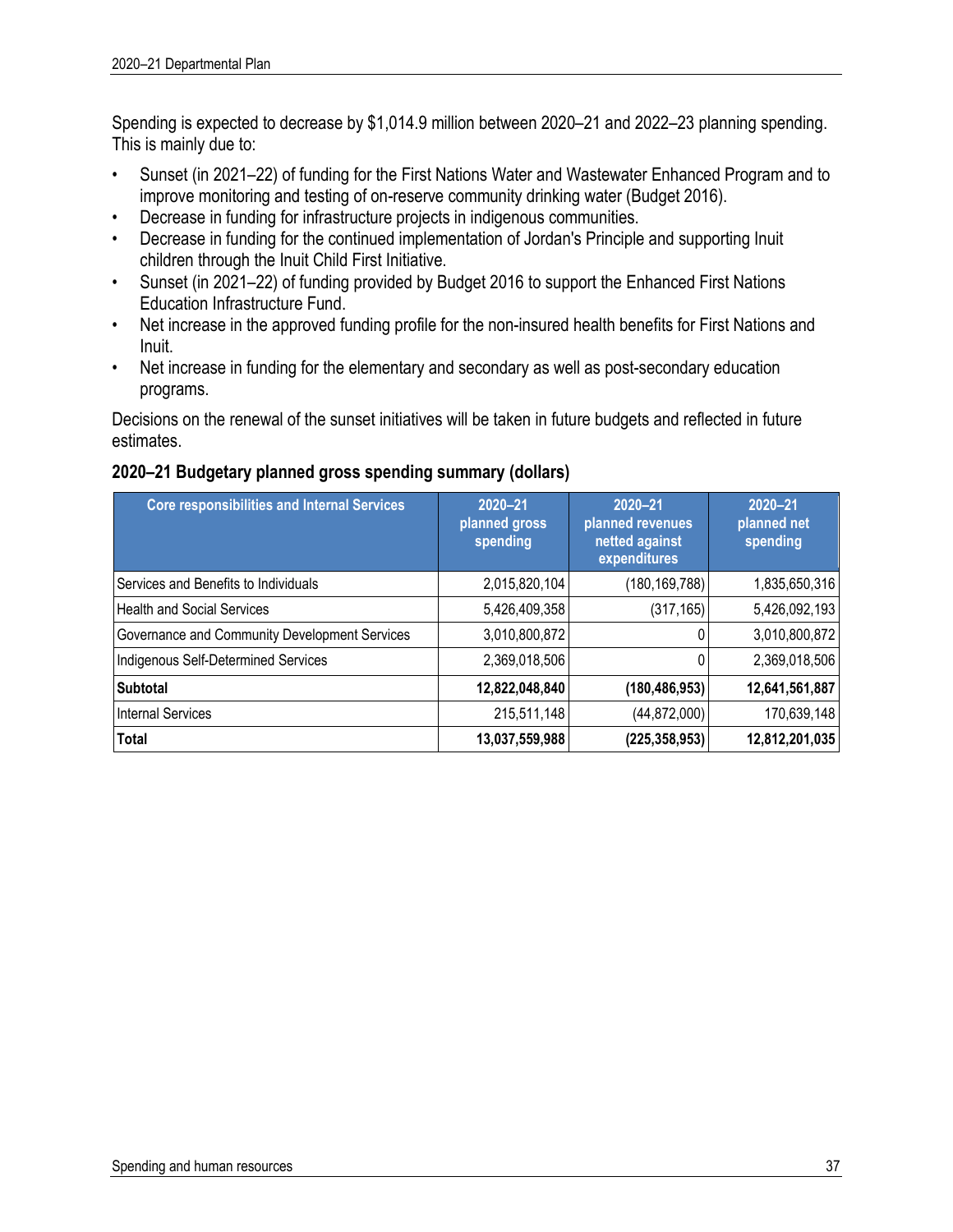# **Planned human resources**

The following table shows actual, forecast and planned full-time equivalents (FTEs) for each core responsibility in ISC's departmental results framework and for Internal Services for the years relevant to the current planning year.

|  | Human resources planning summary for Core Responsibilities and Internal Services |  |  |  |  |
|--|----------------------------------------------------------------------------------|--|--|--|--|
|--|----------------------------------------------------------------------------------|--|--|--|--|

| <b>Core</b><br>responsibilities<br>and Internal<br><b>Services</b> | $2017 - 18$<br>actual full-time<br>equivalents* | 2018-19<br>actual full-time<br>equivalents | 2019-20<br>forecast full-time<br>equivalents | $2020 - 21$<br>planned full-time<br>equivalents | $2021 - 22$<br>planned full-time<br>equivalents | $2022 - 23$<br>planned full-time<br>equivalents |
|--------------------------------------------------------------------|-------------------------------------------------|--------------------------------------------|----------------------------------------------|-------------------------------------------------|-------------------------------------------------|-------------------------------------------------|
| <b>First Nations and</b><br>Inuit Health                           | N/A                                             | 2,211                                      | N/A                                          | N/A                                             | N/A                                             | N/A                                             |
| Individuals and<br>Families                                        | N/A                                             | 518                                        | N/A                                          | N/A                                             | N/A                                             | N/A                                             |
| Community and<br>Regional<br>Development                           | N/A                                             | 828                                        | N/A                                          | N/A                                             | N/A                                             | N/A                                             |
| Services and<br>Benefits to<br>Individuals                         | 470                                             | N/A                                        | 1,413                                        | 1,509                                           | 1,509                                           | 1,509                                           |
| <b>Health and Social</b><br>Services                               | 524                                             | N/A                                        | 1,331                                        | 1,490                                           | 1,391                                           | 1,238                                           |
| Governance and<br>Community<br>Development<br>Services             | 339                                             | N/A                                        | 1,423                                        | 1,593                                           | 1,322                                           | 1,322                                           |
| Indigenous Self-<br>Determined<br>Services                         | N/A                                             | N/A                                        | 13                                           | 0                                               | 0                                               | $\mathbf 0$                                     |
| <b>Subtotal</b>                                                    | 1,333                                           | 3,557                                      | 4,179                                        | 4,592                                           | 4,222                                           | 4,069                                           |
| <b>Internal Services</b>                                           | 119                                             | 653                                        | 1,359                                        | 1,366                                           | 1,322                                           | 1,296                                           |
| <b>Total</b>                                                       | 1,452                                           | 4,210                                      | 5,538                                        | 5,958                                           | 5,544                                           | 5,365                                           |

\* ISC was established on November 30, 2017. Therefore, the 2017–18 actual FTE column represents a partial year from November 30, 2017 to March 31, 2018. The 2017–18 actual FTE has been restated from the Program Alignment Architecture to reflect the 2019–20 Departmental Results Framework.

### **Estimates by vote**

Information on ISC's organizational appropriations is available in the 2020-21 Main Estimates<sup>xviii</sup>.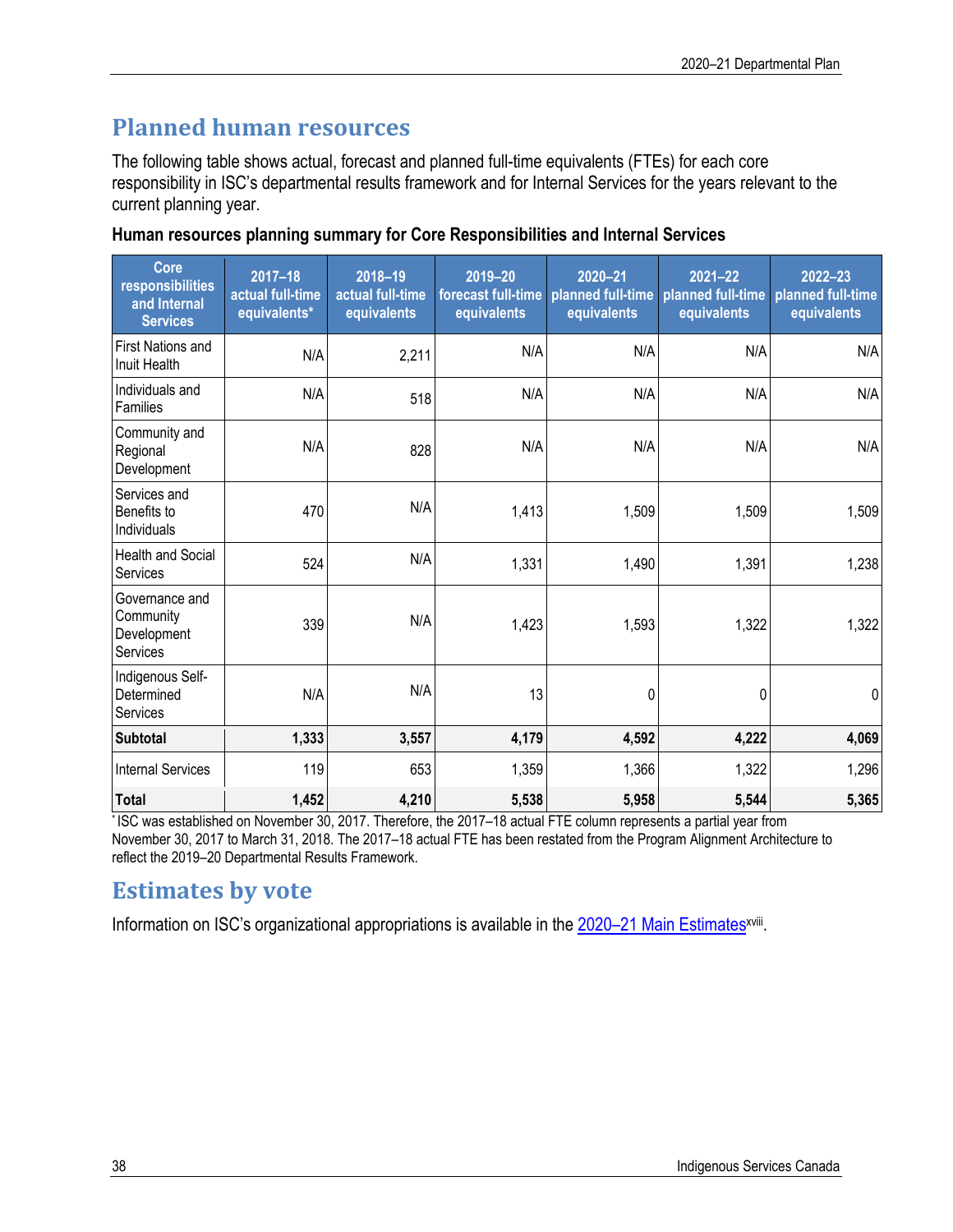### **Future-Oriented Condensed Statement of Operations**

The condensed future oriented statement of operations provides an overview of ISC's operations for 2019–20 to 2020–21.

The amounts for forecast and planned results in this statement of operations were prepared on an accrual basis. The amounts for forecast and planned spending presented in other sections of the Departmental Plan were prepared on an expenditure basis. Amounts may therefore differ.

A more detailed future oriented statement of operations and associated notes, including a reconciliation of the net cost of operations to the requested authorities, are available on ISC's website.

### **Condensed future oriented statement of operations for the year ending March 31, 2021 (dollars)**

| <b>Financial information</b>                                         | 2019-20 forecast results | 2020-21 planned results | <b>Difference</b><br>(2020-21 planned results minus<br>2019-20 forecast results) |
|----------------------------------------------------------------------|--------------------------|-------------------------|----------------------------------------------------------------------------------|
| Total expenses                                                       | 13,969,060,990           | 13,007,831,025          | (961, 229, 965)                                                                  |
| Total revenues                                                       | 189,188,266              | 225,368,777             | 36,180,511                                                                       |
| Net cost of operations before<br>government funding and<br>transfers | 13,779,872,724           | 12,782,462,248          | (997, 410, 476)                                                                  |

### **Expenses**

Total expenses for 2020–21 are planned at \$13,008 million, representing a \$961 million decrease from the previous year's forecasted total expenses of \$13,969 million. Expenses by core responsibility are as follows:

- Health and Social Services \$5,371 million (41%)
- Governance and Community Development \$2,993 million (23%)
- Indigenous Self-determined Service \$2,369 million (18%)
- Service and Benefits to Individuals \$2,038 million (16%)

The remainder of the total expenses includes Internal Services in the amount of \$237 million (2%).

### **Revenues**

Total revenues for 2020–21 are planned at \$225.4 million, representing a \$36.2 million increase over the previous year's total revenues of \$189.2 million. Re-spendable revenues represent \$180.5 million (80% of total revenues) and revenues from the provision of Finance and administrative services represent \$44.9 million (20% of total revenues).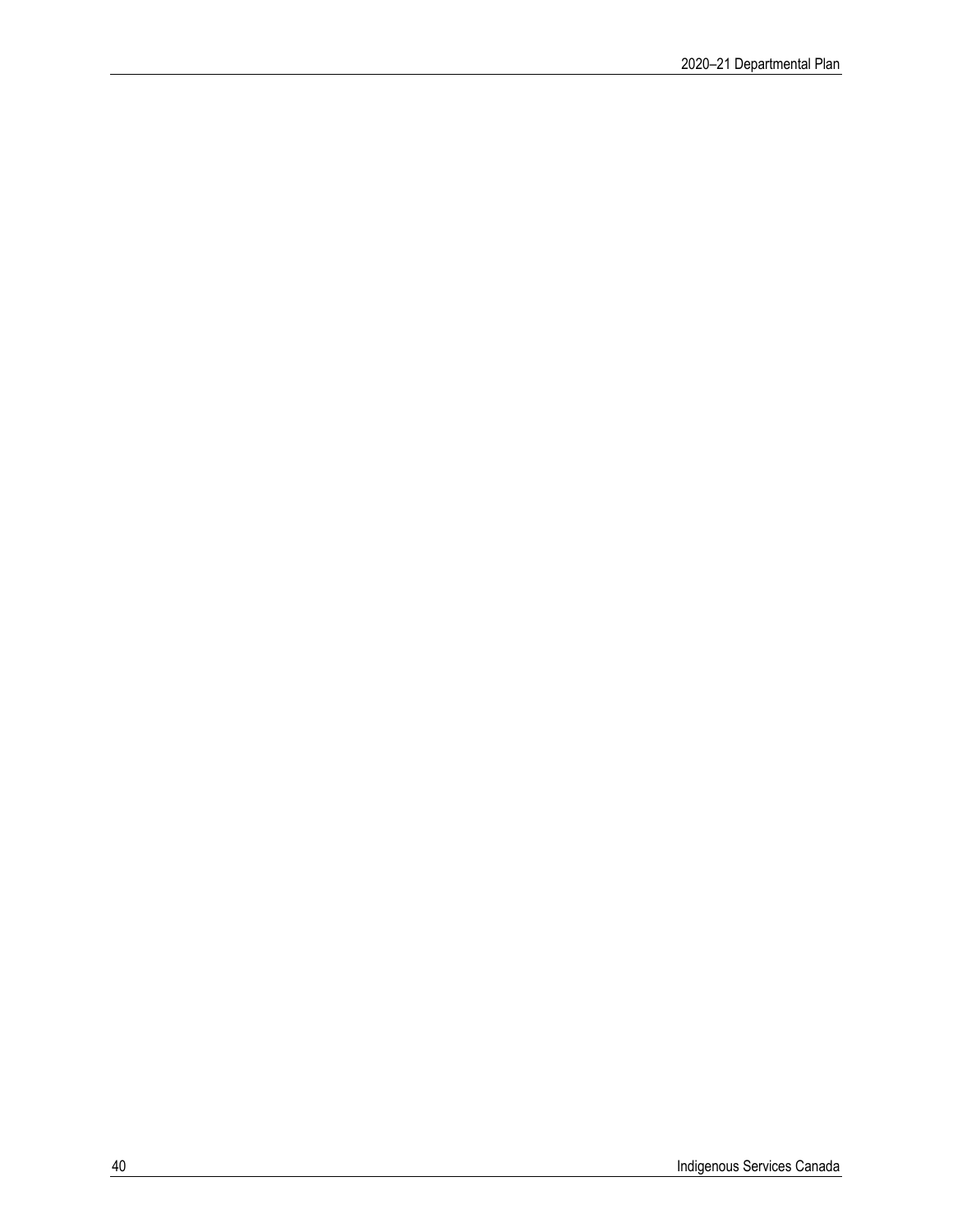# **Corporate information**

### **Organizational profile**

**Appropriate minister:** The Honourable Marc Miller

**Ministerial portfolio:** Department of Indigenous Services Canada

**Enabling instrument:** *Department of Indigenous Services Act*, S.C. 2019, c. 29, s. 336.

**Year of incorporation:** 2019

**Special operating agency:** Indian Oil and Gas Canada

• Enabling instrument: *Indian Oil and Gas Act*, S.C., 1985, c.I-7.

**Adjudicative and advisory bodies:** National Indigenous Economic Development Board

### **Raison d'être, mandate and role: who we are and what we do**

"Raison d'être, mandate and rolexix: who we are and what we do" is available on ISC's website.

For more information on ISC's organizational mandate letter commitments, see the Minister's mandate letter<sup>xx</sup>.

### **Operating context**

Information on the operating context is available on the ISC's website.

### **Reporting framework**

The ISC approved departmental results framework and program inventory of record for 2020–21 are as follows.

| <b>Core responsibility: Services and Benefits to Individuals</b>                                                                                                                                                                                                                                                                                                                                                                                                                                                                                                      |                                                                                                                                                                                                                                                                                                                                                                                                                                                                                          |                                                                                                                                                     |  |  |  |
|-----------------------------------------------------------------------------------------------------------------------------------------------------------------------------------------------------------------------------------------------------------------------------------------------------------------------------------------------------------------------------------------------------------------------------------------------------------------------------------------------------------------------------------------------------------------------|------------------------------------------------------------------------------------------------------------------------------------------------------------------------------------------------------------------------------------------------------------------------------------------------------------------------------------------------------------------------------------------------------------------------------------------------------------------------------------------|-----------------------------------------------------------------------------------------------------------------------------------------------------|--|--|--|
| These services and benefits are mainly delivered directly to Indigenous people by the Department. They include, among other<br>services and benefits, individual First Nations and Inuit clinical care and health-related benefits such as pharmacy, dental and<br>vision care. The Department is also responsible for determining individuals' entitlement to Indian registration and for the issuance<br>of various proofs of registration, including the Secure Certificate of Indian Status (SCIS), which can be used to access various<br>programs and services. |                                                                                                                                                                                                                                                                                                                                                                                                                                                                                          |                                                                                                                                                     |  |  |  |
| <b>Departmental Result</b>                                                                                                                                                                                                                                                                                                                                                                                                                                                                                                                                            | <b>Indicators</b>                                                                                                                                                                                                                                                                                                                                                                                                                                                                        | <b>Program inventory</b>                                                                                                                            |  |  |  |
| Quality and timely services are<br>delivered directly to Indigenous<br>people                                                                                                                                                                                                                                                                                                                                                                                                                                                                                         | Percentage of First Nations adults who rate the quality of<br>health care services delivered in their community as good or<br>excellent<br>Percentage of prior approval requests for medication<br>coverage completed within 24 hours<br>Percentage of eligible First Nations and Inuit who received<br>at least one non-insured health benefit in a year<br>Percentage of eligible applicants issued a Secure Certificate<br>of Indian Status within 16 weeks from the application date | Supplementary Health<br><b>Benefits</b><br><b>Clinical and Client Care</b><br><b>Community Oral Health</b><br><b>Services</b><br>Individual Affairs |  |  |  |
| Health services delivered to<br>Indigenous people contribute to<br>improved health outcomes                                                                                                                                                                                                                                                                                                                                                                                                                                                                           | Percentage of First Nations and Inuit adults who reported<br>being in very good or excellent health                                                                                                                                                                                                                                                                                                                                                                                      |                                                                                                                                                     |  |  |  |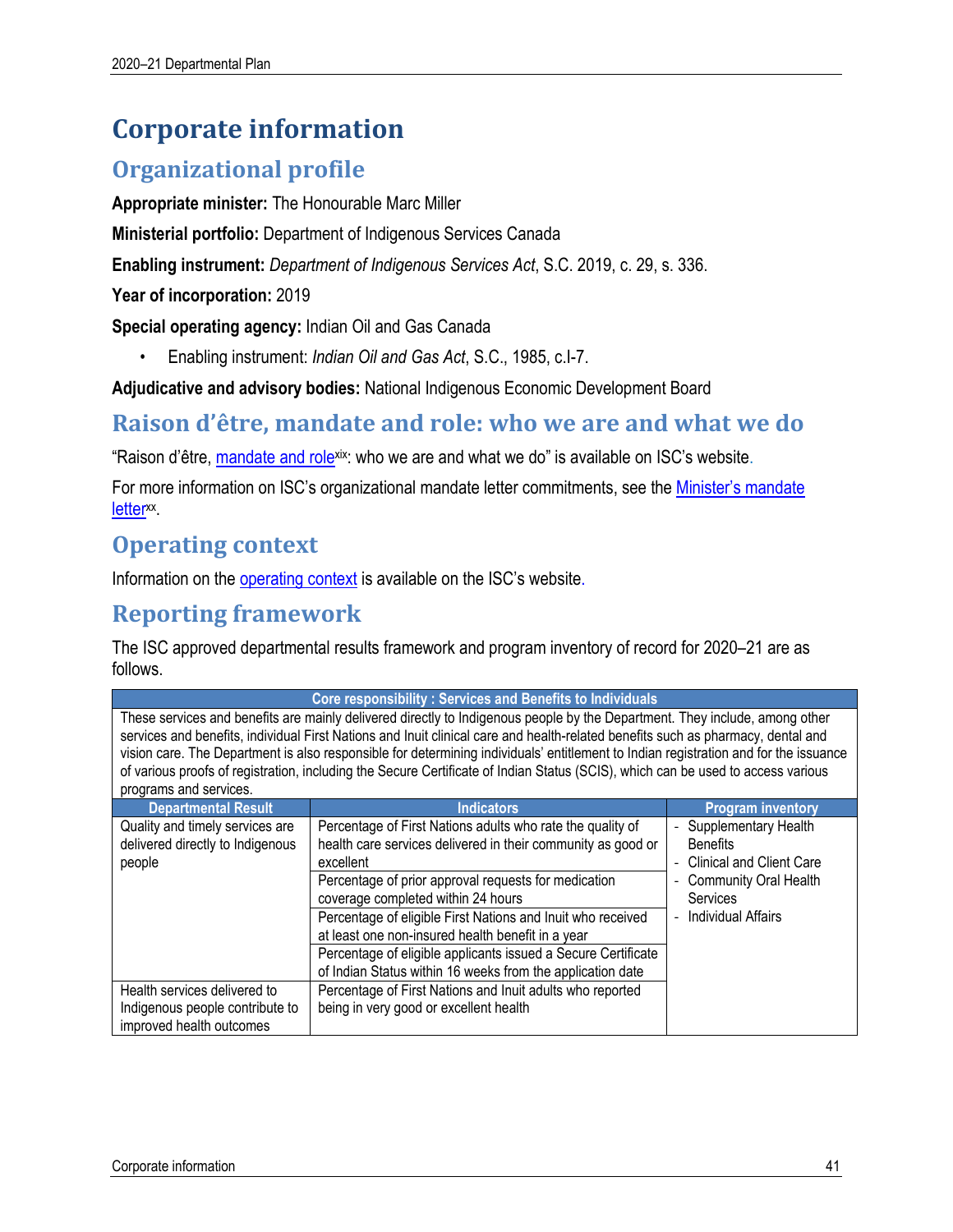#### **Core responsibility: Health and Social Services**

These services are primarily delivered in partnership with Indigenous communities and organizations, provinces/territories and agencies. Together, they focus on health and well-being for Indigenous people. They include health services to strengthen Indigenous communities in areas such as healthy living, communicable disease control, healthy child development and community care. They also include social services with an emphasis on children and families, as well as education services from kindergarten to post-secondary.

| <b>Departmental Result</b>      | <b>Indicators</b>                                              | <b>Program inventory</b>                           |
|---------------------------------|----------------------------------------------------------------|----------------------------------------------------|
| Indigenous people and           | Active tuberculosis incidence rate among Inuit living in Inuit | Jordan's Principle<br>$\qquad \qquad \blacksquare$ |
| communities are healthier       | Nunangat                                                       | <b>Mental Wellness</b>                             |
|                                 | Active tuberculosis incidence rate among First Nations on      | <b>Healthy Living</b>                              |
|                                 | reserve                                                        | <b>Healthy Child Development</b>                   |
|                                 | Rate of newly reported cases of HIV among First Nations        | Home and Community Care                            |
|                                 | Percentage of First Nations adults with diabetes accessing     | <b>Health Human Resources</b>                      |
|                                 | newer, novel medications and not on insulin                    | Environmental Public Health                        |
| Indigenous people receive       | Percentage of First Nations and Inuit communities with         | Communicable Diseases                              |
| social services that respond to | access to mental wellness team services                        | Control and Management                             |
| community needs                 | Percentage of First Nations communities offering family        | Education                                          |
|                                 | support services aimed at keeping families together            | Income Assistance                                  |
|                                 | Percentage of First Nations children on reserve in care        | <b>Assisted Living</b>                             |
|                                 | Percentage of residents living on reserve who are              | First Nations Child and                            |
|                                 | supported through Income Assistance                            | <b>Family Services</b>                             |
|                                 | Number of individuals who received services under Urban        | Family Violence Prevention                         |
|                                 | Programming for Indigenous Peoples                             | Urban Programming for                              |
| Indigenous students receive an  | Number of First Nations students who are provided full-day     | Indigenous Peoples                                 |
| inclusive and quality education | kindergarten services in First Nations administered schools    |                                                    |
|                                 | Percentage of students attending First Nations administered    |                                                    |
|                                 | schools who are taught at least one subject in a First         |                                                    |
|                                 | Nations language                                               |                                                    |
|                                 | Percentage of First Nations on reserve students who            |                                                    |
|                                 | graduate from secondary school                                 |                                                    |
|                                 | Number of funded First Nations, Inuit and Métis students       |                                                    |
|                                 | who graduate with a post-secondary degree/diploma/             |                                                    |
|                                 | certificate                                                    |                                                    |

| <b>Core responsibility: Governance and Community Development Services</b>                           |  |
|-----------------------------------------------------------------------------------------------------|--|
| es are commonly delivered in nartnership with Indigenous communities and institutions and are focus |  |

These services are commonly delivered in partnership with Indigenous communities and institutions and are focused on strong community governance and physical foundations. They include supports for governance capacity in areas such as community planning and financial management. They also include support for investments in community infrastructure, land and resource management, and economic development.

| <b>Departmental Result</b>                                            | Indicators                                                                                                                                                                                      | <b>Program Inventory</b>                                                                                       |
|-----------------------------------------------------------------------|-------------------------------------------------------------------------------------------------------------------------------------------------------------------------------------------------|----------------------------------------------------------------------------------------------------------------|
| Indigenous communities<br>advance their governance<br>capacity        | Percentage of First Nations with a completed community-<br>led plan                                                                                                                             | <b>Health Facilities</b><br>$\overline{\phantom{0}}$<br>- e-Health Infostructure<br>- Health Planning, Quality |
| Indigenous peoples have<br>reliable and sustainable<br>infrastructure | Number of long-term drinking water advisories affecting<br>public water systems on reserve<br>Percentage of First Nations housing that is adequate as<br>assessed and reported by First Nations | Management and Systems<br>Integration<br>Indigenous Governance<br>and Capacity                                 |
|                                                                       | Percentage of First Nations schools with a condition rating<br>of "good" or "new"                                                                                                               | - Water and Wastewater<br><b>Education Facilities</b>                                                          |
|                                                                       | Percentage of First Nations health facilities with a condition<br>rating of "good"                                                                                                              | Housing<br>Ξ.<br><b>Other Community</b><br>$\sim$                                                              |
|                                                                       | Number of First Nations communities located on reserves<br>that rely on ISC funded diesel for electricity generation                                                                            | Infrastructure and Activities                                                                                  |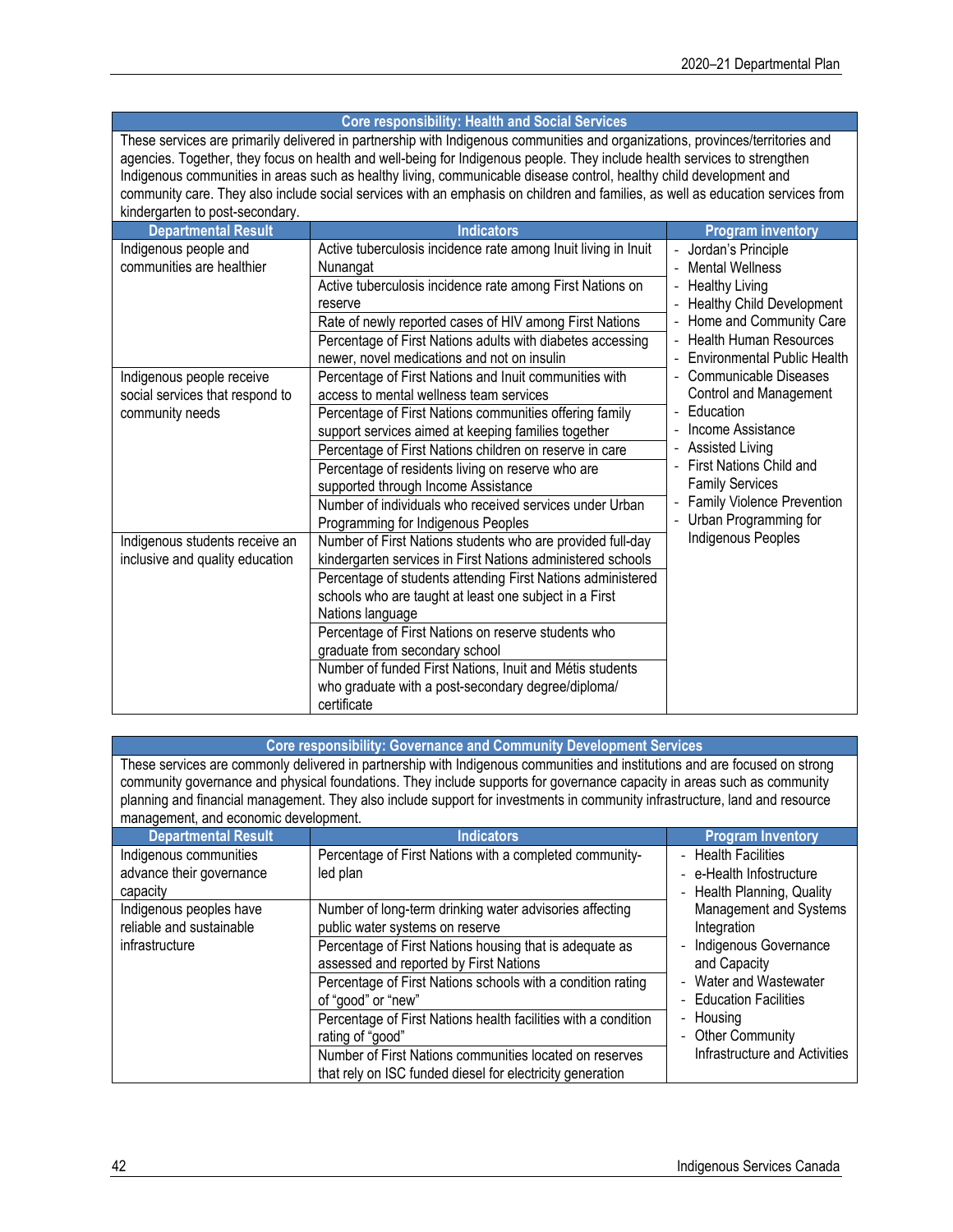| Land and resources in<br>Indigenous communities are<br>sustainably managed | Percentage of long-term evacuees who have returned home<br>or have a scheduled date within two years after their<br>evacuation<br>Percentage of First Nations with community-led Land Use<br>Plans<br>Percentage of First Nations communities with adequate<br>solid waste management systems | <b>Emergency Management</b><br>$\overline{a}$<br>Assistance<br>Indigenous<br>$\overline{\phantom{a}}$<br>Entrepreneurship and<br><b>Business Development</b><br>- Economic Development<br><b>Capacity and Readiness</b> |
|----------------------------------------------------------------------------|-----------------------------------------------------------------------------------------------------------------------------------------------------------------------------------------------------------------------------------------------------------------------------------------------|-------------------------------------------------------------------------------------------------------------------------------------------------------------------------------------------------------------------------|
|                                                                            | Percentage of high risk contaminated sites on reserve<br>where clean-up or containment is occurring to reduce risk                                                                                                                                                                            | Lands, Natural Resources<br>$\overline{\phantom{0}}$<br>and Environmental                                                                                                                                               |
| Indigenous communities build<br>economic prosperity                        | Percentage increase of Indigenous businesses created<br>and/or expanded<br>Percentage of First Nations communities where non-federal<br>government revenues represent 25% or more of total<br>revenues                                                                                        | Management<br>- Statutory, Legislative and<br>Policy Support to First<br>Nations Governance                                                                                                                             |

|                                                                                  | <b>Core responsibility: Indigenous Self-Determined Services</b>                                                                                                                                                                                                                        |                                                                                                      |  |  |  |  |
|----------------------------------------------------------------------------------|----------------------------------------------------------------------------------------------------------------------------------------------------------------------------------------------------------------------------------------------------------------------------------------|------------------------------------------------------------------------------------------------------|--|--|--|--|
| through departmental funding.                                                    | These services are designed and delivered by Indigenous peoples for Indigenous peoples. They include services for which the<br>control, authority and/or jurisdiction has been formally transferred to Indigenous communities or organizations, as supported                           |                                                                                                      |  |  |  |  |
| <b>Departmental Result</b>                                                       | <b>Indicators</b>                                                                                                                                                                                                                                                                      | <b>Program Inventory</b>                                                                             |  |  |  |  |
| Indigenous peoples control the<br>design, delivery and<br>management of services | Number of eligible First Nations communities that have<br>opted in to a grant to support the new fiscal relationship<br>Number of First Nations communities that have opted in to a<br>self-determined service agreement                                                               | - New Fiscal Relationship<br><b>Self-Determined Services</b><br>- BC Tripartite Health<br>Governance |  |  |  |  |
| Indigenous self-determined<br>services are improving<br>outcomes for communities | Average Community Well-Being index score for First<br>Nations communities in a New Fiscal Relationship funding<br>agreement<br>Average Community Well-Being (education score) for First<br>Nations communities in a self-determined services                                           |                                                                                                      |  |  |  |  |
|                                                                                  | agreement<br>Percentage of British Columbia First Nations adults<br>reporting that their health is excellent or very good<br>Percentage of First Nations communities with access to<br>mental wellness team services                                                                   |                                                                                                      |  |  |  |  |
|                                                                                  | Percentage of residents living on reserve who are<br>supported through Income Assistance<br>Percentage of First Nations on reserve students who<br>graduate from secondary school<br>Percentage of First Nations housing that is adequate as<br>assessed and reported by First Nations |                                                                                                      |  |  |  |  |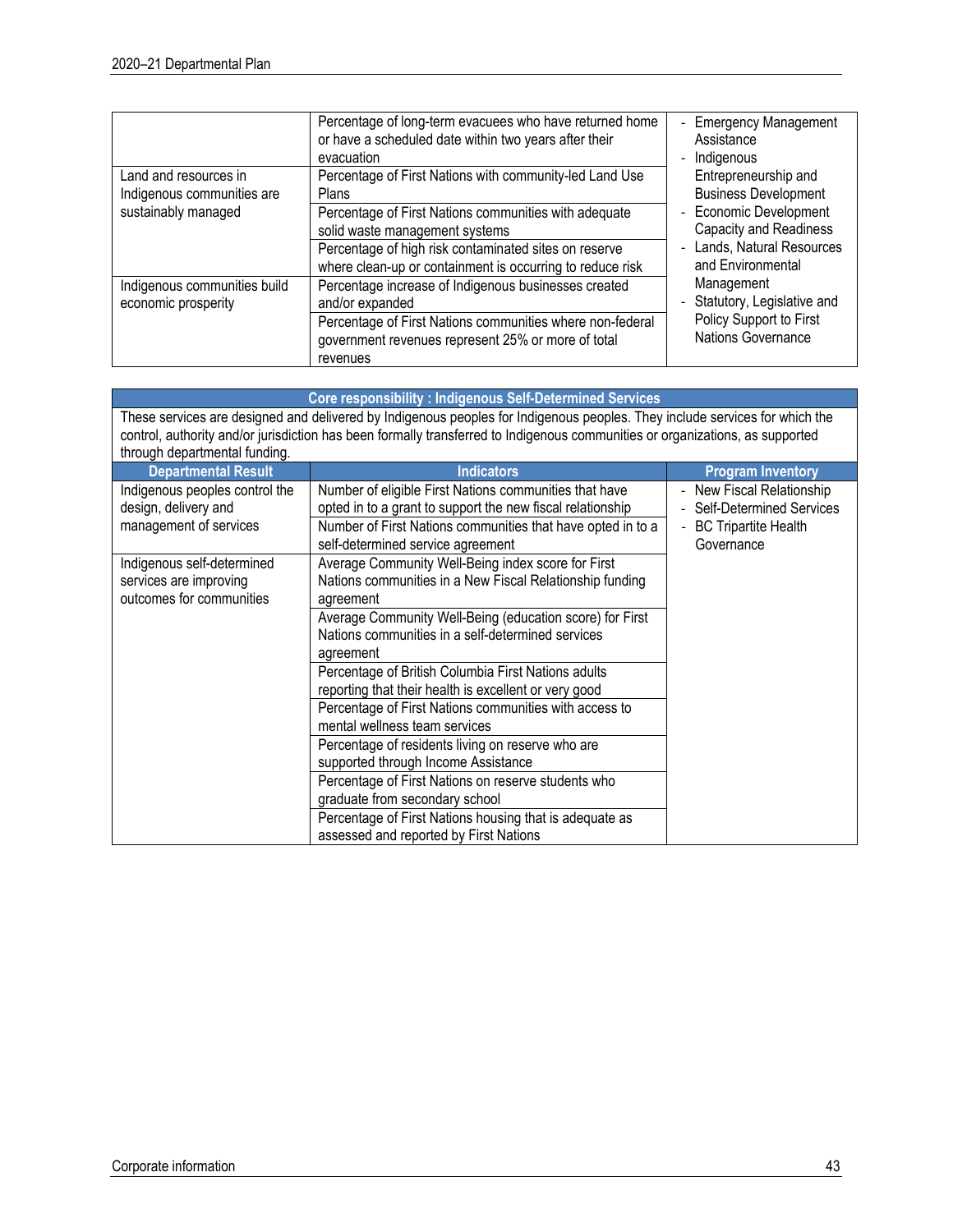### **Changes to the approved reporting framework since 2019–20**

| <b>Structure</b>      | $2020 - 21$                    | 2019-20                         | <b>Change</b> | <b>Rational for change</b> |
|-----------------------|--------------------------------|---------------------------------|---------------|----------------------------|
| Core Responsibility 1 | Services and benefits to       | Services and benefits to        | No change     | Not applicable             |
|                       | Individuals                    | Individuals                     |               |                            |
| Program               | Supplementary Health           | Supplementary Health            | No change     | Not applicable             |
|                       | <b>Benefits</b>                | <b>Benefits</b>                 |               |                            |
| Program               | Clinical and Client Care       | <b>Clinical and Client Care</b> | No change     | Not applicable             |
| Program               | Community Oral Health          | Community Oral Health           | No change     | Not applicable             |
|                       | Services                       | Services                        |               |                            |
| Program               | <b>Individual Affairs</b>      | Not applicable                  | New program   | Transferred from           |
|                       |                                |                                 |               | CIRNAC to ISC              |
| Core Responsibility 2 | <b>Health and Social</b>       | <b>Health and Social</b>        | No change     | Not applicable             |
|                       | Services                       | <b>Services</b>                 |               |                            |
| Program               | Education                      | Education                       | No change     | Not applicable             |
| Program               | Income Assistance              | Income Assistance               | No change     | Not applicable             |
| Program               | Assisted Living                | Assisted Living                 | No change     | Not applicable             |
| Program               | <b>First Nations Child and</b> | <b>First Nations Child and</b>  | No change     | Not applicable             |
|                       | <b>Family Services</b>         | <b>Family Services</b>          |               |                            |
| Program               | Family Violence                | <b>Family Violence</b>          | No change     | Not applicable             |
|                       | Prevention                     | Prevention                      |               |                            |
| Program               | Urban Programming for          | Urban Programming for           | No change     | Not applicable             |
|                       | Indigenous Peoples             | Indigenous Peoples              |               |                            |
| Program               | <b>Healthy Child</b>           | <b>Healthy Child</b>            | No change     | Not applicable             |
|                       | Development                    | Development                     |               |                            |
| Program               | <b>Mental Wellness</b>         | <b>Mental Wellness</b>          | No change     | Not applicable             |
| Program               | <b>Healthy Living</b>          | <b>Healthy Living</b>           | No change     | Not applicable             |
| Program               | <b>Communicable Diseases</b>   | <b>Communicable Diseases</b>    | No change     | Not applicable             |
|                       | <b>Control and Management</b>  | Control and Management          |               |                            |
| Program               | <b>Environmental Public</b>    | <b>Environmental Public</b>     | No change     | Not applicable             |
|                       | Health                         | Health                          |               |                            |
| Program               | Home and Community             | Home and Community              | No change     | Not applicable             |
|                       | Care                           | Care                            |               |                            |
| Program               | Jordan's Principle             | Child First Initiative -        | No change     | Not applicable             |
|                       |                                | Jordan's Principle              |               |                            |
| Program               | <b>Health Human Resources</b>  | <b>Health Human Resources</b>   | No change     | Not applicable             |
| Core Responsibility 3 | Governance and                 | Governance and                  | No change     | Not applicable             |
|                       | <b>Community Development</b>   | <b>Community Development</b>    |               |                            |
|                       | <b>Services</b>                | Services                        |               |                            |
| Program               | Indigenous Governance          | Indigenous Governance           | No change     | Not applicable             |
|                       | and Capacity                   | and Capacity                    |               |                            |
| Program               | Water and Wastewater           | Water and Wastewater            | No change     | Not applicable             |
| Program               | <b>Education Facilities</b>    | <b>Education Facilities</b>     | No change     | Not applicable             |
| Program               | Housing                        | Housing                         | No change     | Not applicable             |
| Program               | <b>Other Community</b>         | Other Community                 | No change     | Not applicable             |
|                       | Infrastructure and             | Infrastructure and              |               |                            |
|                       | Activities                     | <b>Activities</b>               |               |                            |
| Program               | <b>Emergency Management</b>    | <b>Emergency Management</b>     | No change     | Not applicable             |
|                       | Assistance                     | Assistance                      |               |                            |
| Program               | <b>Health Facilities</b>       | <b>Health Facilities</b>        | No change     | Not applicable             |
| Program               | e-Health Infostructure         | e-Health Infostructure          | No change     | Not applicable             |
| Program               | Health Planning, Quality       | Health Planning, Quality        | No change     | Not applicable             |
|                       | Management and                 | Management and                  |               |                            |
|                       | Systems Integration            | Systems Integration             |               |                            |
|                       |                                |                                 |               |                            |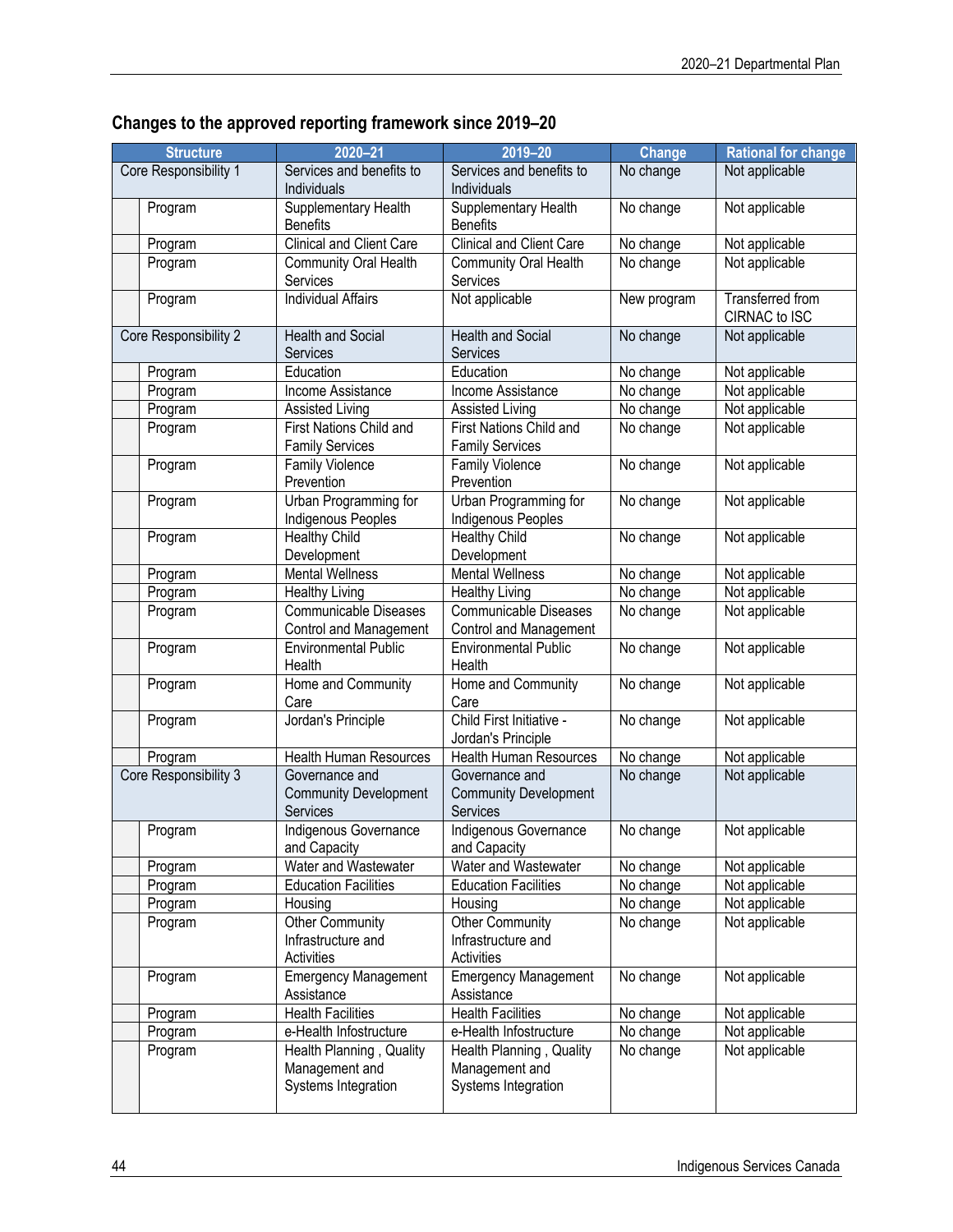| <b>Structure</b>      | 2020-21                       | 2019-20                         | <b>Change</b> | <b>Rational for change</b> |
|-----------------------|-------------------------------|---------------------------------|---------------|----------------------------|
| Program               | Indigenous                    | Indigenous                      | New program   | Transferred from           |
|                       | Entrepreneurship and          | Entrepreneurship and            |               | CIRNAC to ISC              |
|                       | <b>Business Development</b>   | <b>Business Development</b>     |               |                            |
| Program               | <b>Economic Development</b>   | Economic Development            | New program   | Transferred from           |
|                       | <b>Capacity and Readiness</b> | <b>Capacity and Readiness</b>   |               | CIRNAC to ISC              |
| Program               | Lands, Natural Resources      | Lands, Natural Resources        | New program   | Transferred from           |
|                       | and Environmental             | and Environmental               |               | CIRNAC to ISC              |
|                       | Management                    | Management                      |               |                            |
| Program               | Statutory, Legislative and    | Statutory, Legislative and      | New program   | Transferred from           |
|                       | Policy Support to First       | Policy Support to First         |               | CIRNAC to ISC              |
|                       | Nations Governance            | <b>Nations Governance</b>       |               |                            |
| Core Responsibility 4 | Indigenous Self-              | Indigenous Self-                | No change     | Not applicable             |
|                       | <b>Determined Services</b>    | <b>Determined Services</b>      |               |                            |
| Program               | New Fiscal Relationship       | New Fiscal Relationship         | No change     | Not applicable             |
| Program               | Self-Determined Services      | <b>Self-Determined Services</b> | No change     | Not applicable             |
| Program               | <b>BC Tripartite Health</b>   | <b>BC Tripartite Health</b>     | No change     | Not applicable             |
|                       | Governance                    | Governance                      |               |                            |

Note: All changes were made to reflect the July 21, 2019 Order in Council, which transferred CIRNAC programs to ISC.

# **Supporting information on the Program Inventory**

Supporting information on planned expenditures, human resources, and results related to ISC's program inventory is available in the GC InfoBase.

# **Supplementary information tables**

The following supplementary information tables are available on ISC's website.

- Details on transfer payment programs
- Gender-based analysis plus

# **Federal tax expenditures**

ISC's Departmental Plan does not include information on tax expenditures that relate to its planned results for 2020–21.

Tax expenditures are the responsibility of the Minister of Finance, and the Department of Finance Canada publishes cost estimates and projections for government-wide tax expenditures each year in the Report on Federal Tax Expenditures<sup>xxi</sup>. This report provides detailed information on tax expenditures, including objectives, historical background and references to related federal spending programs, as well as evaluations, research papers and gender-based analysis. The tax measures presented in this report are solely the responsibility of the Minister of Finance.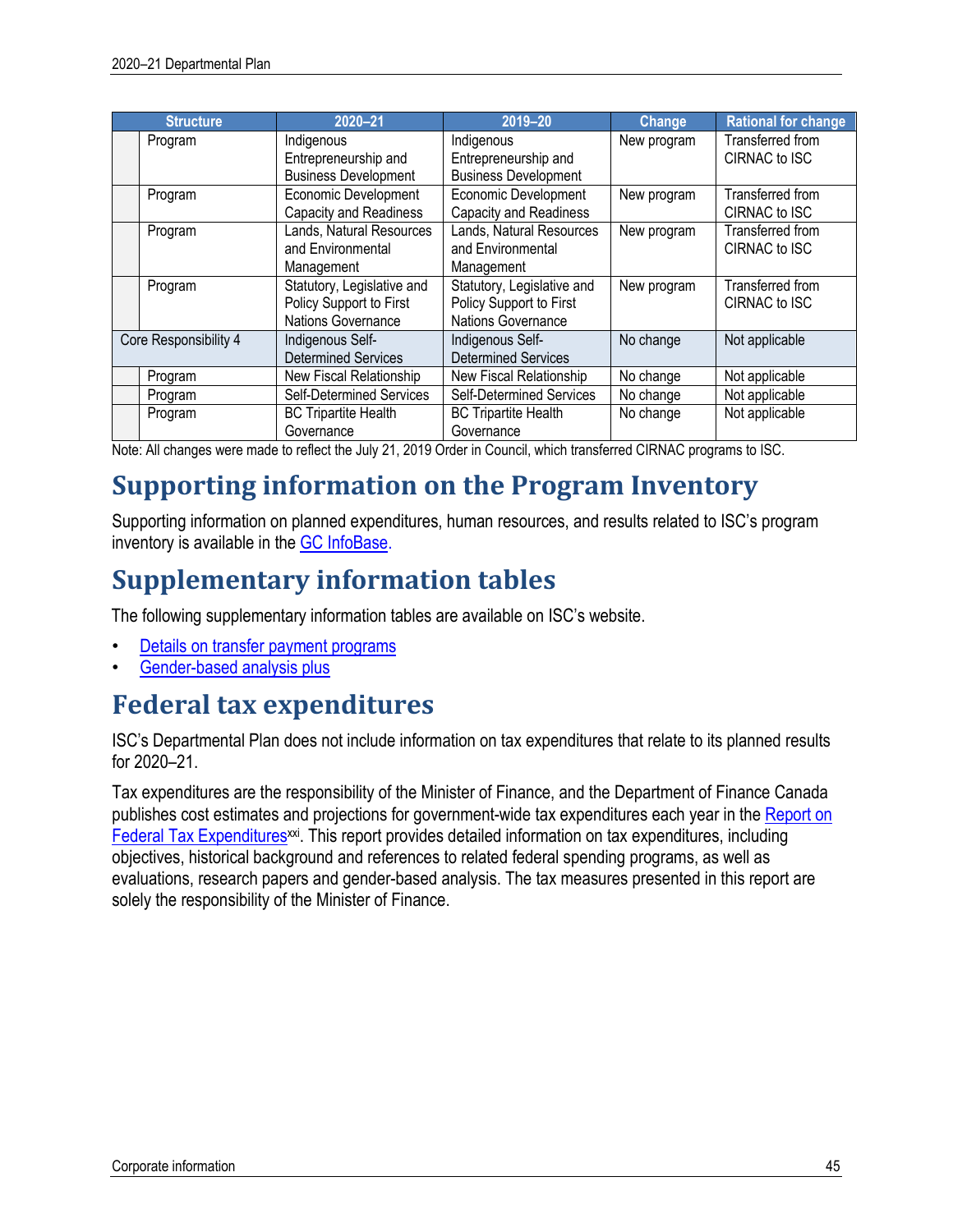# **Organizational contact information**

### **Indigenous Services Canada**

Les Terrasses de la Chaudière 10 Wellington Street, North Tower Gatineau, Quebec Mailing Address: Ottawa, Ontario K1A 0H4 Internet: https://www.canada.ca/en/indigenous-services-canada.html Email: aadnc.webmestre-webmaster.aandc@canada.ca

### **General and statistical inquiries and publication distribution**

Telephone (toll-free): 1-800-567-9604 TTY (toll-free): 1-866-553-0554 Email: aadnc.infopubs.aandc@canada.ca

### **Departmental library**

Telephone: 819-997-0811 Email: aadnc.reference.aandc@canada.ca

**Media inquiries — Communications** Telephone: 819-953-1160 Email: SAC.media.ISC@canada.ca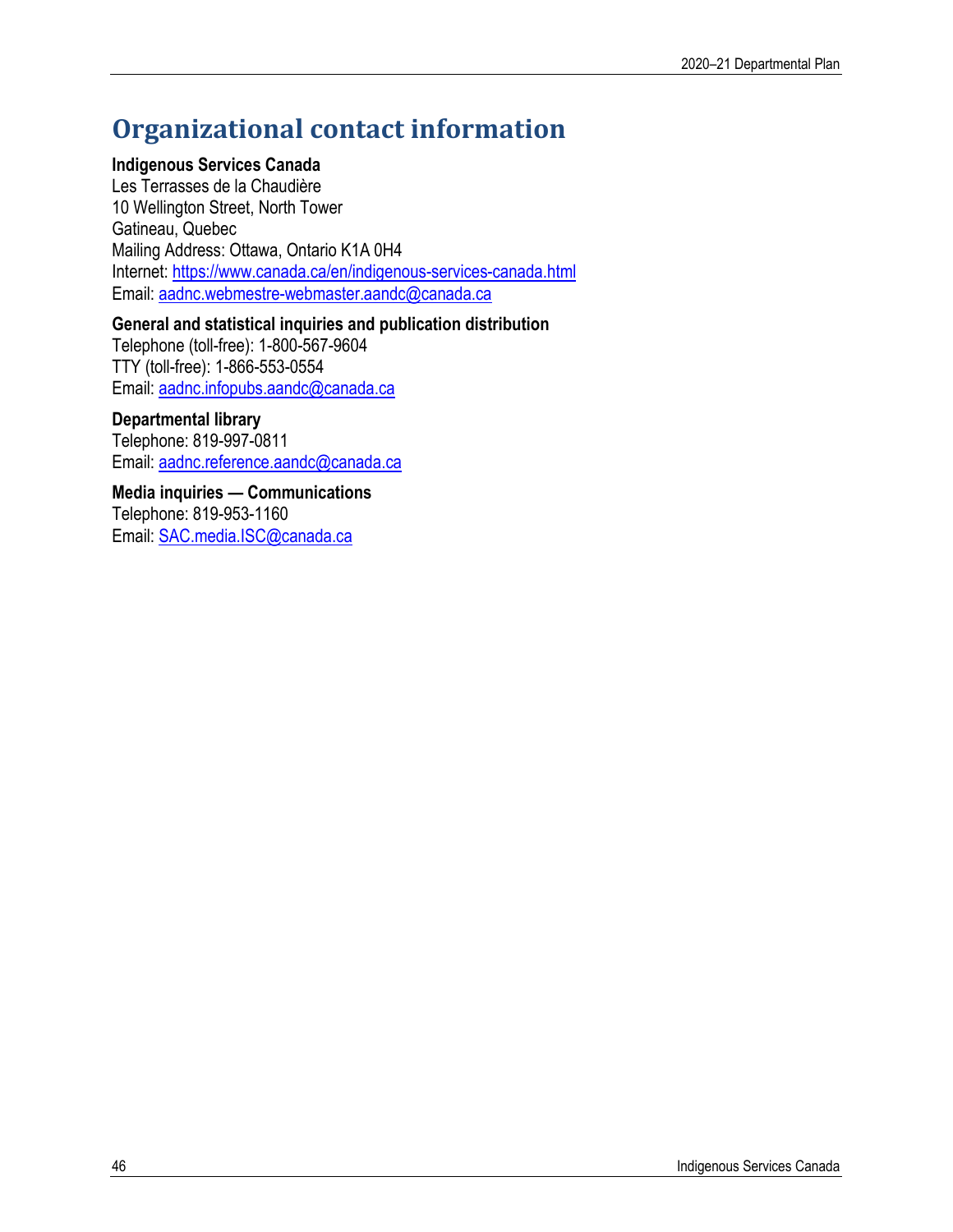# **Appendix: definitions**

### **appropriation (crédit)**

Any authority of Parliament to pay money out of the Consolidated Revenue Fund.

### **budgetary expenditures (dépenses budgétaires)**

Operating and capital expenditures; transfer payments to other levels of government, organizations or individuals; and payments to Crown corporations.

### **core responsibility (responsabilité essentielle)**

An enduring function or role performed by a department. The intentions of the department with respect to a core responsibility are reflected in one or more related departmental results that the department seeks to contribute to or influence.

### **Departmental Plan (plan ministériel)**

A report on the plans and expected performance of a department over a 3-year period. Departmental Plans are tabled in Parliament each spring.

### **departmental priority (priorité ministérielle)**

A plan or project that a department has chosen to focus and report on during the planning period. Departmental priorities represent the things that are most important or what must be done first to support the achievement of the desired departmental results.

### **departmental result (résultat ministériel)**

A consequence or outcome that a department seeks to achieve. A departmental result is often outside departments' immediate control, but it should be influenced by program-level outcomes.

### **departmental result indicator (indicateur de résultat ministériel)**

A factor or variable that provides a valid and reliable means to measure or describe progress on a departmental result.

### **departmental results framework (cadre ministériel des résultats)**

A framework that consists of the department's core responsibilities, departmental results and departmental result indicators.

### **Departmental Results Report (rapport sur les résultats ministériels)**

A report on a department's actual accomplishments against the plans, priorities and expected results set out in the corresponding Departmental Plan.

### **experimentation (expérimentation)**

Also known as results-based innovation. The conducting of activities that seek to first explore, then test and compare, the effects and impacts of policies and interventions in order to inform evidence-based decisionmaking, and improve outcomes for Canadians, by learning what works and what doesn't. Experimentation is related to, but distinct form innovation (the trying of new things), because it involves a rigorous comparison of results. For example, using a new website to communicate with Canadians can be an innovation; systematically testing the new website against existing outreach tools or an old website to see which one leads to more engagement, is experimentation.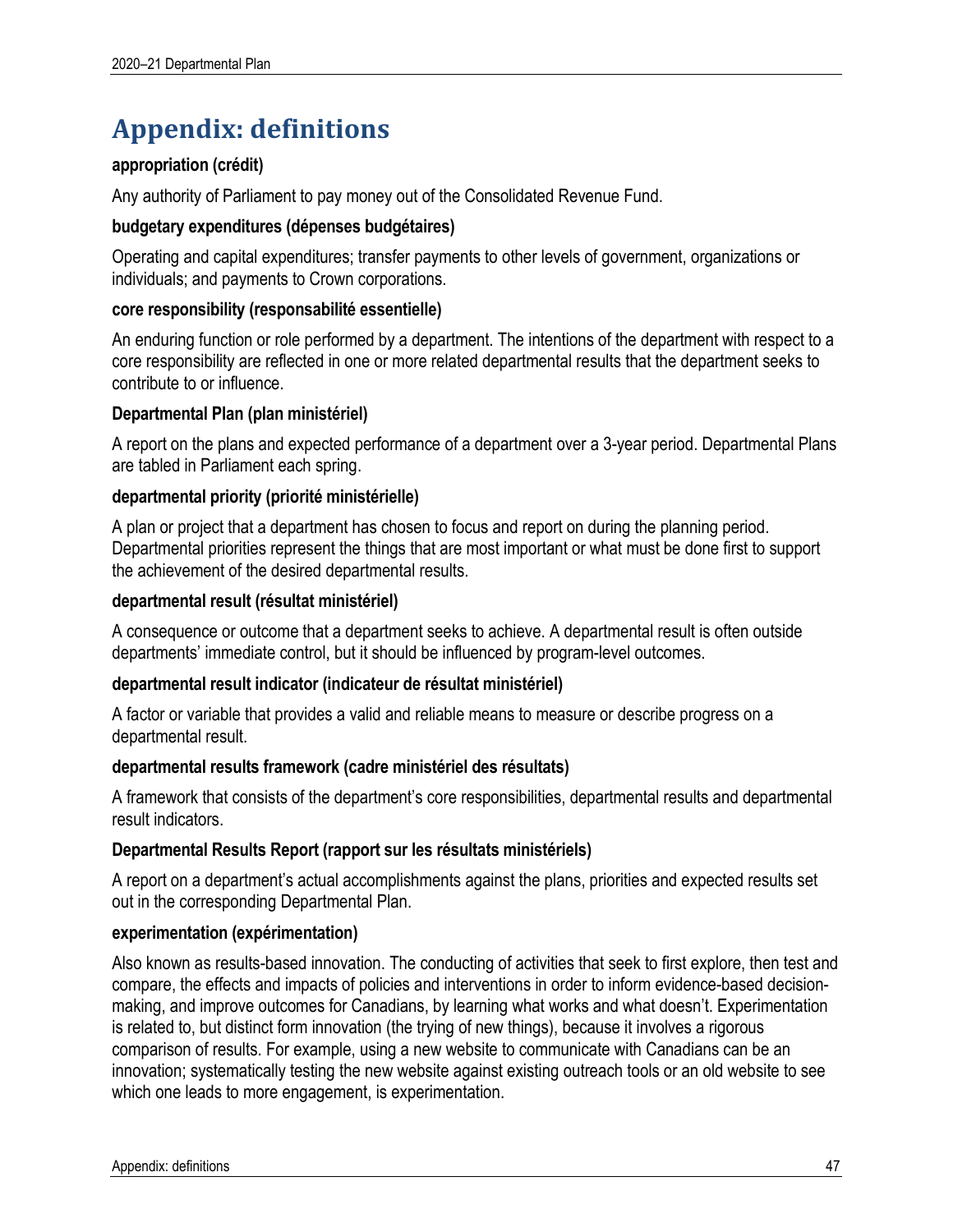### **full time equivalent (équivalent temps plein)**

A measure of the extent to which an employee represents a full person year charge against a departmental budget. Full time equivalents are calculated as a ratio of assigned hours of work to scheduled hours of work. Scheduled hours of work are set out in collective agreements.

### **gender-based analysis plus (GBA+) (analyse comparative entre les sexes plus [ACS+])**

An analytical process used to assess how diverse groups of women, men and gender-diverse people experience policies, programs and services based on multiple factors including race, ethnicity, religion, age, and mental or physical disability.

### **government-wide priorities (priorités pangouvernementales)**

For the purpose of the 2020–21 Departmental Plan, government-wide priorities refer to those high-level themes outlining the government's agenda in the 2015 Speech from the Throne, namely: Growth for the Middle Class; Open and Transparent Government; A Clean Environment and a Strong Economy; Diversity is Canada's Strength; and Security and Opportunity.

### **horizontal initiative (initiative horizontale)**

An initiative in which two or more federal organizations are given funding to pursue a shared outcome, often linked to a government priority.

### **non budgetary expenditures (dépenses non budgétaires)**

Net outlays and receipts related to loans, investments and advances, which change the composition of the financial assets of the Government of Canada.

### **performance (rendement)**

What an organization did with its resources to achieve its results, how well those results compare to what the organization intended to achieve, and how well lessons learned have been identified.

### **performance indicator (indicateur de rendement)**

A qualitative or quantitative means of measuring an output or outcome, with the intention of gauging the performance of an organization, program, policy or initiative respecting expected results.

### **performance reporting (production de rapports sur le rendement)**

The process of communicating evidence based performance information. Performance reporting supports decision-making, accountability and transparency.

### **plan (plan)**

The articulation of strategic choices, which provides information on how an organization intends to achieve its priorities and associated results. Generally, a plan will explain the logic behind the strategies chosen and tend to focus on actions that lead up to the expected result.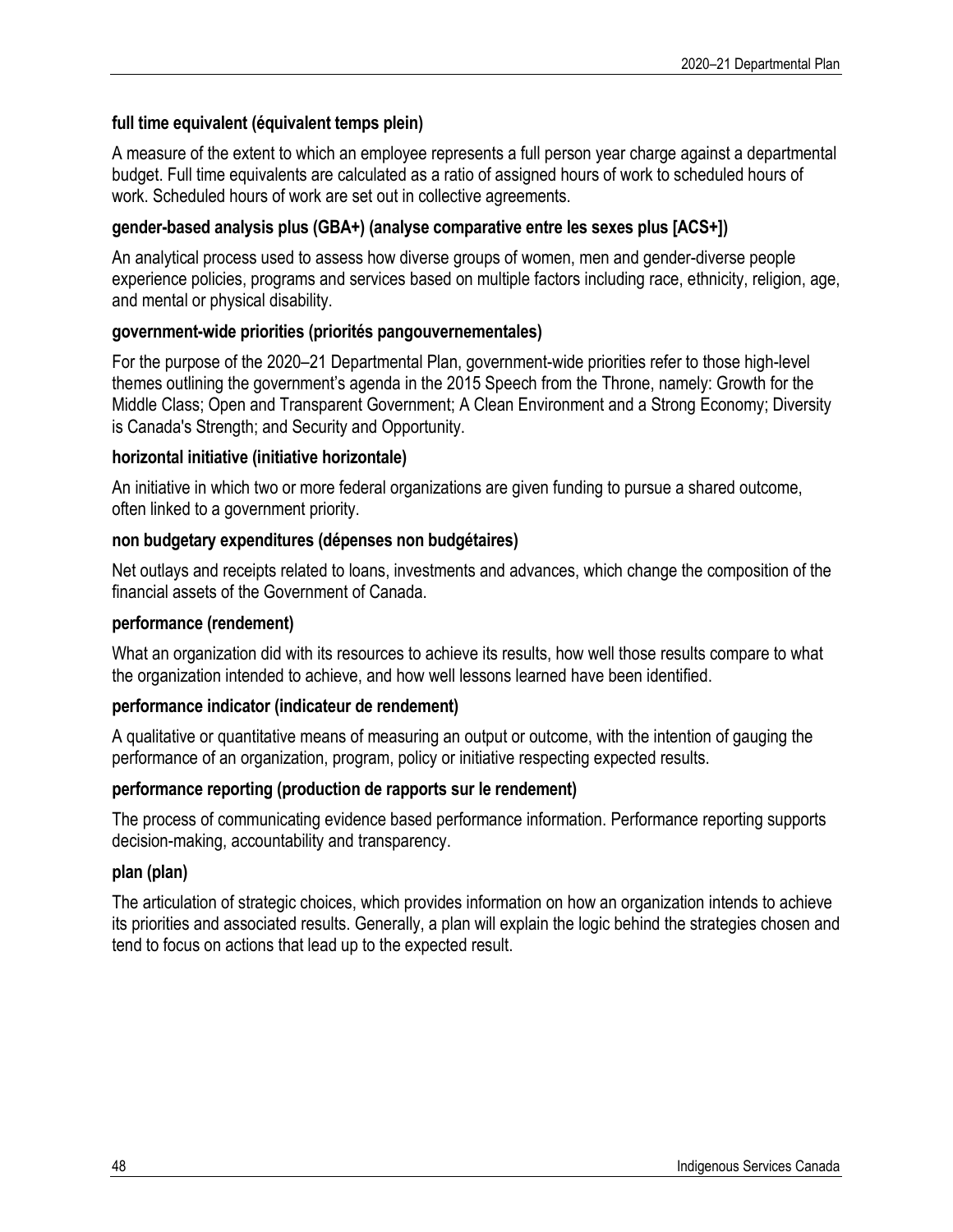### **planned spending (dépenses prévues)**

For Departmental Plans and Departmental Results Reports, planned spending refers to those amounts presented in the Main Estimates.

A department is expected to be aware of the authorities that it has sought and received. The determination of planned spending is a departmental responsibility, and departments must be able to defend the expenditure and accrual numbers presented in their Departmental Plans and Departmental Results Reports.

### **program (programme)**

Individual or groups of services, activities or combinations thereof that are managed together within the department and focus on a specific set of outputs, outcomes or service levels.

### **program inventory (répertoire des programmes)**

Identifies all of the department's programs and describes how resources are organized to contribute to the department's core responsibilities and results.

### **result (résultat)**

An external consequence attributed, in part, to an organization, policy, program or initiative. Results are not within the control of a single organization, policy, program or initiative; instead they are within the area of the organization's influence.

### **statutory expenditures (dépenses législatives)**

Expenditures that Parliament has approved through legislation other than appropriation acts. The legislation sets out the purpose of the expenditures and the terms and conditions under which they may be made.

### **strategic outcome (résultat stratégique)**

A long-term and enduring benefit to Canadians that is linked to the organization's mandate, vision and core functions.

### **target (cible)**

A measurable performance or success level that an organization, program or initiative plans to achieve within a specified time period. Targets can be either quantitative or qualitative.

### **voted expenditures (dépenses votées)**

Expenditures that Parliament approves annually through an Appropriation Act. The vote wording becomes the governing conditions under which these expenditures may be made.